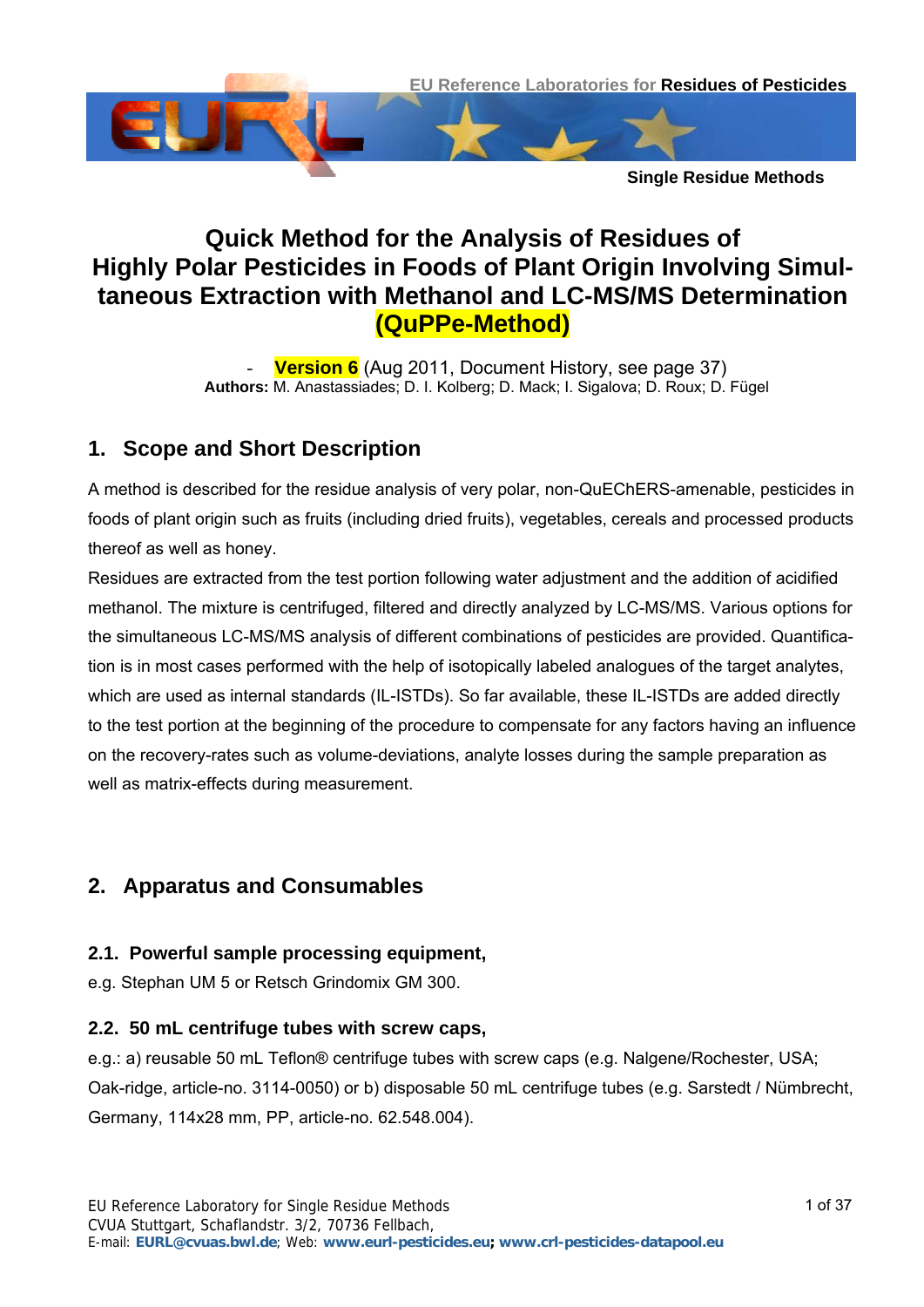

#### **2.3. Automatic pipettes,**

suitable for handling volumes of 10 to 100 μl, 200 to 1000 μl and 1 to 10 ml.

#### **2.4. 10 mL solvent-dispenser,**

for the acidified methanol (**[3.5](#page-2-0)**).

#### **2.5. Centrifuge,**

suitable for the centrifuge tubes employed in the procedure (**[2.2](#page-0-0)**) and capable of achieving > 2500 g.

#### <span id="page-1-0"></span>**2.6. Syringe filters,**

e.g. Polyester filters 0.45 µm pore size.

#### <span id="page-1-4"></span>**2.7. Syringes**

e.g. 2 or 5 mL disposable polypropylene syringes suitable for **[2.6.](#page-1-0)**

#### <span id="page-1-5"></span>**2.8. Autosampler vials,**

suitable for LC auto-sampler, use plastic vials when Paraquat, Diquat, Streptomycin and Glyphosate are within the scope.

#### **2.9. Volumetric flask with stoppers,**

for the preparation of stock and working solutions. E.g. 20 mL; 25 mL; 50 mL, 100 mL glass flasks. Use plastic flasks / stoppers for solutions containing Paraquat, Diquat, Streptomycin and Glyphosate.

#### **2.10. LC-MS/MS instrumentation,**

equipped with ESI source and appropriate columns, see details in chapters **[5.6.1](#page-8-0)** till **[5.6.6](#page-18-0)** .

## **3. Chemicals**

Unless otherwise specified, use reagents of recognized analytical grade. Take every precaution to avoid possible contamination of water, solvents, sorbents, inorganic salts, etc.

#### <span id="page-1-2"></span>**3.1. Water (deionized)**

#### <span id="page-1-1"></span>**3.2. Methanol (HPLC quality)**

#### <span id="page-1-3"></span>**3.3. Acetonitrile (HPLC quality)**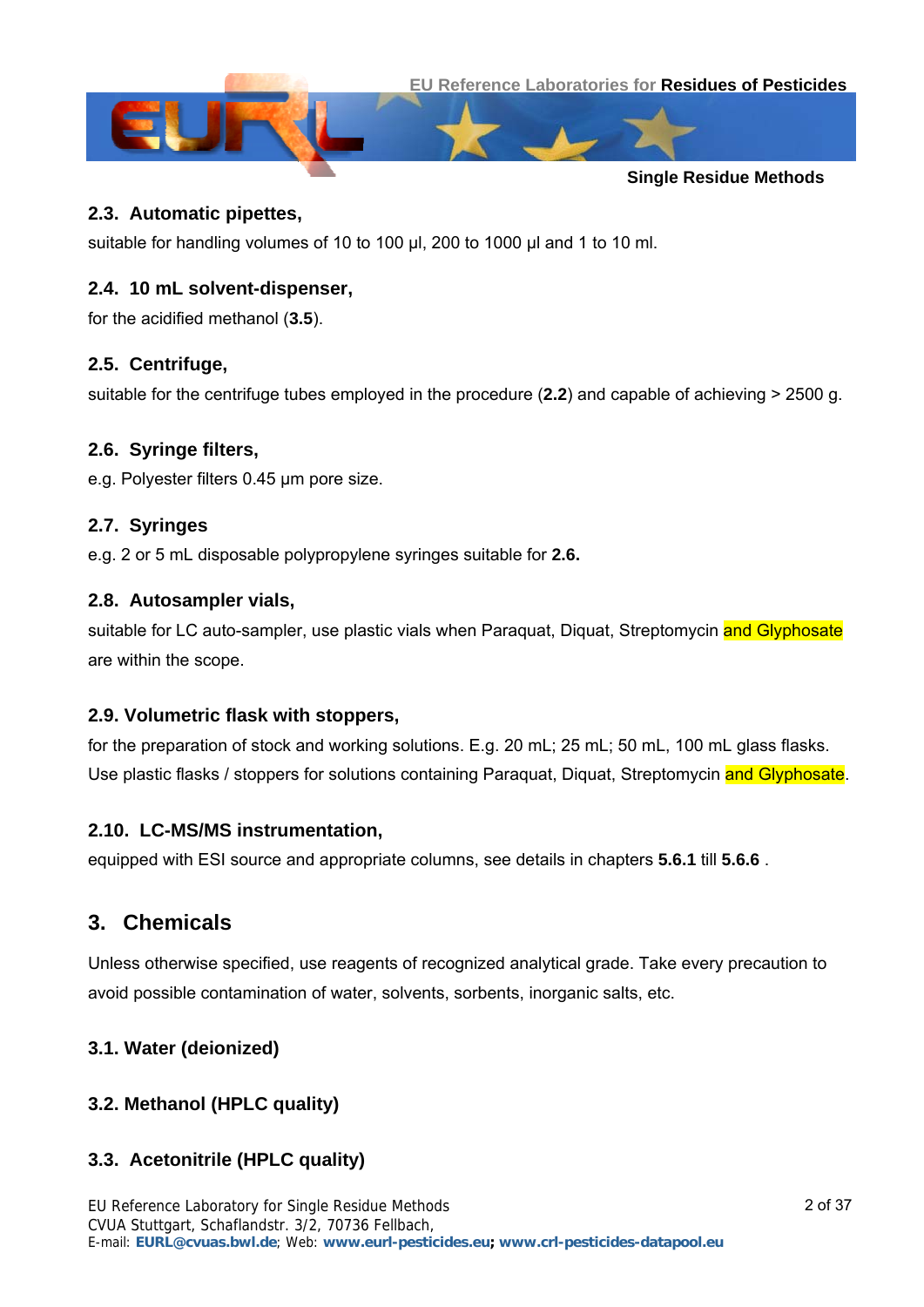



#### <span id="page-2-1"></span>**3.4. Formic acid (concentrated; > 95%)**

#### <span id="page-2-0"></span>**3.5. Acidified methanol,**

pipette 10 mL formic acid (**[3.4](#page-2-1)**) in a 1000 mL volumetric flask and fill up to volume with methanol (**[3.2](#page-1-1)**).

#### **3.6. Citric acid monohydrate (p.a.)**

#### **3.7. Dimethylamine,**

e.g. 40 % by Fluka (article-no. 38940).

#### **3.8. Ammonium formate (p.a.)**

#### <span id="page-2-2"></span>**3.9. Pesticide Standards,**

of known purity.

#### <span id="page-2-5"></span>**3.10. Dry ice,**

technical grade can be used, but it should be periodically demonstrated not to contain any pesticides at relevant levels.

#### **3.11. Pesticide Standards,**

of known purity.

#### <span id="page-2-3"></span>**3.12. Pesticide stock solutions,**

e.g. 1 mg/mL solutions of pesticide standards (**[3.9](#page-2-2)**) in a water miscible solvent (e.g. water (**[3.1](#page-1-2)**), methanol (**[3.2](#page-1-1)**), acetonitrile (**[3.3](#page-1-3)**) or mixtures thereof). See solvent-suggestions in [Table 12.](#page-27-0) Use plastic vessels in the case of Paraquat, Diquat, Streptomycin and Glyphosate.

#### <span id="page-2-6"></span>**3.13. Pesticide working solutions / mixtures,**

prepared at appropriate concentrations by diluting pesticide stock solutions (**[3.12](#page-2-3)**) of one or more pesticides with water-miscible solvents as required for the spiking of samples, in recovery experiments (**[5.4](#page-5-0)**), or for the preparation of calibration standards (**[5.5](#page-5-1)**). See suggestions in **[Table 12](#page-27-0)** in the Annex. Use plastic vessels in the case of Paraquat, Diquat, Streptomycin and Glyphosate.

#### <span id="page-2-4"></span>**3.14. Internal Standards (ISTDs),**

see details in **[Table 13](#page-28-0)**.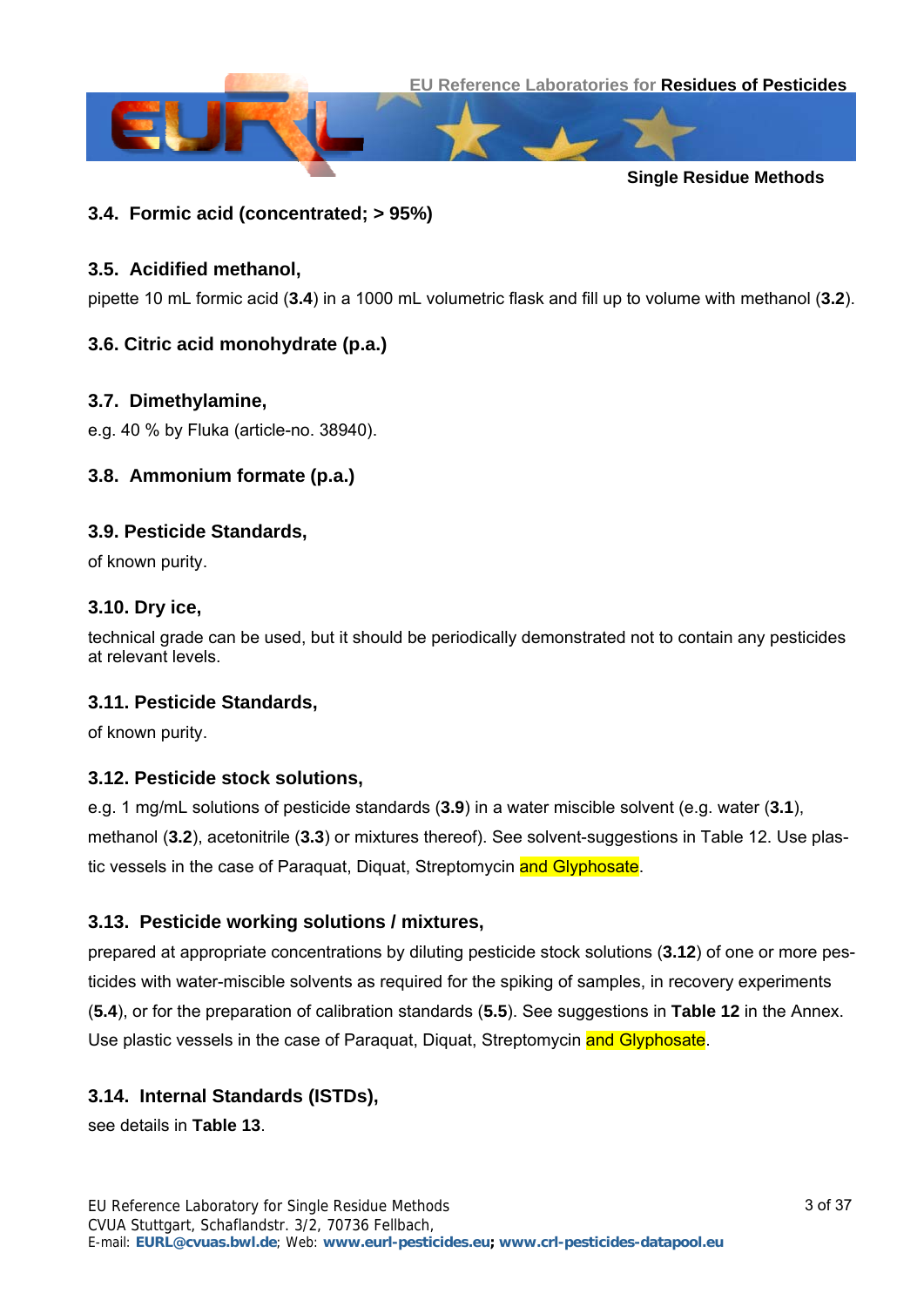

#### <span id="page-3-0"></span>**3.15. ISTD Stock solutions,**

e.g. 1 mg/mL solutions of ISTDs (**[3.14](#page-2-4)**) in a water miscible solvent (e.g. methanol, acetonitrile, water or mixtures thereof). For solvent-suggestions see **[Table 12](#page-27-0)**. Use plastic vessels in the case of Paraquat-D6, Diquat-D4, Dihydrostreptomycin and Glyphosate (1,2-<sup>13</sup>C<sub>2</sub> <sup>15</sup>N).

#### <span id="page-3-1"></span>**3.16. ISTD-working solution I (ISTD-WS I) for spiking samples prior to extraction,**

prepared at appropriate concentrations by diluting ISTD stock solutions (**[3.15](#page-3-0)**) of one or more ISTDs with water-miscible solvents. Suggestions for solvents and concentrations are shown in **[Table 12](#page-27-0)** and **[Table 14](#page-30-0)**. Use plastic vessels in the case of Paraquat-D6, Diquat-D4, Dihydrostreptomycin and Glyphosate (1,2-<sup>13</sup>C<sub>2</sub> <sup>15</sup>N).

#### <span id="page-3-3"></span>**3.17. ISTD-working solution II (ISTD-WS II) for preparation of calibration standards,**

prepared at appropriate concentrations by diluting ISTD working solution I (**[3.16](#page-3-1)**) with water-miscible solvents. Suggestions for solvents and concentrations are shown in **[Table 12](#page-27-0)** and **[Table 14](#page-30-0)**. Use plastic vessels in the case of Paraquat-D6, Diquat-D4, Dihydrostreptomycin and Glyphosate  $(1,2^{-13}C_2)$ 15N), (see also subnote 3 in **[Table 1](#page-6-0)**).

#### **3.18. LC-MS/MS mobile phases,**

see details in chapters **[5.6.1](#page-8-0)** till **[5.6.6](#page-18-0)**.

#### **4. Disclaimer**

This method refers to several trade name products and instruments which are commercially available and suitable for the described procedure. This information is given for the convenience of the users of this method and does not constitute an endorsement by the EURL of the products named. The application of this method may involve hazardous materials, operations and equipment. It is the responsibility of the users of this method to establish appropriate safety and health practices prior to use.

# **5. Procedure**

#### <span id="page-3-2"></span>**5.1. Sample preparation**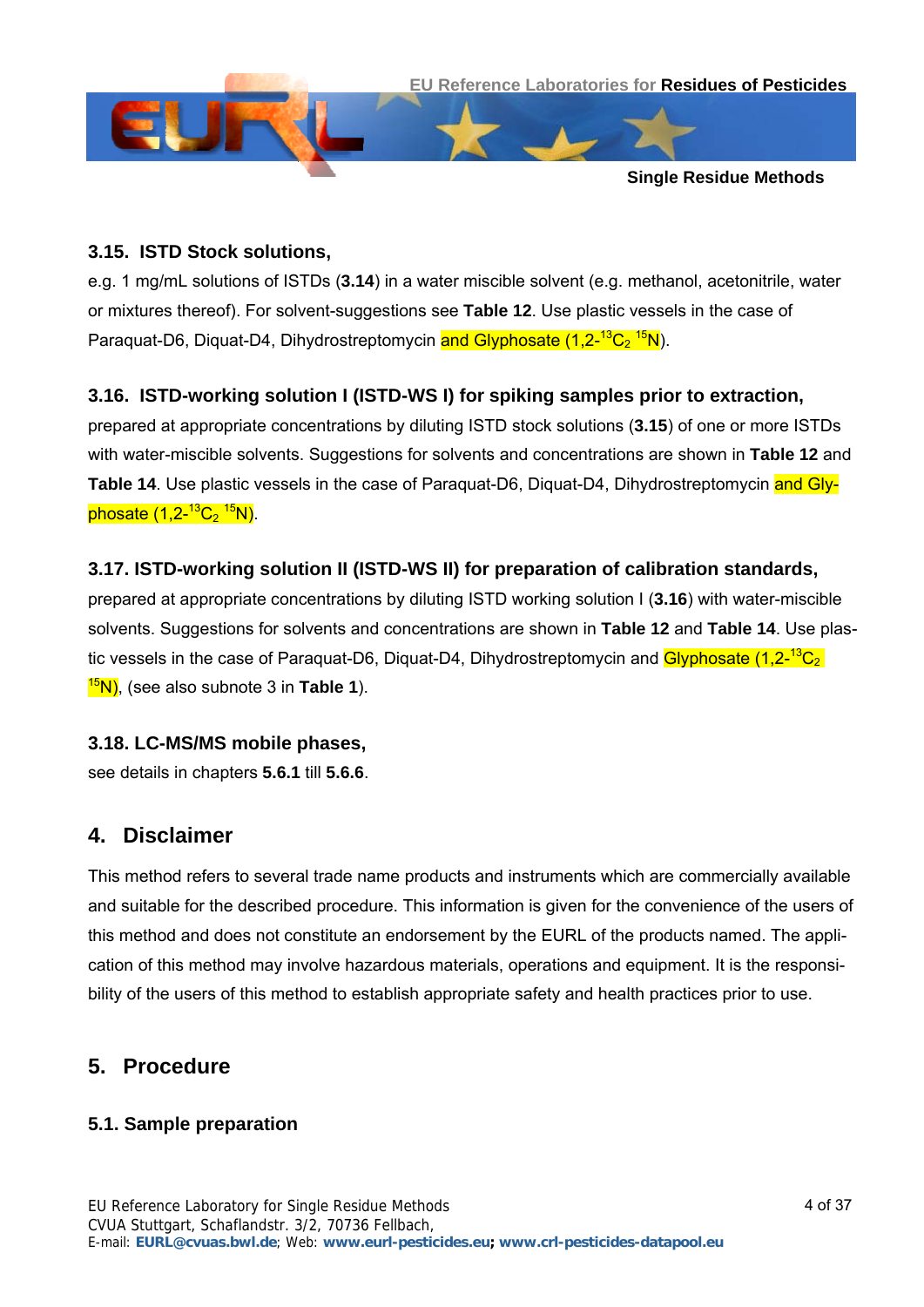

To obtain representative test-portions from the laboratory sample, proceed as required by the respective regulations and guidelines. For fruits and vegetables cryogenic milling (e.g. using dry ice) is to be preferred to minimize degradations and improve homogeneity.

<span id="page-4-0"></span>5.1.1. For dried fruits and similar commodities (< 30 % water content) the following procedure is proposed: Add 850 g of cold water to 500 g frozen dried fruits and homogenize the mixture using a strong mixer (**[2.1](#page-0-1)**), if possible with addition of dry ice (**[3.10](#page-2-5)**). 13.5 g of this homogenate will correspond to 5 g sample.

### <span id="page-4-3"></span>**5.2. Extraction / Centrifugation / Filtration**

- <span id="page-4-4"></span>**5.2.1.** Weigh a representative portion (m<sub>a</sub>) of the sample homogenate ([5.1](#page-3-2)) into a 50 mL centrifuge tube ([2.2](#page-0-0)). In case of fresh fruits and vegetables as well as juices take 10  $q \pm 0.1$  g of the homogenized sample. In case of dried fruits, dried vegetables, dried mushrooms take 5  $q \pm 0.05$ g or 13.5  $g \pm 0.1$  g of the re-hydrated and homogenized material according to [5.1.1](#page-4-0) (corresponding to 5 g sample). In case of cereals, dried pulses and honey also take 5 g  $\pm$  0.05 g. *Notes:* 
	- *Smaller sample portions may have to be used for extract-rich commodities, such as spices or fermented products, or commodities with very high water absorbing capacity not allowing proper extraction.*
- <span id="page-4-1"></span>**5.2.2.** Add water (**[3.1](#page-1-2)**) to a content of ca. 10 g in total according to the indications in **[Table 15](#page-31-0)**  *Notes:* 
	- *No water adjustment is needed where re-hydrated commodities ([5.1.1](#page-4-0)) are employed.*
	- *Where no ISTDs are used or where they are added after extract aliquotation, water adjustment is essential. Where the appropriate ISTDs are employed before any aliquotation has taken place water adjustment is less critical and can be skipped for commodities containing ≥80% water (see [Table 15](#page-31-0)***)**
- <span id="page-4-2"></span>**5.2.3.** Add 10 mL acidified methanol (**[3.5](#page-2-0)**) and 50 µL of the ISTD-WS I (**[3.16](#page-3-1)**) containing isotopically

labeled analogues of one or more of the analytes of interest (added ISTD mass =  $m_{\text{lsTD}}^{sample}$ ).

*Notes:* 

- *The resulting extract volume, taking into account the natural water content of the sample and the water added in [5.2.2](#page-4-1), should be ca. 20 mL (corresponds to ca. 0.5 g sample per mL extract if 10 g sample is employed for extraction).*
- *For screening purposes the ISTD can be alternatively added to the (e.g. 1 mL) sample extract aliquot that is transferred to the auto-sampler vial (see [5.2.8](#page-5-2)), assuming that 1 mL extract corresponds to exactly 0.5 g sample equivalents. This way the added amount of ISTD per sample can be drastically reduced (20-fold if added to 1 mL extract). The ISTD added at this step will compensate for matrix effects including retention-time shifts. The quantitative result should however be considered as tentative. For more accuracy samples should be re-analyzed with the ISTD being added in step [5.2.3](#page-4-2). Keep in mind that the final volume of the extract will deviate from 20 mL if water is not adjusted and additionally due to the ca. 2.5% volume contraction oc-*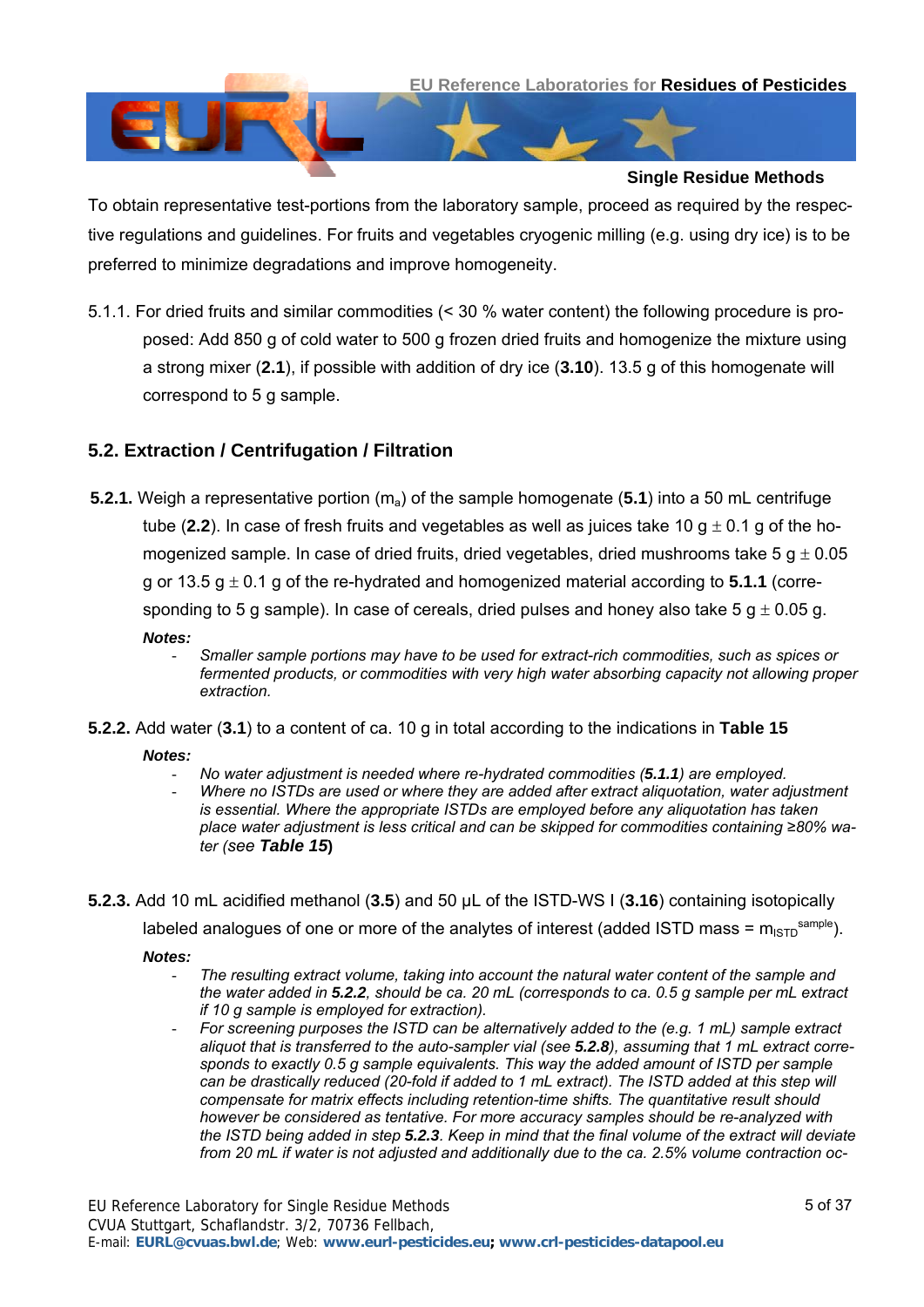

*curring when methanol is mixed with water. The latter effect was considered in the water volumes listed in Table 15.* 

**5.2.4.** Close the tube and shake vigorously for 1 min by hand.

*Notes:* 

- *In case of dry products the 1 minute shaking is to be followed by a soaking period of 10 minutes and a subsequent second 1 minute vigorous shaking*
- *Alternatively mechanical shaking at prolonged shaking times (e.g.5-20 minutes) may be employed for all sample types (no soaking period for dry commodities is necessary in this case)*
- <span id="page-5-5"></span>**5.2.5.** For **Paraquat and Diquat** the 1 minute shaking is followed by a thermal treatment of 15 minutes at 80 °C in a water bath. Then shake again for 1 minute and wait for the sample to cool down to room temperature before centrifuging.
- **5.2.6.** Centrifuge (e.g. for 5 min at >2500 g).
- <span id="page-5-6"></span>**5.2.7.** Using a syringe (**[2.7](#page-1-4)**) filter an aliquot of the extract (e.g. 3 mL) through a syringe filter (**[2.6](#page-1-0)**) into a sealable storage vessel.

#### *Notes:*

- *In case of Paraquat, Diquat, Streptomycin or Glyphosate use plastic storage vessel or transfer an aliquot (e.g. 1 mL) directly into a plastic auto-sampler vial.*
- <span id="page-5-2"></span>**5.2.8.** Transfer, as required, one or more aliquots (e.g. 1 mL each) of the filtered extract into autosampler vials (**[2.8](#page-1-5)**)

#### <span id="page-5-3"></span>**5.3. Blank extracts**

Using suitable blank commodities (not containing any detectable residues of the analytes of interest), proceed sample preparation exactly as described in **[5.2](#page-4-3)** but **SKIP THE ADDITION OF ISTDs.** 

#### <span id="page-5-0"></span>**5.4. Recovery experiments**

Weigh an appropriate portion (see **[5.2.1](#page-4-4))** of a blank commodity homogenate into a 50 mL centrifuge tube (**[2.2](#page-0-0)**) and spike it with a suitable pesticide working solution (**[3.13](#page-2-6)** and **[Table 12](#page-27-0)**). Spike directly to the matrix, prior to any water or solvent addition. Use small volumes of pesticide working solutions (e.g. 50-300 µL), to avoid too strong dilution. Conduct sample preparation exactly as described in **[5.2](#page-4-3)**.

#### <span id="page-5-1"></span>**5.5. Preparation of calibration standards**

#### <span id="page-5-4"></span>**5.5.1. Solvent-based calibration standards**

An exemplary pipetting scheme for the preparation of solvent-based calibration standards is shown in **[Table 1](#page-6-0)**.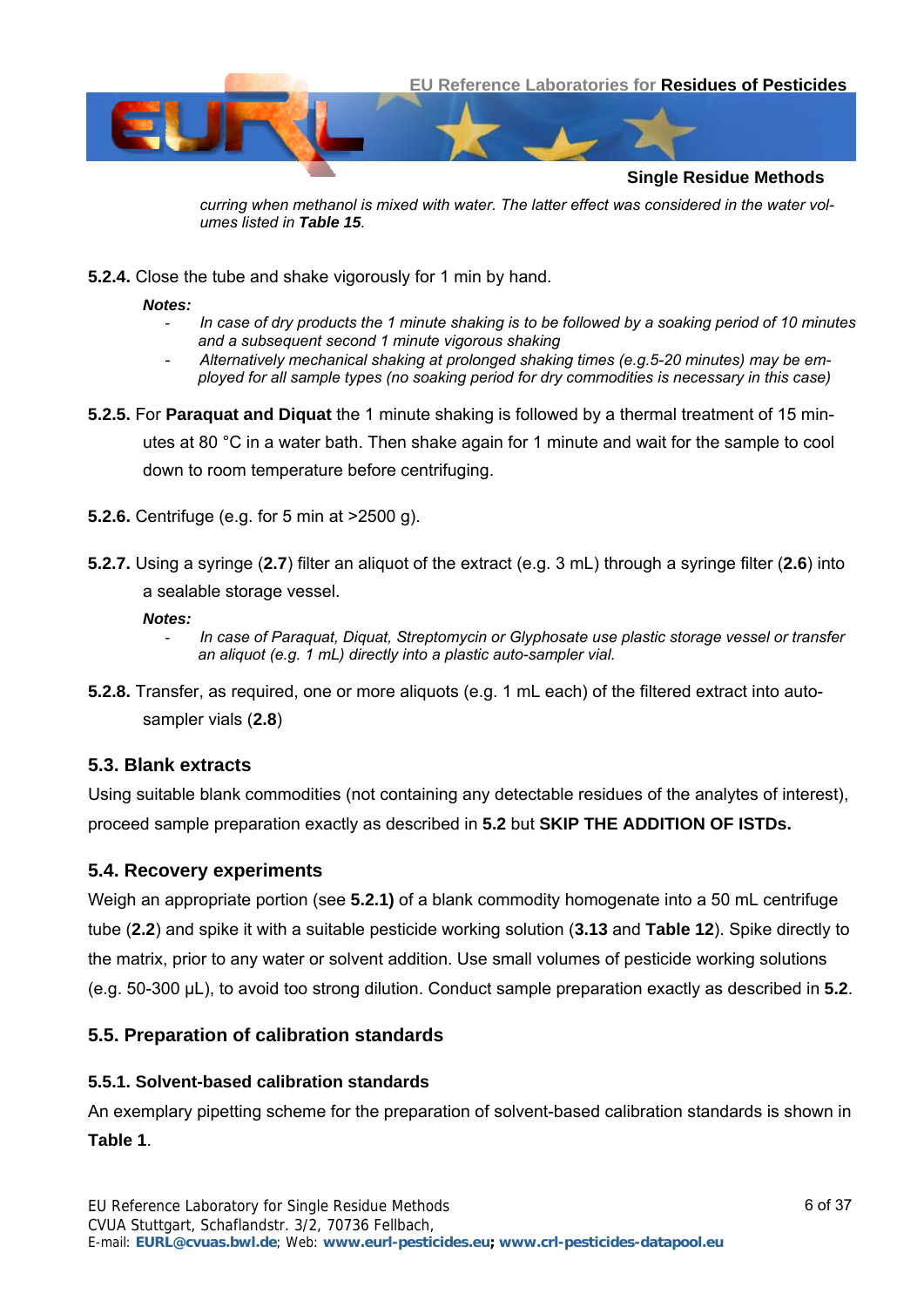



The calculation of the mass-fraction  $W_R$  of the pesticide in the sample, when ISTD is used, is shown in **[5.7.1](#page-20-0)**.

*Note:* 

- *Where solvent-based calibrations are used the use of IL-ISTDs for quantification is essential as the ISTD compensates for any matrix-related signal suppressions / enhancements.* 

#### <span id="page-6-1"></span>**5.5.2. Matrix matched calibration standards**

Transfer suitable aliquots of the blank extract **[\(5.3\)](#page-5-3)** to auto-sampler vials and proceed as shown in **[Table 1](#page-6-0)**.

The calculation of the mass-fraction  $W_R$  of the pesticide in the sample using matrix-matched calibration standards, with and without the use of IL-ISTD, is shown in **[5.7.1](#page-20-0)** and **[5.7.2.1](#page-22-0)** respectively.

<span id="page-6-0"></span>

| <b>Table 1:</b> Exemplary pipetting scheme for the preparation of calibration standards |
|-----------------------------------------------------------------------------------------|
|-----------------------------------------------------------------------------------------|

|                                                                                                         |              | <b>Calibration standards</b> |                          |                          |             |                                            |                          |                          |                          |              |
|---------------------------------------------------------------------------------------------------------|--------------|------------------------------|--------------------------|--------------------------|-------------|--------------------------------------------|--------------------------|--------------------------|--------------------------|--------------|
|                                                                                                         |              | Solvent based (5.5.1)        |                          | Matrix-matched (5.5.2)   |             |                                            |                          |                          |                          |              |
|                                                                                                         |              | using $ISTD4$                |                          |                          |             | without ISTD <sup>5</sup><br>using $ISTD4$ |                          |                          |                          |              |
| <b>Calibration levels</b><br>in µg pesticide /mL OR<br>in µg pesticide/ "ISTD-<br>portion" <sup>1</sup> |              | $0.05^6$                     | 0.1                      | 0.25                     | 0.05        | 0.1                                        | 0.25                     | 0.05                     | 0.1                      | 0.25         |
| <b>Blank extract (5.3)</b>                                                                              |              | $\overline{\phantom{a}}$     | $\overline{\phantom{a}}$ | $\overline{\phantom{a}}$ | $900 \mu L$ | $900 \mu L$                                | $900 \mu L$              | 850 µL                   | $850 \mu L$              | 850 µL       |
| 1:1 (v/v) mix of water (3.1)<br>and acidified MeOH (3.5)                                                |              | 900 µL                       | 850 µL                   | $900 \mu L$              | $50 \mu L$  |                                            | $50 \mu L$               | $50 \mu L$               | $\overline{\phantom{a}}$ | $50 \mu L$   |
| <b>Pesticide</b><br>working solu-<br>tions $(3.13)^2$                                                   | $1 \mu g/mL$ | $50 \mu L$                   | $100 \mu L$              | $\overline{\phantom{a}}$ | $50 \mu L$  | $100 \mu L$                                | $\overline{\phantom{a}}$ | $50 \mu L$               | $100 \mu L$              |              |
|                                                                                                         | $5 \mu g/mL$ | $\overline{\phantom{a}}$     | $\overline{\phantom{a}}$ | $50 \mu L$               |             | $\overline{\phantom{a}}$                   | $50 \mu L$               | $\overline{\phantom{a}}$ | $\overline{\phantom{a}}$ | $50 \mu L$   |
| <b>ISTD-WS II (3.17)</b> <sup>1,3</sup>                                                                 |              | $50 \mu L$                   | 50 µL                    | $50 \mu L$               |             |                                            | ۰                        | $50 \mu L$               | $50 \mu L$               | $50$ $\mu$ L |
| <b>Total volume</b>                                                                                     |              | 1000 µL                      | $1000 \mu L$             | $1000 \mu L$             | 1000 µL     | $1000 \mu L$                               | $1000 \mu L$             | $1000 \mu L$             | $1000 \mu L$             | 1000 µL      |

*1 One ISTD portion would correspond to the ISTD mass contained in 50 µL ISTD-WS II (the volume added to each calibration standard).* 

<sup>2</sup> The concentration of the pesticide working solution(s) should be sufficiently high to avoid excessive dilution of *the blank extract which would result in matrix effect deviations.* 

*3 For calibration standards of 1 mL it is recommended to prepare the ISTD-WS II [\(3.17\)](#page-3-3) by diluting 20-fold the ISTD-WS I ([3.16](#page-3-1)). The same volume and pipette as in [5.2.3](#page-4-2) can then be used for the preparation of the calibration standards.* 

*4 When employing IL-ISTDs matrix-matching and volume adjustments are of less importance as the ISTD compensates for any matrix-related signal suppressions / enhancements. Solvent-based calibrations can be used here.. Important in this case is a) the mass ratio of pesticide and ISTD in the respective calibration standards and b) the ratio between the ISTD mass added to the sample ([5.2.3](#page-4-2)) and the ISTD mass added to the calibra-*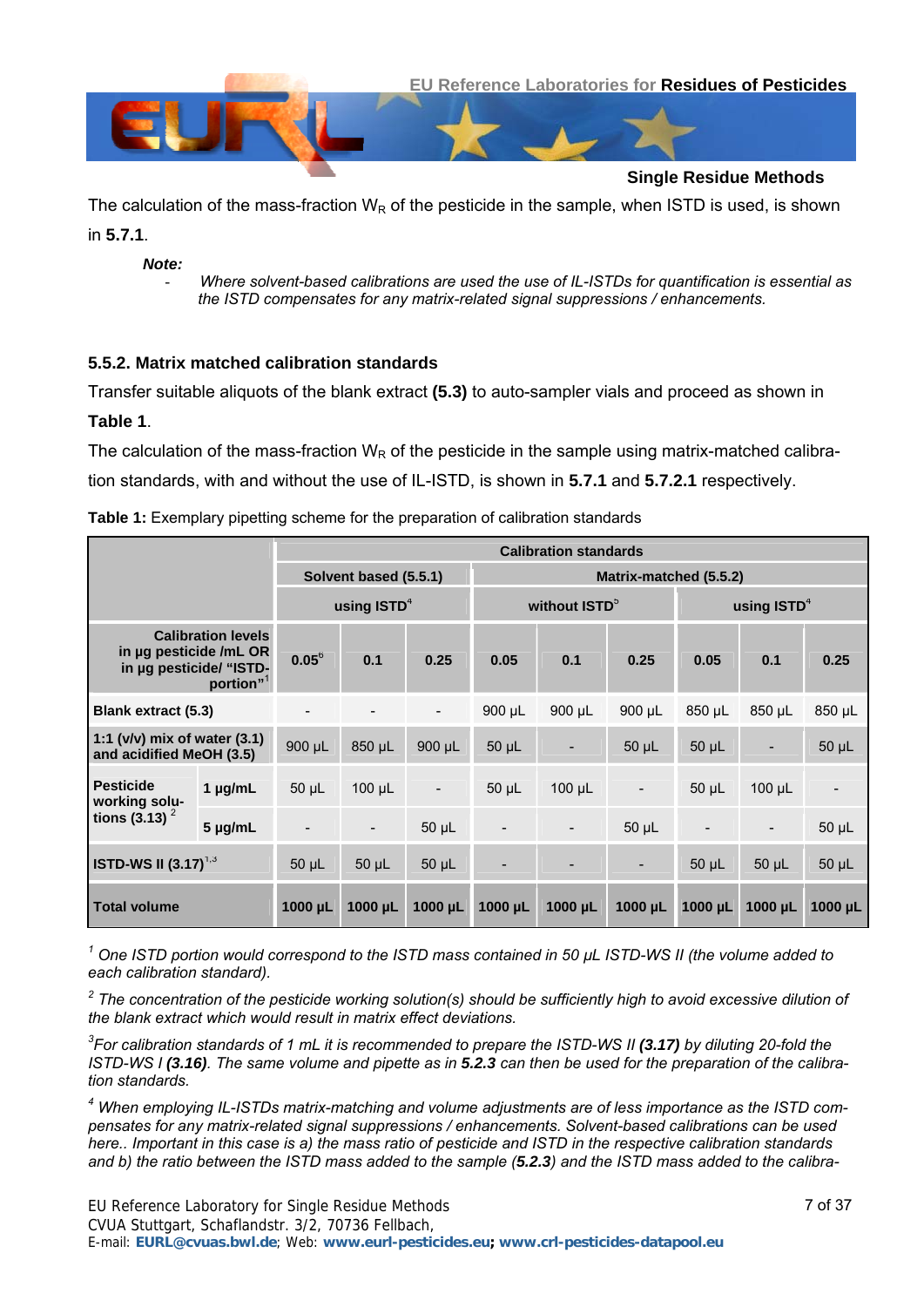

*tion standard(s) ([5.5.1](#page-5-4) and [5.5.2](#page-6-1)). For convenience this mass ratio should be kept constant throughout all calibration levels (e.g. at 20:1 when preparing calibration standards of 1 mL).* 

*4 Where IL-ISTDs are not available/employed, matrix-matching via matrix-matched standards ([Table 1](#page-6-0)) or the standard additions approach ([5.5.3](#page-7-0)) are particularly important to compensate for matrix effects in measurement. In both cases the total volume of the sample extracts is assumed to be exactly 20mL.* 

*6 The calibration level 0.05 corresponds to 0.1 mg pesticide /kg sample, when using 10 g test portions, or to 0.2 mg/kg sample when using 5 g test portions.*

#### <span id="page-7-0"></span>**5.5.3.Standard-Additions-Approach**

Where no appropriate ISTDs are available the method of standard additions is a very effective approach for compensating matrix-induced enhancement or suppression phenomena. As this procedure involves a linear extrapolation it is mandatory that the relation between pesticide concentrations and the corresponding detection responses is linear throughout the relevant concentration range.

Several aliquots of the final sample extract are fortified with increasing volumes of an appropriate pesticide working solution (**[3.13](#page-2-6)**) as shown in **[Table 2](#page-7-1)**. This procedure requires knowledge of the approximate residue level in the sample ( $w_{R(aopox)}$ ). This info is derived from a preliminary analysis.

The calculation of the mass fraction of the pesticide in the sample  $w_R$  is shown in **[5.7.2.2](#page-22-1)**.

<span id="page-7-1"></span>**Table 2:** Exemplary pipetting scheme of a standard additions approach (for a sample extract containing 0.5 g sample equivalents per mL and an estimated residue level ( $w_{R(aoprox})$ ) of 0,5 mg/kg

| <b>Additions</b>                                                                                 | Vial 1   | Vial 2                                                                     | Vial 3      | Vial 4                        |
|--------------------------------------------------------------------------------------------------|----------|----------------------------------------------------------------------------|-------------|-------------------------------|
| Volume of sample extract                                                                         | $500$ µl | $500$ $\mu$<br>$(= 0.25$ g sample) $(= 0.25$ g sample) $(= 0.25$ g sample) | 500 ul      | 500 µl<br>$(= 0.25$ g sample) |
| <b>ISTD</b>                                                                                      | none     | none                                                                       | none        | none                          |
| Added volume of pesticide working solu-<br>tion containing $5 \mu g/ml$ (3.13)                   |          | $50$ $\mu$                                                                 | $100$ $\mu$ | 150 µl                        |
| Resulting mass ( $m_{\text{pest}}^{\text{std} \text{ add}}$ ) of pesticide<br>added to each vial |          | $0.25 \mu g$                                                               | $0.5$ µg    | $0.75 \mu$ g                  |
| Volume of solvent                                                                                | $150$ µl | $100$ $\mu$                                                                | 50 µl       |                               |
| Final volume                                                                                     | 650 µl   | 650 µl                                                                     | 650 µl      | 650 µl                        |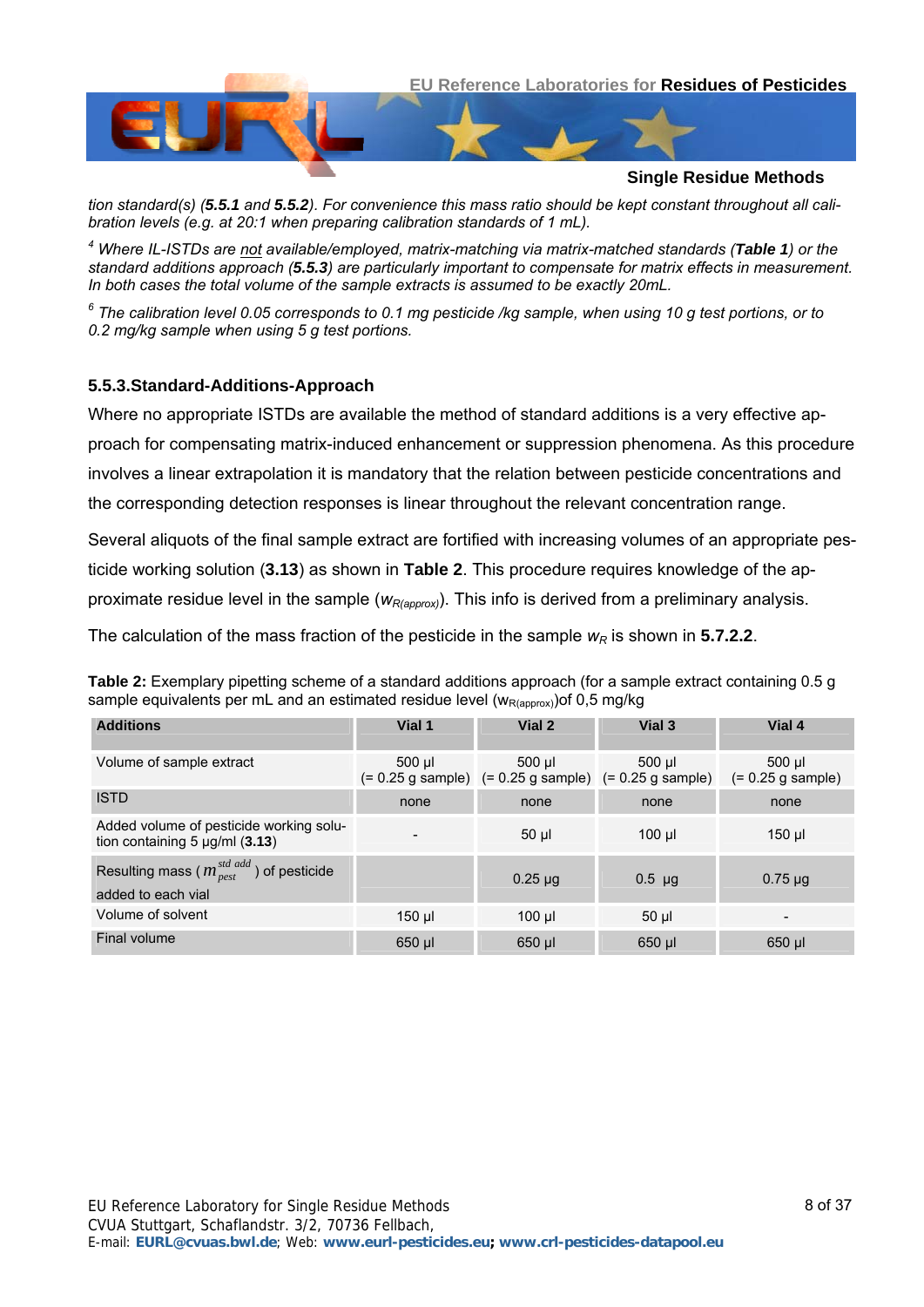

#### **5.6. LC-MS/MS Measurement Conditions**

Any suitable LC and MS/MS conditions may be used. Below you will find some exemplary instrument measurement conditions.

#### <span id="page-8-0"></span>**5.6.1. Method 1 (for "Glyphosate & Co.")**

**Table 3:** Proposed LC-MS/MS conditions for Ethephon, HEPA (ethephon metabolite), Glyphosat, AMPA (glyphosate metabolite), Glufosinate, MPPA (glufosinate metabolite), N-Acetylglufosinate (glufosinate metabolite)

| <b>Instrument parameters</b>                 | <b>Conditions</b>                                                                                                                                                                                                                            |                                                                       |  |  |  |  |
|----------------------------------------------|----------------------------------------------------------------------------------------------------------------------------------------------------------------------------------------------------------------------------------------------|-----------------------------------------------------------------------|--|--|--|--|
| Ionization mode                              | ESI neg                                                                                                                                                                                                                                      |                                                                       |  |  |  |  |
| Column/temperature<br>(see also notes below) | 2 x 250 mm (P/N 44077); 40°C<br>Dionex IonPac AS 11                                                                                                                                                                                          |                                                                       |  |  |  |  |
| Pre-column                                   | Dionex IonPac AG11 2 x 50 mm (P/N 44079)                                                                                                                                                                                                     |                                                                       |  |  |  |  |
| Pre-filters                                  | e.g. Supelco column saver 2.0 um Filter (optional)                                                                                                                                                                                           |                                                                       |  |  |  |  |
| Eluent A                                     | Water $(3.1)$                                                                                                                                                                                                                                |                                                                       |  |  |  |  |
| <b>Eluent B</b>                              | 1 mM citric acid in water adjusted to pH 11 with dimethylamine (DMA)<br>Note: You will need ca. <b>0.5 mL DMA*</b> solution for 500 mL 1 mM citric acid in water<br>Make sure your eluent filters can handle alkaline solvents (see notes)!! |                                                                       |  |  |  |  |
| Gradient                                     | %A<br>Flow [mL/min]<br>100<br>0.3<br>50<br>0.3<br>50<br>0.3<br>100<br>0.3<br>100<br>0.3                                                                                                                                                      | Time [min]<br>$\mathbf 0$<br>$\overline{8}$<br>15<br>15.1<br>23       |  |  |  |  |
| Injection volume                             | $10-20 \mu L$ (Note: in case of analyzing only ethephon 5 $\mu L$ may be<br>enough -depending on the instrument)                                                                                                                             |                                                                       |  |  |  |  |
| Calibration standards and levels             |                                                                                                                                                                                                                                              | e.g. 0.05 or 0.1 µg/ISTD-portion** + one level at the reporting limit |  |  |  |  |
| Acquired mass transitions (m/z)              | <b>Compound</b>                                                                                                                                                                                                                              | <b>Mass Transitions (m/z)</b>                                         |  |  |  |  |
|                                              | Glyphosate<br>Glyphosate 13C215N (ISTD)                                                                                                                                                                                                      | 168/63, 168/124, 168/150, 168/81<br>171/63                            |  |  |  |  |
|                                              | <b>AMPA</b><br>AMPA 13C15N (ISTD)                                                                                                                                                                                                            | 110/63, 110/79, 110/81<br>112/63                                      |  |  |  |  |
|                                              | Ethephon<br>Ethephon D4 (ISTD)                                                                                                                                                                                                               | 143/107, 143/79, 145/107<br>147/111                                   |  |  |  |  |
|                                              | <b>HEPA</b><br>HEPA D4 (ISTD)                                                                                                                                                                                                                | 125/79, 125/95, 125/63<br>129/79                                      |  |  |  |  |
|                                              | Glufosinate<br>Glufosinate D3 (ISTD)                                                                                                                                                                                                         | 180/63, 180/136, 180/85, 180/95<br>183/63                             |  |  |  |  |
|                                              | $N-AG$<br>N-AG D3 (ISTD)                                                                                                                                                                                                                     | 222/63, 222/59, 222/136<br>225/63                                     |  |  |  |  |
|                                              | <b>MPPA</b><br>MPPA D3 (ISTD)                                                                                                                                                                                                                | 151/63, 151/107, 151/133<br>154/63                                    |  |  |  |  |

*AMPA: Aminomethylphosphonic acid; MPPA: 3-Methylphosphinicopropionic acid; HEPA: 2-Hydroxyethylphosphonic acid (= ethephon-hydroxy), N-AG: N-Acetylglufosinate* 

*\* The value of 1 mL DMA solution given in Version 4 of this document was an error (it should have referred to 1 L)* 

*\*\* One ISTD portion is the absolute ISTD-mass contained in the prepared calibration standard solution (see also* **[Table 1](#page-6-0)***).*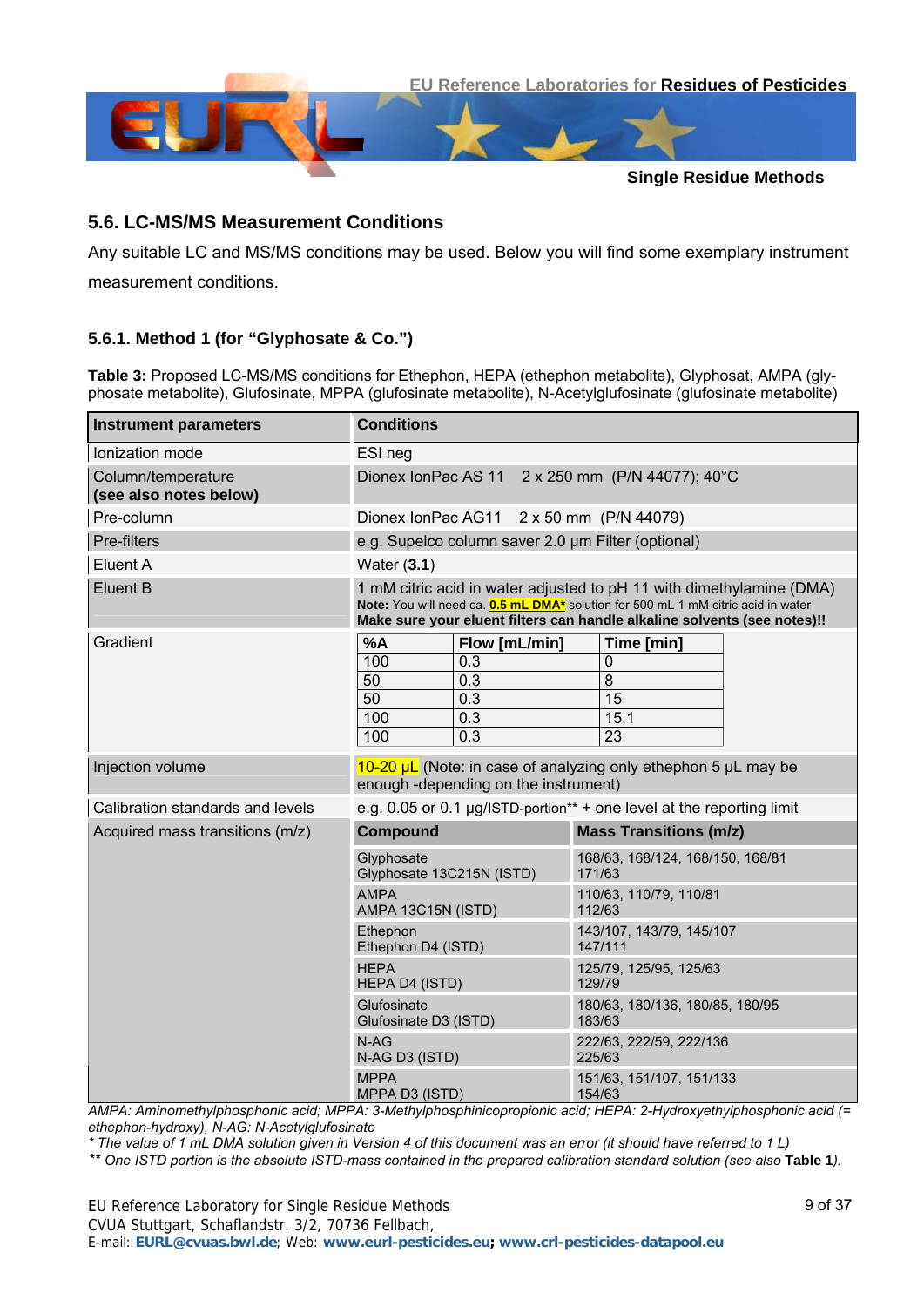

#### *Notes on LC-operation:*

- *Reconditioning: The column should be flushed from time to time (e.g. after injection of 50-100 extracts) 30 mM NaOH (e.g. for 1 hour at a flow rate of e.g. 0.3 mL/min = ca 18 mL in total). The NaOH solution*  has to go directly into a waste bottle and SHOULDN'T reach the MS ion source!. After recondition*ing the column should be flushed with 3-10 mL of water to remove NaOH. Before starting analyzing samples, run the system 3-4 times with the full method for the column to re-equilibrate.*
- *Pre-filters: If pre-filters are used these should be regularly checked. In case pressure significantly increases they should be exchanged. For practical and convenience reasons pre-filters are exchanged when performing other maintenance operations such as reconditioning or pre-column exchange. Losses of Glyphosate, that could be clearly linked to interactions with a dirty pre-filter, have been once observed.*
- *Pre-column (guard column): The pre-column should be exchanged as soon as a clear deterioration of the separation performance (worsening of peak-shape) is noticed. If after pre-filter exchange (see above) the pressure does not come back to normal levels the frit of the pre-column should be exchanged.*
- *Column storage: Following normal operation, as described above, the columns can be stored directly after any normal sequence/run (full gradient). For columns that were stored for longer periods (e.g. >2 weeks) reconditioning, as descried above, is recommended. Columns flushed with NaOH should be flushed again with water (3-10 mL) before putting them aside for storage.*
- LC-system specifications: As the pH of the mobile phase is quite high, it is recommendable to use al*kali-compatible components, e.g. metal frits instead of silica frits in the Eluent B reservoir; borosilicate 3.3 bottles instead of glass bottles for eluent B; rotor-seals from alkali-persistent materials, such as PEEK (polyetherketone) or Tefzel, rather than Vespel.*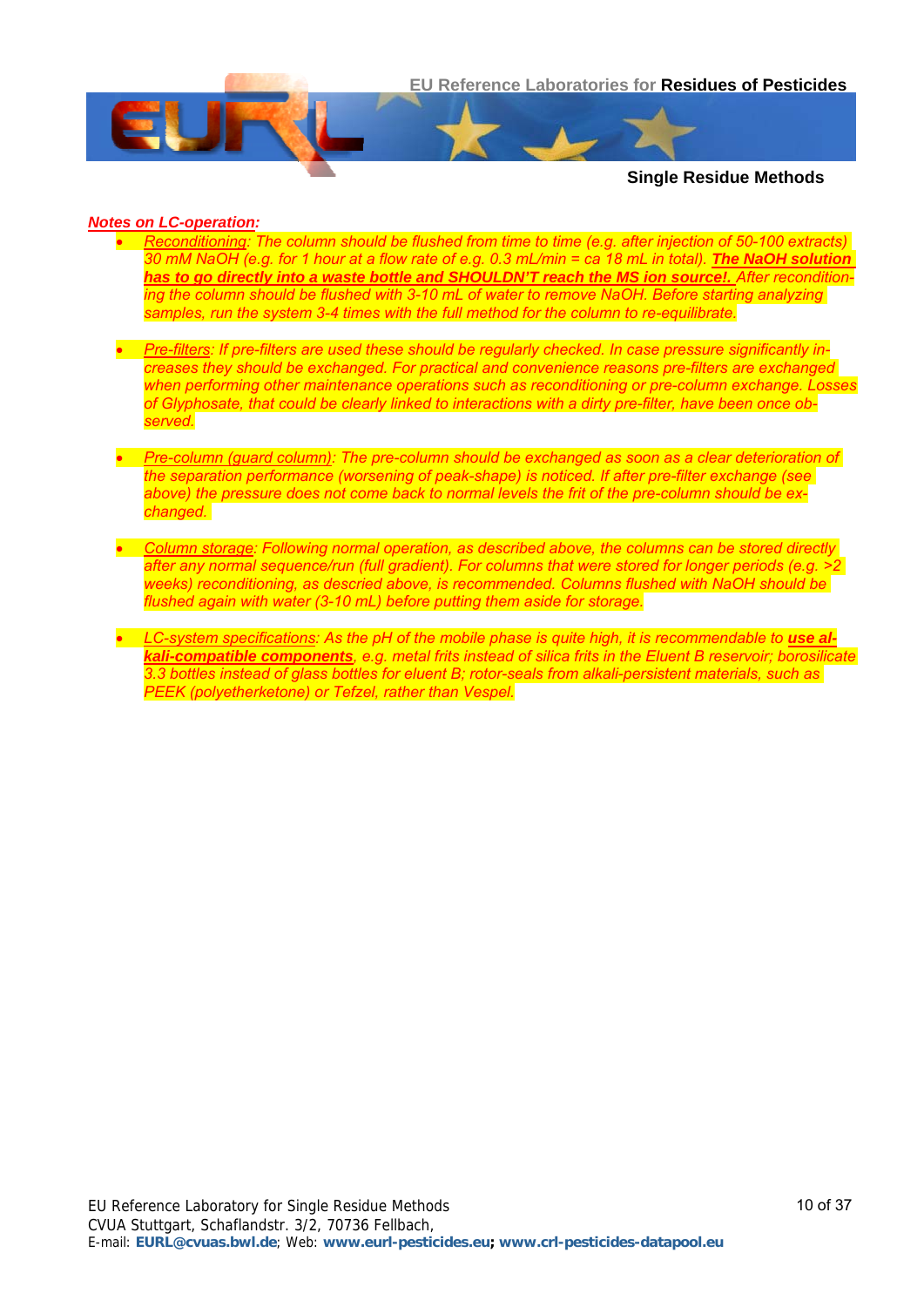

#### **Figure 1:** Typical chromatograms of Glyphosate, AMPA, Glufosinate, MPPA and Ethephon **CRL-SRM Community Reference Laboratory** For **Pesticide Residues**<br>
EPRW 2008, June 1-5, Berlin using Single Residue Methods<br>
EPRW 2008, June 1-5, Berlin using Single Residue Methods Glyphosate 168/63 AMPA 110/63 Glufosinate 180/63 MPPA 150/63 *Spargel mit 0.05 ug/IS bw. mL in MeOH+1%AS - Glyphosat 167.9 / 62.9 (Unknown) 167.9/62.9 amu - sample 25 of 34 from Validierun... Area: 2.12e+004 counts Height: 3.43e+003 cps RT: 9.792 min* 1 2 3 4 5 6 7 8 9 10 11 *Spargel mit 0.05 ug/IS bw. mL in MeOH+1%AS - AMPA 110.0 / 62.8 (Unknown) 110.0/62.8 amu - sample 25 of 34 from Validierung Et... Area: 3.99e+004 counts Height: 3.78e+003 cps RT: 7.341 min* 1 2 3 4 5 6 7 8 9 10 11 I n te n s ity,  $\overline{\phantom{a}}$ *Spargel mit 0.05 ug/IS bw. mL in MeOH+1%AS - Glufosinate 180.0 / 62.9 (Unknown) 180.0/62.9 amu - sample 25 of 34 from Validieru... Area: 4.42e+004 counts Height: 7.09e+003 cps RT: 7.269 min* 1 2 3 4 5 6 7 8 9 10 11 Time, min 500 *Spargel mit 0.05 ug/IS bw. mL in MeOH+1%AS - MPPA 150.9 / 62.8 (Unknown) 150.9/62.8 amu - sample 25 of 34 from Validierung Et... Area: 1.27e+005 counts Height: 2.01e+004 cps RT: 7.836 min* 1 2 3 4 5 6 7 8 9 10 11 1000.0 2000.0 3000.0 4000.0 5000.0 6000.0 7000.0 8000.0 9000.0 1.0e4 1.1e4 1.5e4 1.6e4 *Spargel mit 0.05 ug/IS bw. mL in MeOH+1%AS - Ethephon 142.9 / 106.9 (Unknown) 142.9/106.9 amu - sample 25 of 35 from Validieru... Area: 4.77e+004 counts Height: 6.63e+003 cps RT: 9.096 min* 1 2 3 4 5 6 7 8 9 10 11 Time, min 500 100 3000 3500 5000 5500 *Kartoffel mit 0.05 ug/IS bw. mL in MeOH+1%AS - Glyphosat 167.9 / 62.9 (Unknown) 167.9/62.9 amu - sample 27 of 34 from Validieru... Area: 2.06e+004 counts Height: 3.38e+003 cps RT: 9.627 min* 1 2 3 4 5 6 7 8 9 10 11 In the set of the *Kartoffel mit 0.05 ug/IS bw. mL in MeOH+1%AS - AMPA 110.0 / 62.8 (Unknown) 110.0/62.8 amu - sample 27 of 34 from Validierung E...* 1 2 3 4 5 6 7 8 9 10 11 5 In te n s ity , cp s *Kartoffel mit 0.05 ug/IS bw. mL in MeOH+1%AS - Glufosinate 180.0 / 62.9 (Unknown) 180.0/62.9 amu - sample 27 of 34 from Validier... Area: 4.74e+004 counts Height: 7.01e+003 cps RT: 7.535 min* 1 <del>. . . . . . . . . . . . . . . . . .</del> 6000 6500 7000 *Kartoffel mit 0.05 ug/IS bw. mL in MeOH+1%AS - MPPA 150.9 / 62.8 (Unknown) 150.9/62.8 amu - sample 27 of 34 from Validierung E Area: 2.00e+005 counts Height: 2.62e+004 cps RT: 7.723 min* 1 2 3 4 5 6 7 8 9 10 11 2.2e4 2.4e4 2.6e4 8.15 *Kartoffel mit 0.05 ug/IS bw. mL in MeOH+1%AS - Ethephon 142.9 / 106.9 (Unknown) 142.9/106.9 amu - sample 27 of 35 from Validier... Area: 4.78e+004 counts Height: 7.27e+003 cps RT: 9.035 min* 1 - 1 - 1 - 1 - 1 - 1 - 1 - 1 - 1 - 1 Time, min 500 100 2000 3000 4000 5000 5500 6500 7000 *Erdbeere mit 0.05 ug/IS bw. mL in MeOH+1%AS - Glyphosat 167.9 / 62.9 (Unknown) 167.9/62.9 amu - sample 28 of 34 from Validieru... Area: 2.37e+004 counts Height: 3.90e+003 cps RT: 9.601 min* 1 2 3 4 5 6 7 8 9 10 11 In ten sity , c ps *Erdbeere mit 0.05 ug/IS bw. mL in MeOH+1%AS - AMPA 110.0 / 62.8 (Unknown) 110.0/62.8 amu - sample 28 of 34 from Validierung E... Area: 8.87e+004 counts Height: 9.32e+003 cps RT: 7.086 min* 1 2 3 4 5 6 7 8 9 10 11 7000 7500 8000 8500 9000 In te n s ity, *Erdbeere mit 0.05 ug/IS bw. mL in MeOH+1%AS - Glufosinate 180.0 / 62.9 (Unknown) 180.0/62.9 amu - sample 28 of 34 from Validier... Area: 8.30e+004 counts Height: 1.25e+004 cps RT: 7.032 min* 1 2 3 4 5 6 7 8 9 10 11 0.00 1000.00 2000.00 3000.00 4000.00 5000.00 6000.00 7000.00 8000.00 9000.00 1.00e4 1.10e4 1.20e4 *Erdbeere mit 0.05 ug/IS bw. mL in MeOH+1%AS - MPPA 150.9 / 62.8 (Unknown) 150.9/62.8 amu - sample 28 of 34 from Validierung Area: 1.25e+005 counts Height: 1.96e+004 cps RT: 7.386 min* 1 2 3 4 5 6 7 8 9 10 11 1.8e4 1.6e4 1.6e4 1.8e4 1.8e4 1.8e4 1.8e4 1.8e4 1.8e4 1.8e4 1.8e4 1.8e4 1.8e4 1.8e4 1.8e4 1.8e4 1.8e4 1.8e4 1. *Erdbeere mit 0.05 ug/IS bw. mL in MeOH+1%AS - Ethephon 142.9 / 106.9 (Unknown) 142.9/106.9 amu - sample 28 of 35 from Validier... Area: 5.16e+004 counts Height: 7.93e+003 cps RT: 9.060 min* 1 2 3 4 5 6 7 8 9 10 11 Time, min 100 4000 4500 750<br>750<br>750<br>750 1.58 Ethephon 143/107 0.1 ppm on asparagus 0.1 ppm on potato 0.1 ppm on strawberry

#### **Figure 2:** Typical chromatograms of HEPA in real samples

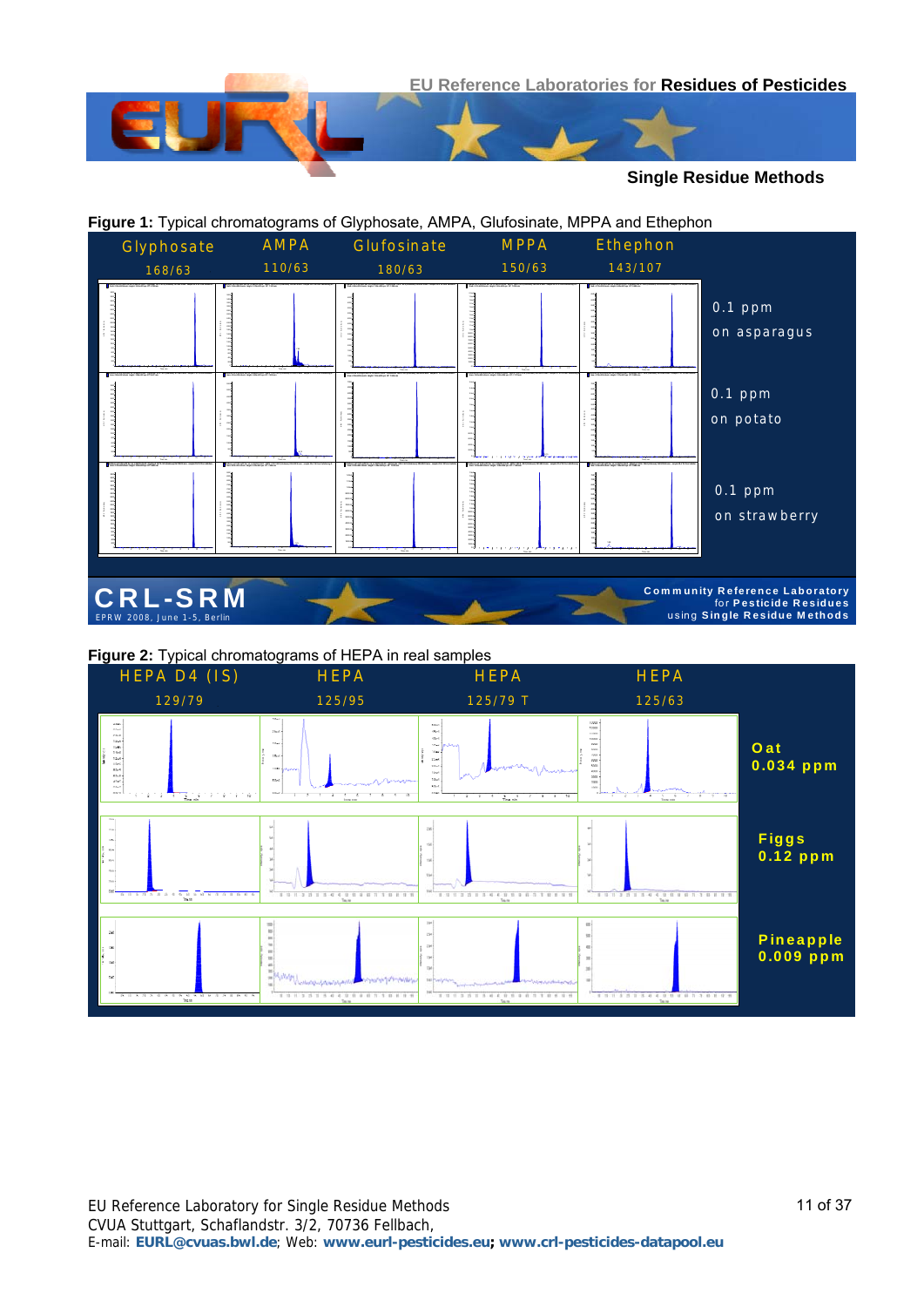

#### <span id="page-11-0"></span>**5.6.2. Method 2 (for Fosetyl and Maleic Hydrazide):**

**Table 4:** Proposed LC-MS/MS conditions for Fosetyl-Al, Maleic Hydrazide and Perchlorate

| <b>Instrument parameters</b>     |                                                                                                                                                                                                                                 |                                         |                                                                                    |  |  |  |  |  |
|----------------------------------|---------------------------------------------------------------------------------------------------------------------------------------------------------------------------------------------------------------------------------|-----------------------------------------|------------------------------------------------------------------------------------|--|--|--|--|--|
| Ionization mode                  | ESI neg                                                                                                                                                                                                                         |                                         |                                                                                    |  |  |  |  |  |
| Column/temperature               | Obelisc R 2.1 x 150 mm 5 um 100 Å; (SIELC; OR-21.150.0510)                                                                                                                                                                      |                                         |                                                                                    |  |  |  |  |  |
| Pre-filters                      |                                                                                                                                                                                                                                 | e.g. Supelco column saver 2.0 um Filter |                                                                                    |  |  |  |  |  |
| Pre-column                       | Obelisc R 2.1 x 10mm 5 µm<br>(SIELC; OR-21.G.0510)                                                                                                                                                                              |                                         |                                                                                    |  |  |  |  |  |
| Eluent A                         | 50 mmol NH <sub>4</sub> -formate in water $+$ 0.1 % formic acid<br>use brown glass bottles                                                                                                                                      |                                         |                                                                                    |  |  |  |  |  |
| Eluent B                         | Acetonitrile                                                                                                                                                                                                                    |                                         |                                                                                    |  |  |  |  |  |
| Gradient                         | %A                                                                                                                                                                                                                              | Flow [mL/min]                           | Time [min]                                                                         |  |  |  |  |  |
|                                  | 3                                                                                                                                                                                                                               | 0.3                                     | 0                                                                                  |  |  |  |  |  |
|                                  | 10                                                                                                                                                                                                                              | 0.3                                     | $\overline{6}$                                                                     |  |  |  |  |  |
|                                  | 70                                                                                                                                                                                                                              | 0.5                                     | 15                                                                                 |  |  |  |  |  |
|                                  | 70                                                                                                                                                                                                                              | 0.5                                     | 18                                                                                 |  |  |  |  |  |
|                                  | 3                                                                                                                                                                                                                               | 0.5                                     | 18.1                                                                               |  |  |  |  |  |
|                                  | $\overline{3}$<br>0.5<br>28                                                                                                                                                                                                     |                                         |                                                                                    |  |  |  |  |  |
| Injection volume                 | 5 <sub>µL</sub>                                                                                                                                                                                                                 |                                         |                                                                                    |  |  |  |  |  |
| Calibration standards and levels | e.g.                                                                                                                                                                                                                            |                                         | 0.05 or 0.1 $\mu$ g/ISTD portion <sup>*</sup> , + one level at the reporting limit |  |  |  |  |  |
|                                  | For maleic hydrazide (MH) an additional level at 1 or 2 $\mu$ g/ml may be<br>useful as well, due to high residue levels; consider that MH is typically<br>only relevant for potatoes and crops of the leek family (onions etc.) |                                         |                                                                                    |  |  |  |  |  |
| Acquired mass transitions        | <b>Compound</b>                                                                                                                                                                                                                 |                                         | <b>Mass Transitions (m/z)</b>                                                      |  |  |  |  |  |
|                                  | Fosetyl-Al D15 (ISTD)                                                                                                                                                                                                           | Fosetyl-AI (detected as foseyl)         | 109/81, 109/63<br>114/82 (D5-fosetyl)                                              |  |  |  |  |  |
|                                  | Maleic hydrazide                                                                                                                                                                                                                | Maleic hydrazide D2 (ISTD)              | 111/82, 111/42, 111/55, 111/83<br>113/42                                           |  |  |  |  |  |
|                                  | Perchlorate<br>Perchlorate <sup>18</sup> O <sub>4</sub> (ISTD)                                                                                                                                                                  |                                         | 99/83, 101/85<br>107/89                                                            |  |  |  |  |  |

*\* One ISTD portion is the absolute ISTD-mass contained in the prepared calibration standard solution (see also* **[Table 1](#page-6-0)***).*

*Note: It should be kept in mind that standards of isotopically labeled pesticides may contain small amounts of native (unlabelled) compounds as impurities. Typically these impurities are at low levels, so that the added amounts of native-pesticides resulting from the addition of ISTDs are insignificant. In the case of maleic hydrazide (MH), however the amount of ISTD added is comparably high due to the low detection sensitivity achieved for this compound. Assuming native MH being contained as impurity in D2-MH at 0.25 % the resulting concentration of native MH following the addition of 20 µg D2-MH to 10 g sample will be at 0.005 mg /kg sample. This aspect is to be considered in the selection of Reporting Limits as well as when judging residue levels in samples having low MRLs (e.g. baby food) or organic food.*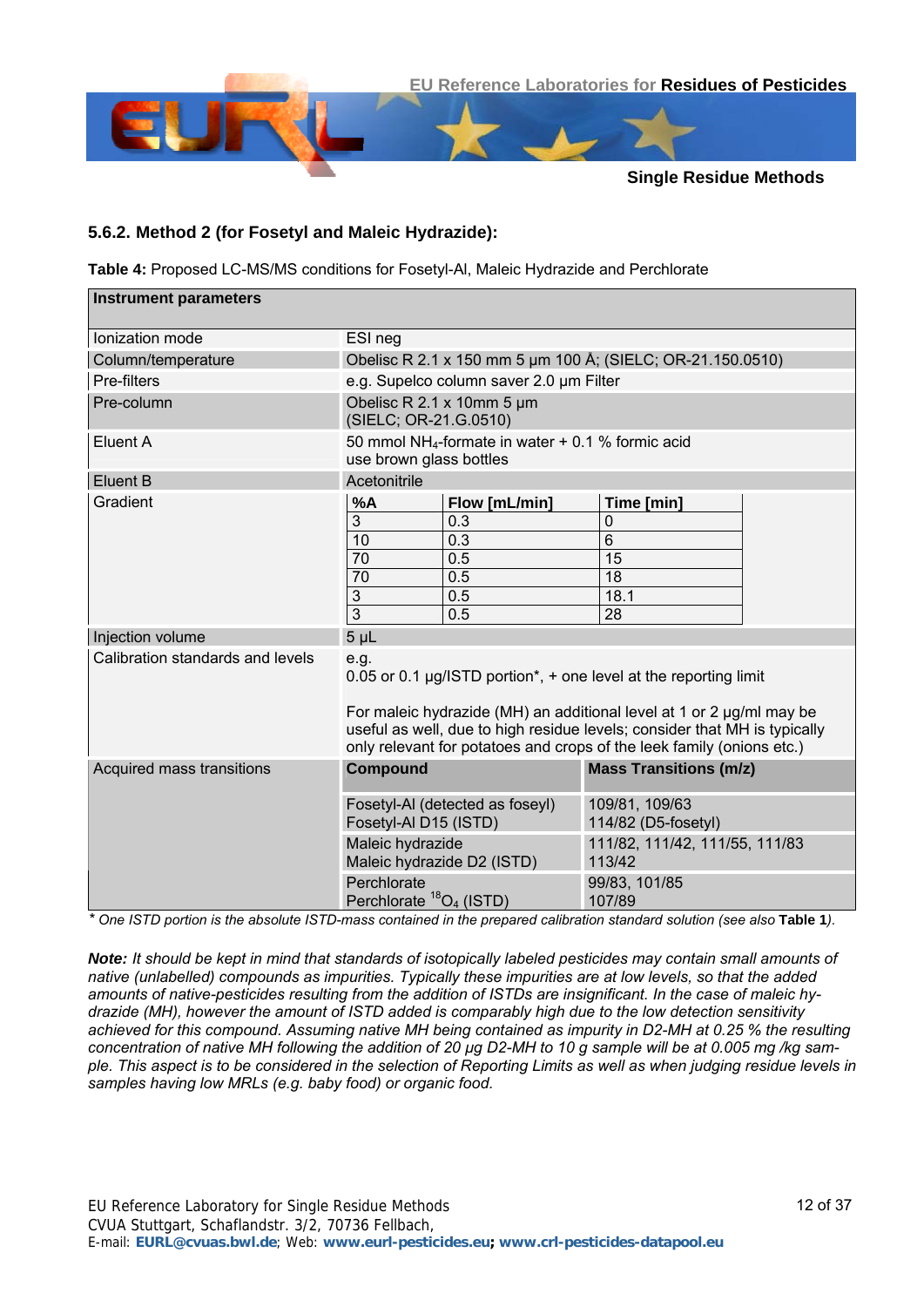

**Figure 3:** Typical chromatograms of Fosetyl-Al



**Figure 4:** Typical chromatograms of Maleic Hydrazide



EU Reference Laboratory for Single Residue Methods CVUA Stuttgart, Schaflandstr. 3/2, 70736 Fellbach, E-mail: **EURL@cvuas.bwl.de**; Web: **www.eurl-pesticides.eu; www.crl-pesticides-datapool.eu**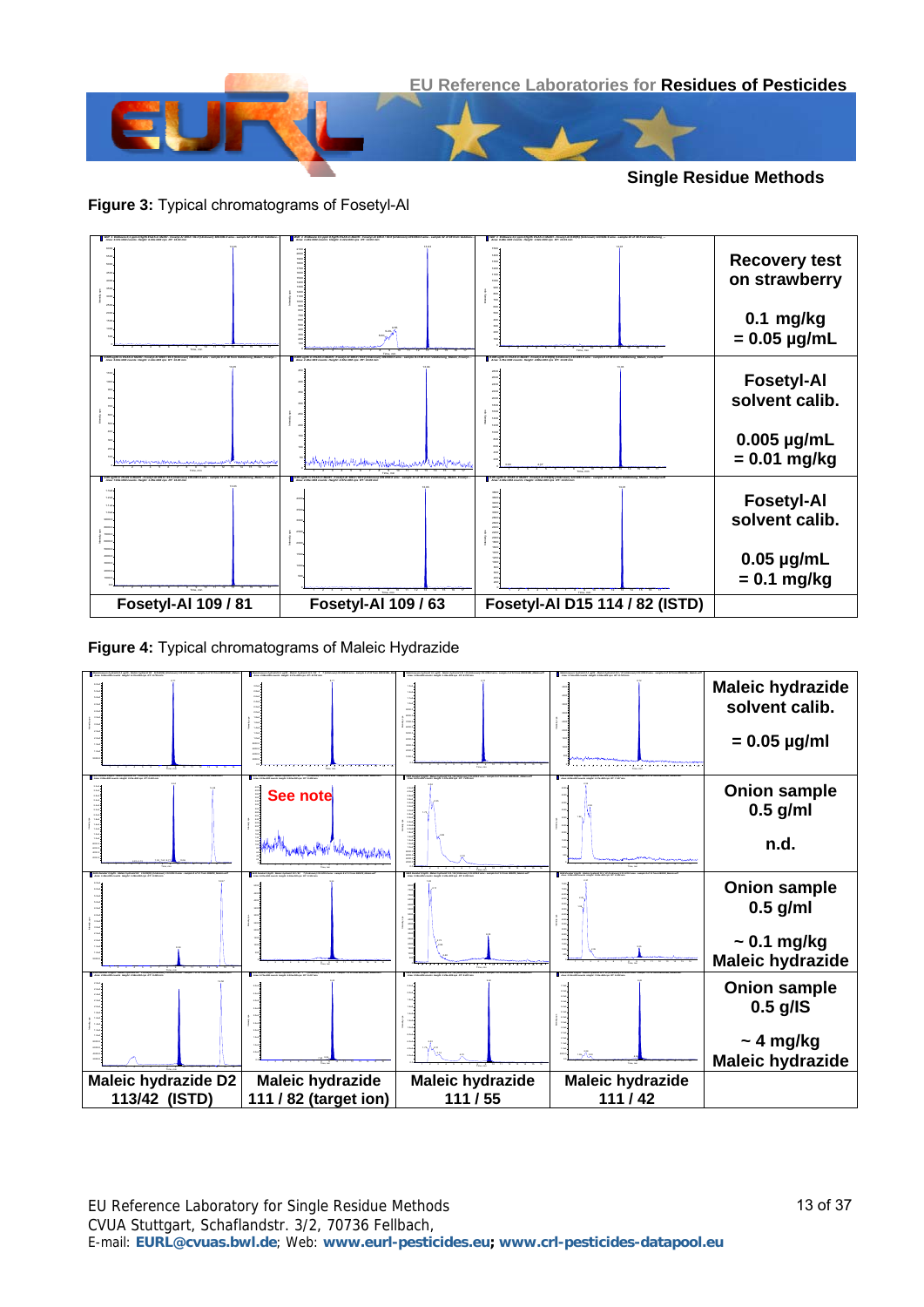

#### <span id="page-13-0"></span>**5.6.3. Method 3 (for Amitrole & Co)**

**Table 5:** Proposed LC-MS/MS conditions for Amitrole, Chlormequat, Mepiquat, Daminozide, ETU, PTU, Trimesium, Cyromazine

| <b>Instrument parameters</b>     | <b>Conditions</b>                                                                                                                                          |                                                                 |  |  |  |  |  |  |
|----------------------------------|------------------------------------------------------------------------------------------------------------------------------------------------------------|-----------------------------------------------------------------|--|--|--|--|--|--|
| Ionisation mode                  | ESI pos                                                                                                                                                    |                                                                 |  |  |  |  |  |  |
| Column/temperature               |                                                                                                                                                            | Obelisc R 2.1 x 150 mm 5 um 100 Å (SIELC; OR-21.150.0510); 40°C |  |  |  |  |  |  |
| Pre-column                       | Obelisc R 2.1 x 10 mm 5 um<br>(SIELC; OR-21.G.0510)                                                                                                        |                                                                 |  |  |  |  |  |  |
| Pre-filters                      | e.g. Supelco column saver 2.0 um Filter                                                                                                                    |                                                                 |  |  |  |  |  |  |
| Eluent A                         | $5$ mmol NH <sub>4</sub> -formate in water<br>Use brown glass bottles                                                                                      |                                                                 |  |  |  |  |  |  |
| <b>Eluent B</b>                  | 5 mmol NH <sub>4</sub> -formate Acetonitrile/Water 95:5 (v/v)                                                                                              |                                                                 |  |  |  |  |  |  |
| Gradient                         | %A<br>Flow [mL/min]<br>$\overline{\mathbf{2}}$<br>0.4<br>$\overline{2}$<br>0.4<br>80<br>0.4<br>80<br>0.4<br>$\overline{2}$<br>0.4<br>$\overline{2}$<br>0.4 | Time [min]<br>0<br>2.5<br>5<br>11<br>11.1<br>18                 |  |  |  |  |  |  |
| Injection volume                 | 5 <sub>µL</sub>                                                                                                                                            |                                                                 |  |  |  |  |  |  |
| Calibration standards and levels | e.g. 0.05 or 0.1 $\mu$ g/ISTD portion <sup>*</sup> + one level at the reporting limit                                                                      |                                                                 |  |  |  |  |  |  |
| Acquired mass transitions        | <b>Compound</b>                                                                                                                                            | <b>Mass Transitions (m/z)</b>                                   |  |  |  |  |  |  |
|                                  | Amitrole<br>Amitrole <sup>15</sup> N (ISTD)<br>Amitrole <sup>15</sup> N / <sup>13</sup> C (ISTD)                                                           | 85/57, 85/43<br>86/43<br>87/xx                                  |  |  |  |  |  |  |
|                                  | Chlormequat<br>Chlormequat D4 (ISTD)                                                                                                                       | 122/58, 122/63, 124/58<br>126/58                                |  |  |  |  |  |  |
|                                  | Mepiquat<br>Mepiquat D3 (ISTD):                                                                                                                            | 114/98, 114/58<br>117/101                                       |  |  |  |  |  |  |
|                                  | Daminozide<br>Daminozide D6 (ISTD):                                                                                                                        | 161/143, 161/101, 161/61, 161/115<br>167/149                    |  |  |  |  |  |  |
|                                  | Cyromazine<br>Cyromazine D4 (ISTD):                                                                                                                        | 167/85, 167/125, 167/68<br>171/86                               |  |  |  |  |  |  |
|                                  | ETU<br>ETU D4 (ISTD):                                                                                                                                      | 103/44, 103/60, 103/86<br>107/48                                |  |  |  |  |  |  |
|                                  | PTU<br>PTU D6 (ISTD)                                                                                                                                       | 117/100, 117/58, 117/60<br>123/64                               |  |  |  |  |  |  |
|                                  | Trimesium<br>No ISTD currently available                                                                                                                   | 77/62, 77/47                                                    |  |  |  |  |  |  |

*\* One ISTD portion is the absolute ISTD-mass contained in the prepared calibration standard solution (see also* **[Table 1](#page-6-0)***). ETU: Ethylenethiourea; PTU: Propylenethiourea* ; Trimesium=Trimethylsulfonium-cation

*Note: For Paraquat, Diquat and N,N-Dimethylhydrazine better run Method 4 ([5.6.4](#page-15-0))*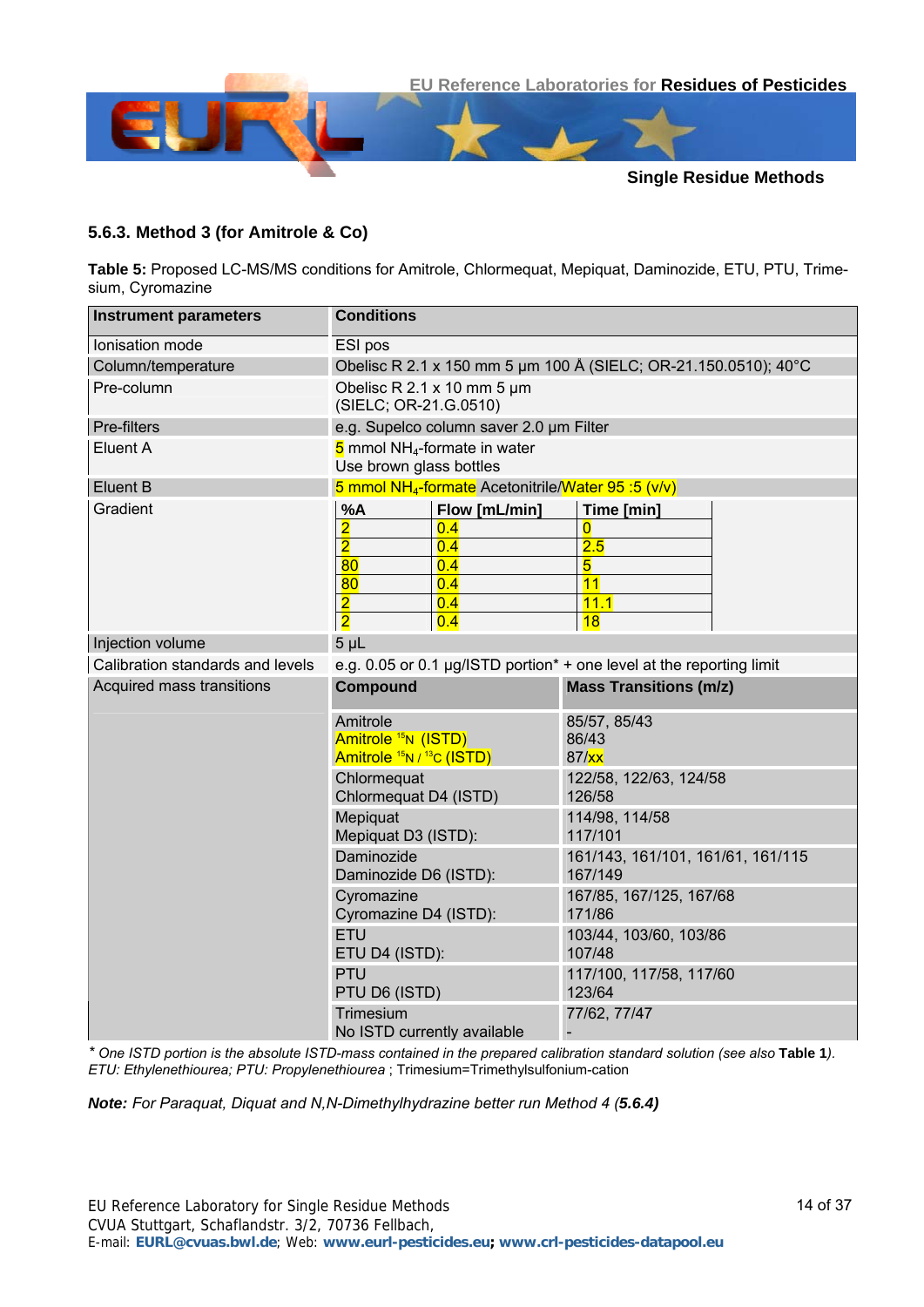



**Figure 6**: Typical chromatograms of Amitrole, Chlormequat, Mepiquat, Daminozide, ETU, PTU and Cyromazine in Apple at 0.01 mg/kg

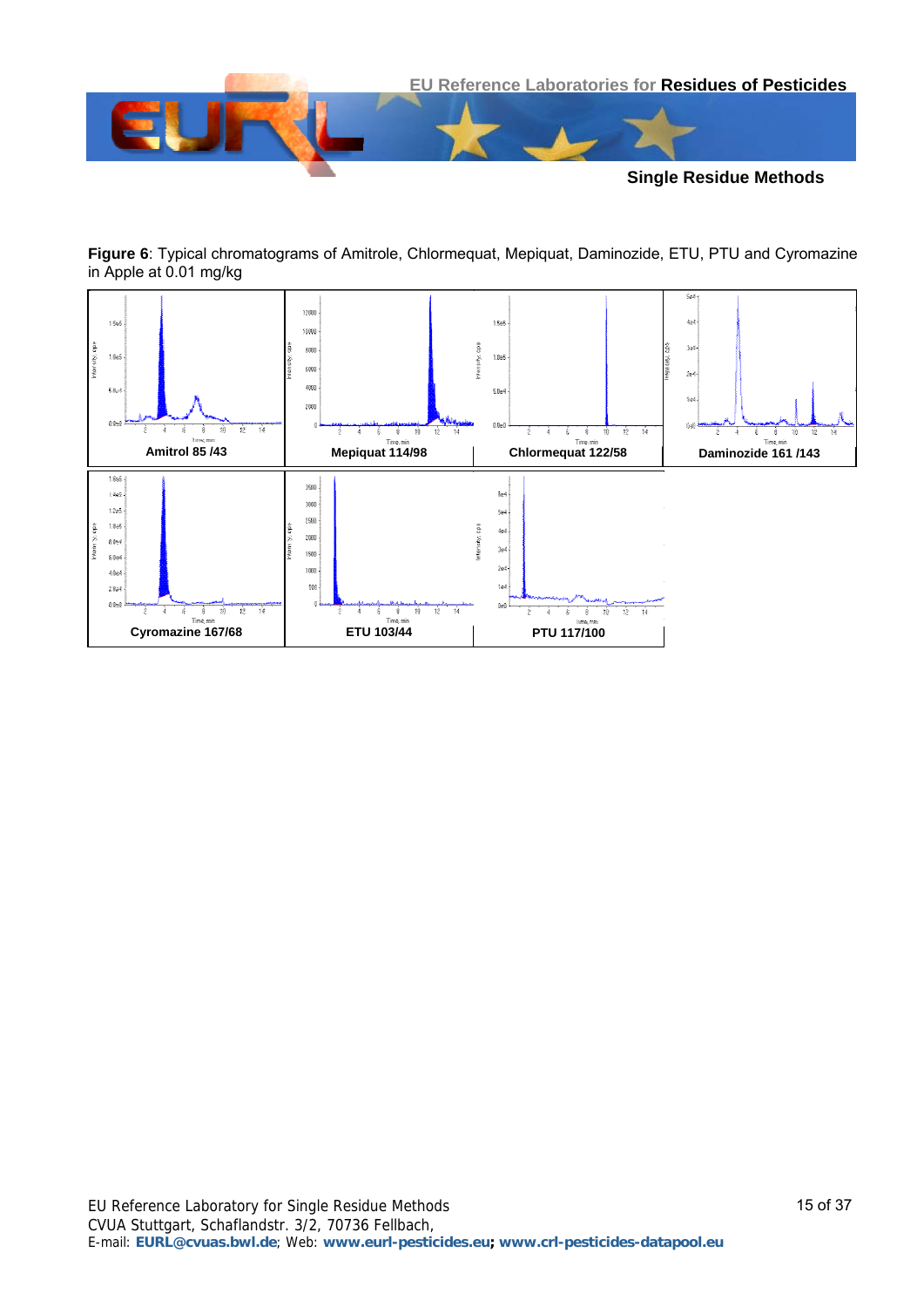

#### <span id="page-15-0"></span>**5.6.4.Method 4 (for "Quats & Co")**

**Table 6:** Proposed LC-MS/MS conditions Diquat, Paraquat, Chlormequat, Mepiquat, Daminozide N,N-Dimethylhydrazine, Cyromazine, Trimesium (counterion of Glyphosate) and Nereistoxin.

| <b>Instrument parameters</b>     | <b>Conditions</b>                                                                                                                                                                                       |                                              |  |  |  |  |
|----------------------------------|---------------------------------------------------------------------------------------------------------------------------------------------------------------------------------------------------------|----------------------------------------------|--|--|--|--|
| Ionisation mode                  | ESI pos                                                                                                                                                                                                 |                                              |  |  |  |  |
| Column/temperature               | Obelisc R 2.1 x 150 mm 5 um 100 Å (SIELC; OR-21.150.0510); 40°C                                                                                                                                         |                                              |  |  |  |  |
| Pre-filters                      | e.g. Supelco column saver 2.0 um Filter                                                                                                                                                                 |                                              |  |  |  |  |
| Pre-column                       | Obelisc R 2.1 x 10 mm 5 um<br>(SIELC; OR-21.G.0510)                                                                                                                                                     |                                              |  |  |  |  |
| Eluent A                         | 20 mmol NH <sub>4</sub> -formate in water (adjust to pH 3 with formic acid), for this<br>mix 1.8 mL formic acid (3.4) with 500 mL 20 mmol NH <sub>4</sub> -formate in water<br>Use brown glass bottles! |                                              |  |  |  |  |
| <b>Eluent B</b>                  | Acetonitrile                                                                                                                                                                                            |                                              |  |  |  |  |
| Gradient                         | %A<br>Flow [mL/min]<br>20<br>0.4<br>80<br>0.4<br>80<br>0.4<br>$\overline{20}$<br>0.4<br>$\overline{20}$<br>0.4                                                                                          | Time [min]<br>0<br>4<br>12<br>12.1<br>20     |  |  |  |  |
| Injection volume                 | $10 \mu L$                                                                                                                                                                                              |                                              |  |  |  |  |
| Calibration standards and levels | e.g. 0.05 or 0.1 $\mu$ g/ISTD portion <sup>*</sup> + one level at the reporting limit<br>(use plastic vials if Paraquat and Diquat are within your scope!)                                              |                                              |  |  |  |  |
| Acquired mass transitions        | <b>Compound</b>                                                                                                                                                                                         | <b>Mass Transitions (m/z)</b>                |  |  |  |  |
|                                  | Diguat**<br>Diquat D4 (ISTD):                                                                                                                                                                           | 184/128, 183/157, 184/156<br>188/160         |  |  |  |  |
|                                  | Paraquat**<br>Paraquat D6 (ISTD):                                                                                                                                                                       | 186/171, 171/77, 171/155<br>192/174          |  |  |  |  |
|                                  | Chlormeguat<br>Chlormequat D4 (ISTD):                                                                                                                                                                   | 122/58, 122/63, 124/58<br>126/58             |  |  |  |  |
|                                  | Mepiquat<br>Mepiquat D3 (ISTD):                                                                                                                                                                         | 114/98, 114/58<br>117/101                    |  |  |  |  |
|                                  | Daminozide<br>Daminozide D6 (ISTD):                                                                                                                                                                     | 161/143, 161/101, 161/61, 161/115<br>167/149 |  |  |  |  |
|                                  | N,N-Dimethylhydrazine<br>No ISTD currently available                                                                                                                                                    | 61/44, 61/45                                 |  |  |  |  |
|                                  | Cyromazine<br>Cyromazine D4 (ISTD):                                                                                                                                                                     | 167/85, 167/125, 167/68<br>171/86            |  |  |  |  |
|                                  | Trimesium<br>No ISTD currently available                                                                                                                                                                | 77/62, 77/47                                 |  |  |  |  |
|                                  | <b>Nereistoxin</b><br>Nereistoxin D6                                                                                                                                                                    | 150/105, 150/61, 150/71<br>156/105           |  |  |  |  |

*\* One ISTD portion is the absolute ISTD-mass contained in the prepared calibration standard solution (see also* **[Table 1](#page-6-0)***).*  \*\* *Diquat and Paraquat require special extraction conditions (see [5.2.5](#page-5-5))*

*Note: For ETU, PTU and Amitrole better run Method 3 ([5.6.3](#page-13-0)) or Method 5 ([5.6.5](#page-17-0)), for Morpholin, Diethanolamine (DEA) and Triethanolamine (TEA) better run Method 7 ([5.6.7](#page-19-0)). As DEA converts to Morpholine in the ion source, chromatographic separation of these two is paramount. With Method 4 these two peaks do not sufficiently separate.*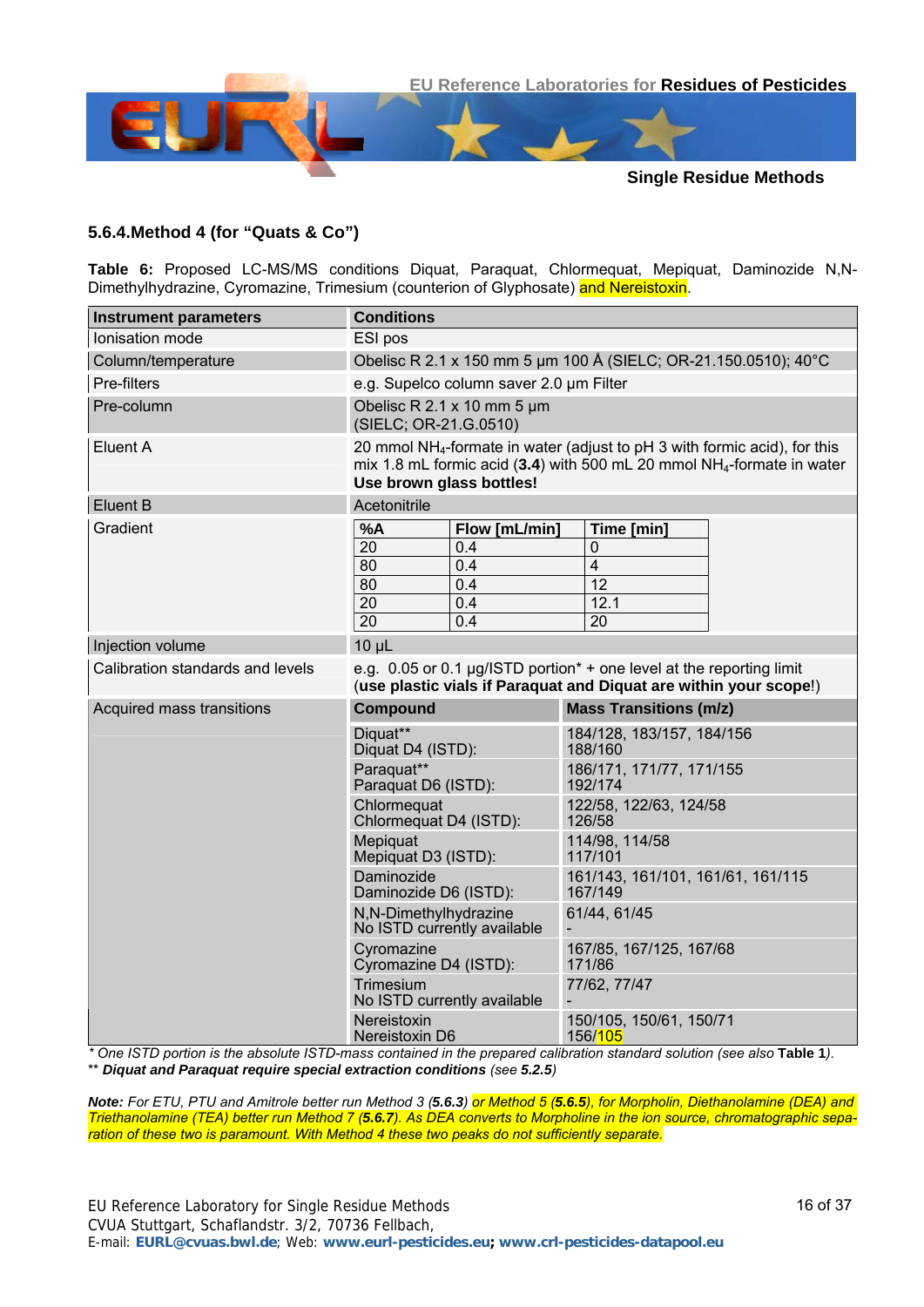

**Single Residue Methods**

**Figure 5:** Typical chromatograms of Diquat, Paraquat, Chlormequat, Mepiquat, Daminozide, N,N-Dimethylhydrazine and Trimethylsulfonium-Cation (Trimesium) in Apple at 0.01 mg/kg

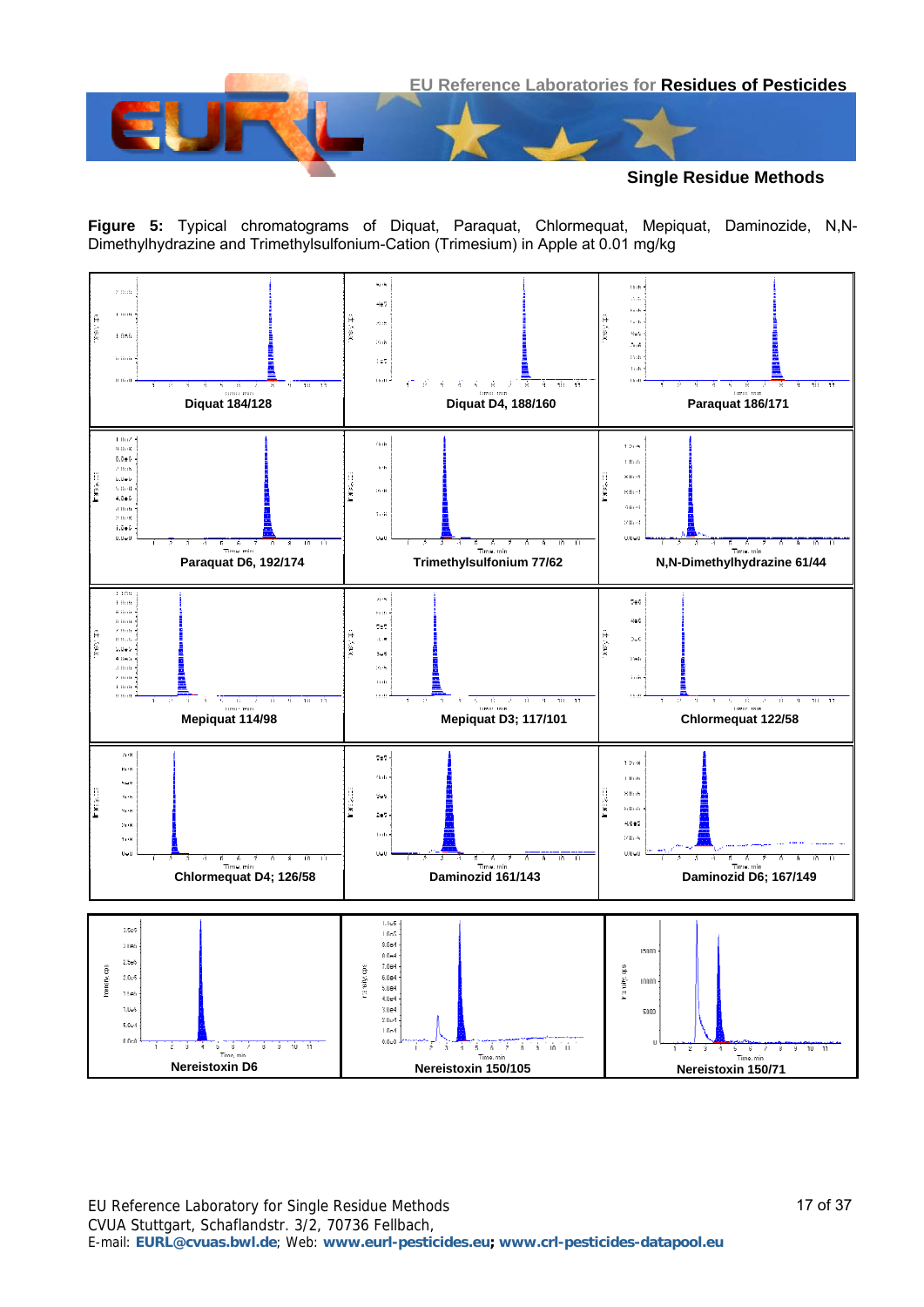

#### <span id="page-17-0"></span>**5.6.5. Method 5 (alternative method for Chlormequat and Mepiquat)**

**Table 7:** Proposed alternative LC-MS/MS conditions for Chlormequat and Mepiquat

| <b>Instrument parameters</b>     | <b>Conditions</b>                     |                                                        |                                   |                                                                     |  |  |  |
|----------------------------------|---------------------------------------|--------------------------------------------------------|-----------------------------------|---------------------------------------------------------------------|--|--|--|
| Ionisation mode                  | ESI pos                               |                                                        |                                   |                                                                     |  |  |  |
| Column/temperature               |                                       | MonoChrom MS 100x2 mm; 5 um (Varian); at 40°C          |                                   |                                                                     |  |  |  |
| Eluent A                         |                                       | 5 mmol/L NH <sub>4</sub> -acetate $+$ 0.1% acetic acid |                                   |                                                                     |  |  |  |
| Eluent B                         | Acetonitrile                          |                                                        |                                   |                                                                     |  |  |  |
| Gradient                         | %A                                    | Flow [mL/min]                                          | Time [min]                        |                                                                     |  |  |  |
|                                  | 5                                     | 0.4                                                    | 0                                 |                                                                     |  |  |  |
|                                  | 95                                    | 0.4                                                    | $\overline{2}$                    |                                                                     |  |  |  |
|                                  | 95                                    | 0.4                                                    | $\overline{5}$                    |                                                                     |  |  |  |
|                                  | 5                                     | 0.4                                                    | 5.1                               |                                                                     |  |  |  |
|                                  | 5                                     | 0.4                                                    | 15                                |                                                                     |  |  |  |
| Injection volume                 | 5 <sub>µL</sub>                       |                                                        |                                   |                                                                     |  |  |  |
| Calibration standards and levels |                                       |                                                        |                                   | e.g. 0.05 or 0.1 µg/ISTD portion*+ one level at the reporting limit |  |  |  |
| Acquired mass transitions        | <b>Compound</b>                       |                                                        | <b>Mass Transitions (m/z)</b>     |                                                                     |  |  |  |
|                                  | Chlormequat<br>Chlormequat D4 (ISTD): |                                                        | 122/58, 122/63, 124/58<br>126/58  |                                                                     |  |  |  |
|                                  | Mepiquat<br>Mepiquat D3 (ISTD):       |                                                        | 114/98, 114/58<br>117/101         |                                                                     |  |  |  |
|                                  | <b>ETU</b><br><b>ETU D4 (ISTD):</b>   |                                                        | 103/44, 103/60, 103/86<br>107/48  |                                                                     |  |  |  |
|                                  | <b>PTU</b><br><b>PTU D6 (ISTD)</b>    |                                                        | 117/100, 117/58, 117/60<br>123/64 |                                                                     |  |  |  |

*\* One ISTD portion is the absolute ISTD-mass contained in the prepared calibration standard solution (see also* **[Table 1](#page-6-0)***).*

For more information on method 5 please refer to the following document within the EURL homepage: [http://www.crl-pesticides.eu/library/docs/srm/meth\\_ChlormequatMepiquat\\_CrlSrm.pdf](http://www.crl-pesticides.eu/library/docs/srm/meth_ChlormequatMepiquat_CrlSrm.pdf)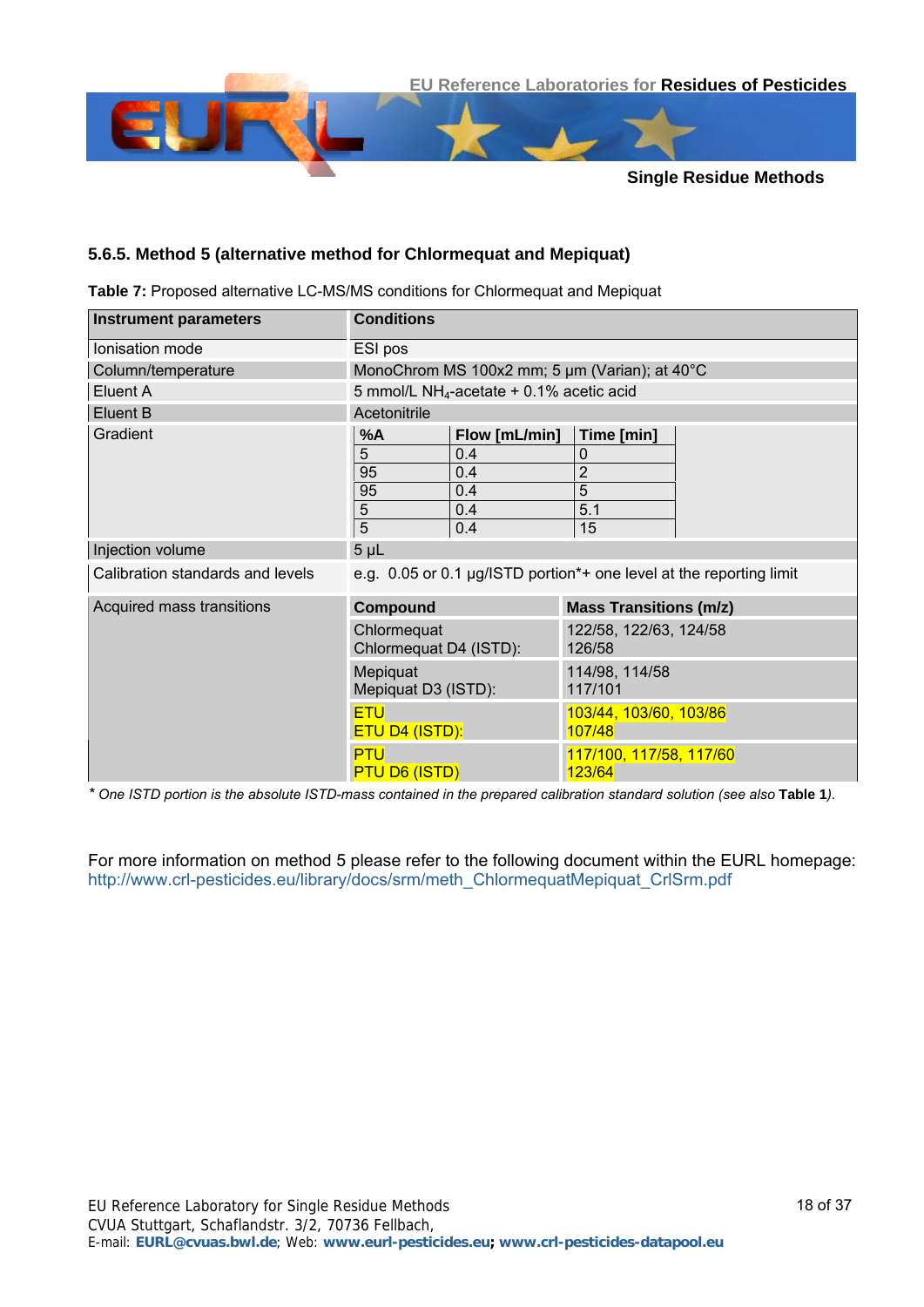

#### <span id="page-18-0"></span>**5.6.6. Method 6 (for Streptomycin and Kasugamycin)**

**Table 8:** Proposed LC-MS/MS conditions Streptomycin and Kasugamycin

| <b>Instrument parameters</b>     | <b>Conditions</b>                                                                                                              |                                                                   |                                      |  |  |  |  |
|----------------------------------|--------------------------------------------------------------------------------------------------------------------------------|-------------------------------------------------------------------|--------------------------------------|--|--|--|--|
| Ionisation mode                  | ESI pos                                                                                                                        |                                                                   |                                      |  |  |  |  |
| Column                           |                                                                                                                                | Obelisc R 2.1 x 150 mm 5µm 100 Å<br>(SIELC; OR-21.150.0510); 40°C |                                      |  |  |  |  |
| Pre-filters                      |                                                                                                                                | e.g. Supelco column saver 2.0 um Filter                           |                                      |  |  |  |  |
| Pre-column                       | (SIELC; OR-21.G.0510)                                                                                                          | Obelisc R 2.1 x 10 mm 5 $\mu$ m                                   |                                      |  |  |  |  |
| Eluent A                         |                                                                                                                                | 0.1% formic acid in water                                         |                                      |  |  |  |  |
| Eluent B                         | 0.1% formic acid in acetonitrile                                                                                               |                                                                   |                                      |  |  |  |  |
| Gradient                         | %A                                                                                                                             | Flow [mL/min]                                                     | Time [min]                           |  |  |  |  |
|                                  | 20                                                                                                                             | 0.3                                                               | 0                                    |  |  |  |  |
|                                  | 20                                                                                                                             | 0.3                                                               | 5                                    |  |  |  |  |
|                                  | 80                                                                                                                             | 0.5                                                               | 10                                   |  |  |  |  |
|                                  | 80                                                                                                                             | 0.5                                                               | 14                                   |  |  |  |  |
|                                  | 20                                                                                                                             | 0.3                                                               | 14.1                                 |  |  |  |  |
|                                  | 20                                                                                                                             | 0.3                                                               | 22                                   |  |  |  |  |
| Injection volume                 | 50 µL                                                                                                                          |                                                                   |                                      |  |  |  |  |
| Calibration standards and levels | e.g. 0.05 or 0.1 µg/ISTD portion+ one level at the reporting limit<br>(use plastic vials if streptomycin is within your scope) |                                                                   |                                      |  |  |  |  |
| Acquired mass transitions        | Compound                                                                                                                       |                                                                   | <b>Mass Transitions (m/z)</b>        |  |  |  |  |
|                                  | Streptomycin<br>Dihydrostreptomycin (ISTD)                                                                                     |                                                                   | 582/263, 582/246, 582/221<br>584/263 |  |  |  |  |
|                                  | Kasugamycin                                                                                                                    |                                                                   | 380/112, 380/200                     |  |  |  |  |
|                                  |                                                                                                                                | No ISTD currently available                                       |                                      |  |  |  |  |

*\* One ISTD portion is the absolute ISTD-mass contained in the prepared calibration standard solution (see also* **[Table 1](#page-6-0)***).*



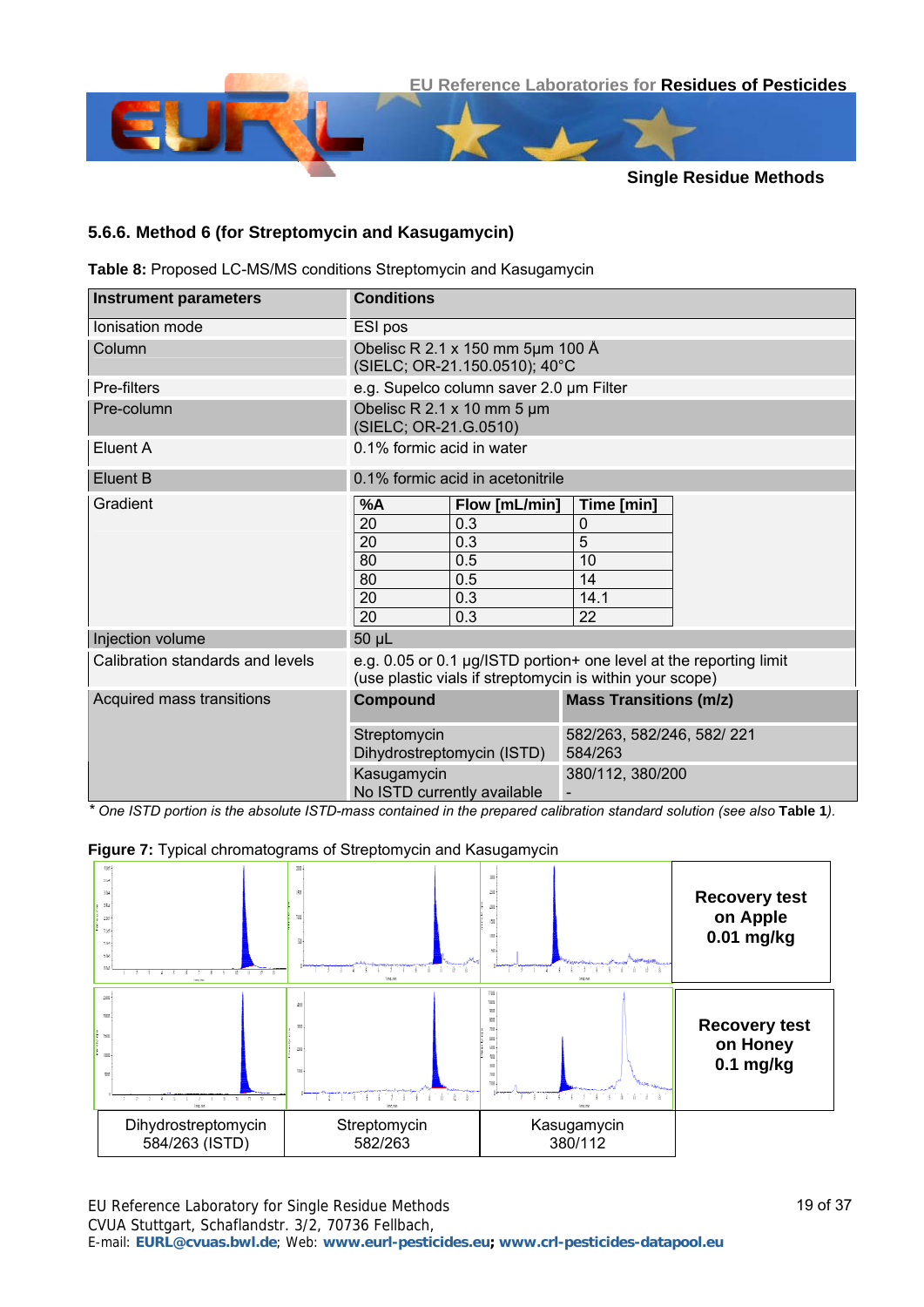

#### <span id="page-19-0"></span>**5.6.7.Method 7 (for Morpholine, Diethanolamine and Triethanolamine)**

**Table 9:** Proposed LC-MS/MS conditions Morpholine, Diethanolamine and Triethanolamine

| <b>Instrument parameters</b>     | <b>Conditions</b>                                                                                                              |                                                                              |  |  |  |  |  |
|----------------------------------|--------------------------------------------------------------------------------------------------------------------------------|------------------------------------------------------------------------------|--|--|--|--|--|
| Ionisation mode                  | ESI pos                                                                                                                        |                                                                              |  |  |  |  |  |
| Column                           |                                                                                                                                | Dionex Acclaim Trinity P1 $2.1 \times 100$ mm (3 $\mu$ m) (P/N 071389); 40°C |  |  |  |  |  |
| Pre-filters                      | e.g. Supelco column saver 2.0 um Filter                                                                                        |                                                                              |  |  |  |  |  |
| Pre-column                       |                                                                                                                                | Dionex Acclaim Trinity P1 $2.1 \times 10$ mm (3 $\mu$ m) (P/N 071391)        |  |  |  |  |  |
| Eluent A                         | 20 mmol $NH_4$ -formate in water (adjust to pH 4 with formic acid)<br>Use brown glass bottles!                                 |                                                                              |  |  |  |  |  |
| Eluent B                         | Acetonitrile                                                                                                                   |                                                                              |  |  |  |  |  |
| Gradient                         | Flow [mL/min]<br>%A<br>10<br>0.4<br>10<br>0.4                                                                                  | Time [min]<br>0<br>10                                                        |  |  |  |  |  |
| Injection volume                 | 5 <sub>µL</sub>                                                                                                                |                                                                              |  |  |  |  |  |
| Calibration standards and levels | e.g. 0.05 or 0.1 µg/ISTD portion+ one level at the reporting limit<br>(use plastic vials if streptomycin is within your scope) |                                                                              |  |  |  |  |  |
| Acquired mass transitions        | Compound                                                                                                                       | <b>Mass Transitions (m/z)</b>                                                |  |  |  |  |  |
|                                  | Morpholine<br>Morpholine D8 (ISTD)                                                                                             | 88/70, 88/45, 88/44<br>96/78                                                 |  |  |  |  |  |
|                                  | Diethanolamine (DEA)<br>Diethanolamine D4 (ISTD)                                                                               | 106/88, 106/70, 106/45<br>110/92                                             |  |  |  |  |  |
|                                  | Triethanolamine (TEA)<br>Triethanolamine D12 (ISTD)                                                                            | 150/132, 150/87, 150/70<br>162/144                                           |  |  |  |  |  |

*\* One ISTD portion is the absolute ISTD-mass contained in the prepared calibration standard solution (see also* **[Table 1](#page-6-0)***).* Morpholin, DEA and TEA are not pesticides, they are additive of waxes used to coat crops (citrus, apples and mangoes etc). They are included in this method for the sake of convenience and synergy. As these three compounds can be analyzed very sensitively 5-10-fold dilution of the extracts before injection is recommendable where possible, especially in absence of an ISTD requiring standard additions approach (**[5.5.3](#page-7-0)**)

**Figure 8:** Typical chromatograms of Morpholine, Diethanolamine and Triethanolamine in Apple extracts at 0.05 mg/kg (extract were diluted 5-fold before injection)

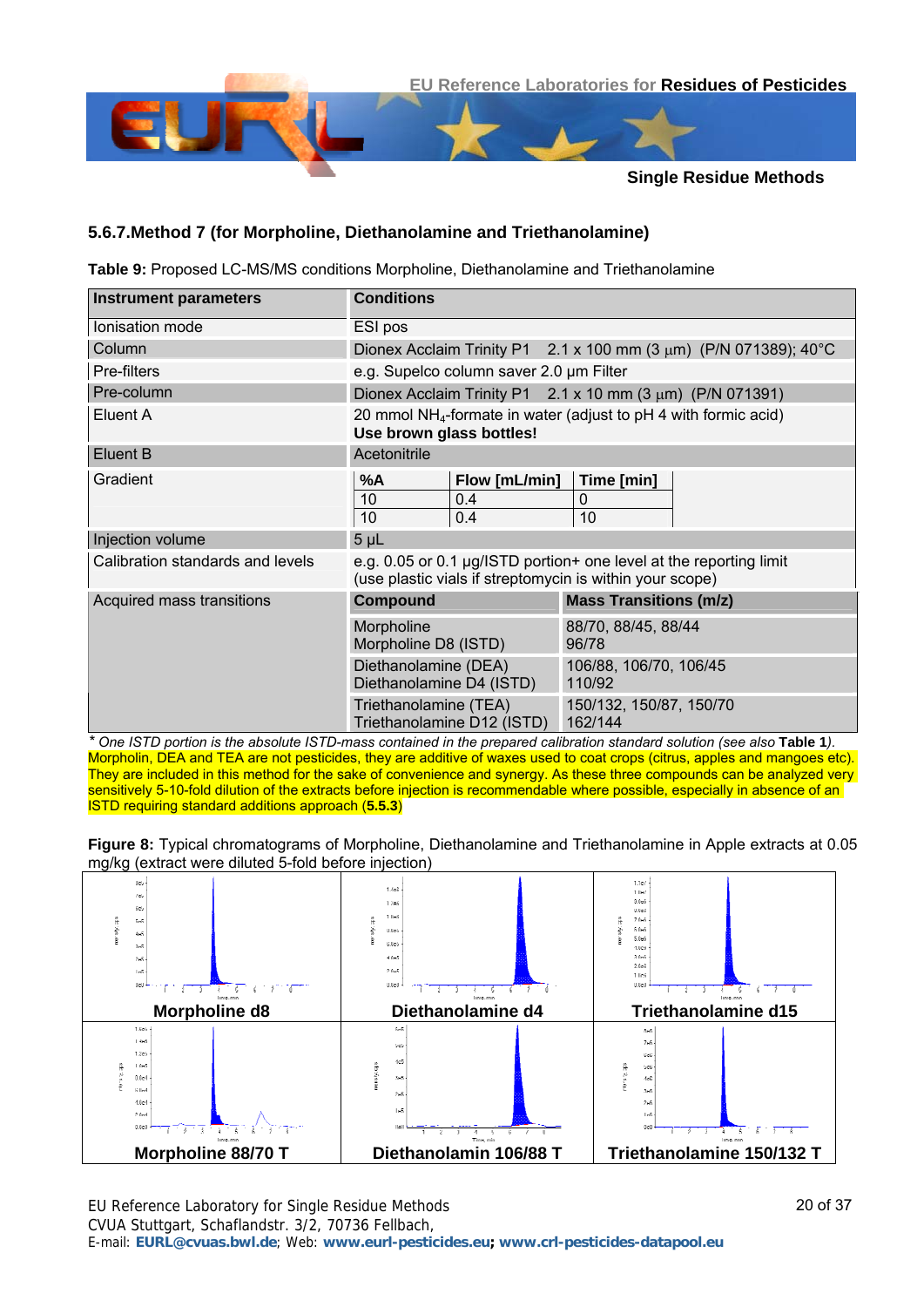

#### **5.7. Calibration and Calculations**

#### <span id="page-20-0"></span>**5.7.1. Using ISTD**

#### **5.7.1.1. Where ISTD is added to the sample before any aliquotation:**

The following calculation approach requires that the ratio of the ISTD masses added to the test por-tions ([5.2.3](#page-4-2)) and to the calibration standard(s) ([5.5](#page-5-1)) (m<sub>ISTD</sub><sup>sample</sup> / m<sub>ISTD</sub><sup>cal mix</sup>) is known and constant. By keeping the ISTD constant throughout the calibration levels the peak ratio PR <sup>cal mix</sup> (A <sub>pest</sub> cal mix/ *A* <sub>ISTD</sub> cal mix) of each calibration level can be plotted against the absolute mass of the pesticide m<sub>pest</sub><sup>cal</sup>  $^{\text{mix}}$  rather than the ratio m<sub>pest</sub><sup>cal mix</sup>/ m<sub>ISTD</sub><sup>cal mix</sup>(the m<sub>ISTD</sub><sup>cal mix</sup> is set as 1).

The calibration graph (to be plotted for each pesticide separately) is described by the following formula:

$$
PR^{cal\,mix} = a_{cal} \times m_{pest}^{cal\,mix} + b_{cal} \tag{1}
$$

The mass fraction  $(w_R)$  of a given pesticide in a given sample can be calculated as follows using the respective peak ratio of pesticide and internal standard obtained from the sample extract (*PR*<sup>sample</sup> = *A <sub>pest</sub> sample / A <sub>ISTD</sub> Sample*), the correction factor (m<sub>ISTD</sub><sup>sample</sup> / m<sub>ISTD</sub><sup>cal mix</sup>) as well as the weight of the test portion  $(m_a)$ .

$$
w_R = \frac{(PR^{sample} - b_{cal})}{a_{cal}} \times \frac{1}{m_a} \times \frac{m_{ISTD}^{Sample}}{m_{ISTD}^{calmix}} \left(\frac{mg}{kg}\right)
$$
 (2)

Reasonably (but not necessarily) the calibration standards should be prepared in such a way that the ratio m<sub>ISTD</sub><sup>sample</sup> / m<sub>ISTD</sub><sup>cal mix</sup> equals 20 (the assumed volume ratio of sample extract versus calibration standard). The absolute masses of the ISTD-WS I and II do not need to be necessarily known (see also the notes of **[Table 1](#page-6-0)**.

#### **5.7.1.2. Where ISTD is added to an aliquot of the extract**

<span id="page-20-1"></span>When adding the ISTD to an aliquot of the extract (e.g. 1 mL) theknowledge of the exact total volume of the sample extract becomes important. Water adjustment is thus essential and if it is done as described in [5.2.2](#page-4-1) and **[Table 15](#page-31-0),** the total volume can be asumed to be exactly 20 mL. In this case 1 mL sample extract will correspond to  $1/20<sup>th</sup>$  of the test portion (m<sub>a</sub>). The mass of the ISTD to be added to an aliquot ( $m_{1STD}^{alignot}$ ) should be scaled according to the aliquot volume used ( $V_{alignot}$ ) with the ISTD mass ratio (m<sub>ISTD</sub><sup>aliquot</sup> / m<sub>ISTD</sub><sup>cal mix</sup>) being important for the calculation. Reasonably (but not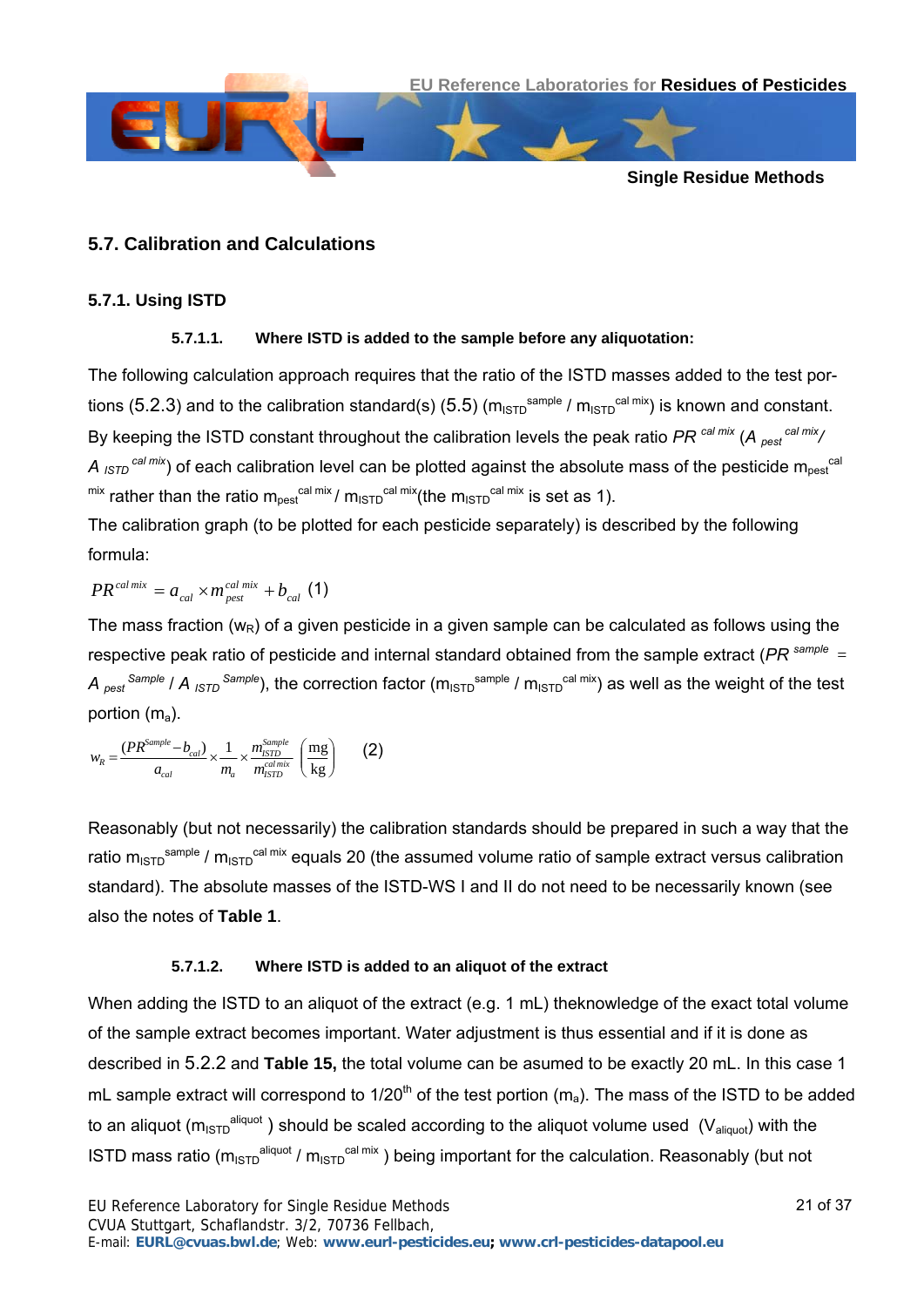

necessarily)  $m_{1STD}^{alignot}$  should be derived using the following formula  $m_{1STD}^{alignot} = m_{1STD}^{sample}$  x  $V_{alignot}/20$ , with  $m_{15}$ <sup>sample</sup> being the ISTD mass that would have been added to the entire sample portion according to [5.2.2](#page-4-1) and **[Table 15](#page-31-0)**.

Following the above, the mass fraction ( $w_R$ ) of a given pesticide in a given sample can be calculated as follows using the respective peak ratio of pesticide and internal standard obtained from the sample extract (*PR <sup>sample</sup> = A <sub>pest</sub> sample* / *A* <sub>ISTD</sub> sample), the correction factor (m<sub>ISTD</sub><sup>aliquot</sup> / m<sub>ISTD</sub><sup>cal mix</sup>) as well as the weight of the sample equivalents in the aliquot ( $m_{\text{aliquot}}= m_a x V_{\text{aliquot}}/20$ ).

$$
w_R = \frac{(PR^{sample} - b_{cal})}{a_{cal}} \times \frac{1}{m_{aligned}} \times \frac{m_{isprob}^{align}}{m_{srop}^{cal mix}} \left(\frac{mg}{kg}\right)
$$
 (3)

#### **Variables used**

| Mass of pesticide in calibration mixture                                                                 | $m_{\text{pest}}^{\text{cal mix}}$ | μg              |
|----------------------------------------------------------------------------------------------------------|------------------------------------|-----------------|
| Mass of pesticide in final extract                                                                       | $m_{pest}^{sample}$                | μg              |
| Mass of internal standard in calibration mixture                                                         | mcal mix                           | μg              |
| Mass of internal standard added to test portion (sample)                                                 | m sample<br>ISTD                   | μg              |
| Mass of internal standard added to aliquot of sample extract                                             | $m_{\emph{ISTD}}^{alignot}$        | μg              |
| Volume of sample extract aliquot used (5.7.1.2 and 5.5.3) to spike the ISTD or<br>for standard additions | $V^{alignot}$                      | ml              |
| Mass of test portion                                                                                     | $m_a$                              | g               |
| Mass of test portion represented in an aliquot                                                           | $m$ aliquot                        | g               |
| Mass fraction of pesticide in the sample                                                                 | $W_R$                              | mg/kg           |
| Peak area of pesticide obtained from calibration standard (mixture)                                      | cal<br>mix<br>A<br>pest            | (counts)        |
| Peak area of ISTD obtained from calibration standard (mixture)                                           | $A_{\it ISTD}^{cal\;mix}$          | (counts)        |
| Peak area of pesticide obtained from the injected extract                                                | $A_{pest}^{sample}$                | (counts)        |
| Peak area of ISTD obtained from the injected extract                                                     | $A_{\text{ISTD}}^{sample}$         | (counts)        |
| Peak ratio of pesticide vs. ISTD obtained from calibration mixture                                       | ${\cal PR}^{\,cal\ crit}$          | (dimensionless) |
| Peak ratio of pesticide vs. ISTD obtained from injected extract                                          | PR <sup>sample</sup>               | (dimensionless) |
| Slope of calibration graph                                                                               | $a_{cal}$                          | (dimensionless) |
| Bias of calibration graph (intercept)                                                                    | $b_{cal}$                          | (dimensionless) |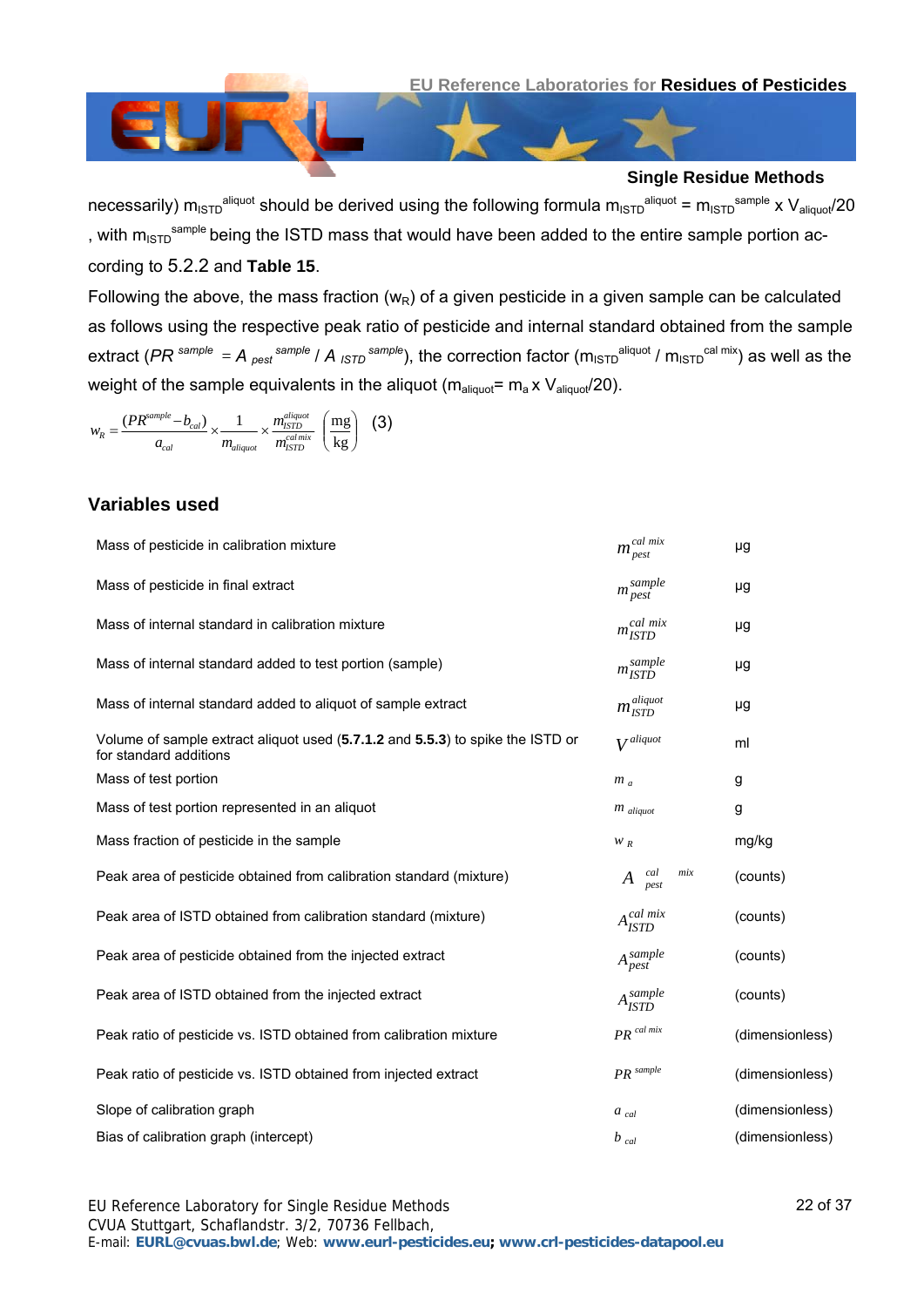



#### **5.7.2. Not using ISTD**

If no appropriate ISTDs are used it is of high importance to to properly compensate for matrix effects. For the compensation of matrix effects matrix-matched calibrations [\(5.5.2\)](#page-6-1) and the standard additions approach [\(5.5.3](#page-7-0)) are recommended. In both cases the assumption is made that the total volume of the sample extract is exactly 20 mL. Adjustment of the water content (and extract volume) in the sample is thus paramount.

#### **5.7.2.1. Calculations when employing matrix-matched calibration without ISTD**

<span id="page-22-0"></span>The calibration graph (to be plotted for each pesticide separately) is described by the following formula:

$$
A_{\text{pest}}^{\text{cal mix}} = a_{\text{cal}} \times C_{\text{pest}}^{\text{cal mix}} + b_{\text{cal}} \quad (1)
$$

The mass fraction  $(w_R)$  of a given pesticide in a given sample can be calculated as follows using the respective peak area of the pesticide obtained from the sample extract (  $A_{\it{pest}}^{\it{sample}}$  ) and a correction factor (V) as well as the weight of the test portion  $(m_a)$ .

 $\overline{\phantom{a}}$ ⎠ ⎞  $\overline{\phantom{a}}$  $=\frac{(A_{pest}^{Sample}-b_{cal})}{a_{cal}} \times \frac{1}{m_a} \times V_{end}$   $\left(\frac{mg}{kg}\right)$  $w_R = \frac{(A_{\text{post}}^{\text{Sample}} - b_{\text{cal}})}{a_{\text{cal}}} \times \frac{1}{m_a} \times V_{\text{end}} \left(\frac{\text{mg}}{\text{kg}}\right)$  (2)

where *V<sub>end</sub>* is the total volume of the sample extract (20 mL).

All other variables are listed in [5.7.1.2](#page-20-1)**.**

#### **5.7.2.2. Calculations when employing the standard additions approach**

<span id="page-22-1"></span>The standard additions approach is the method of choice where no appropriate IL-ISTD is available. This approach typically compensates matrix effect better than the matrix-matched calibrations (**[5.5.2](#page-6-1)**). The mass fraction of the pesticide in the sample  $(w_R)$  is calculated via linear regression using a graphical presentation as shown in Figure 1. The Y-intercept of the calibration graph will indicate the pesticide mass contained in the non-fortified aliquot of the sample extract.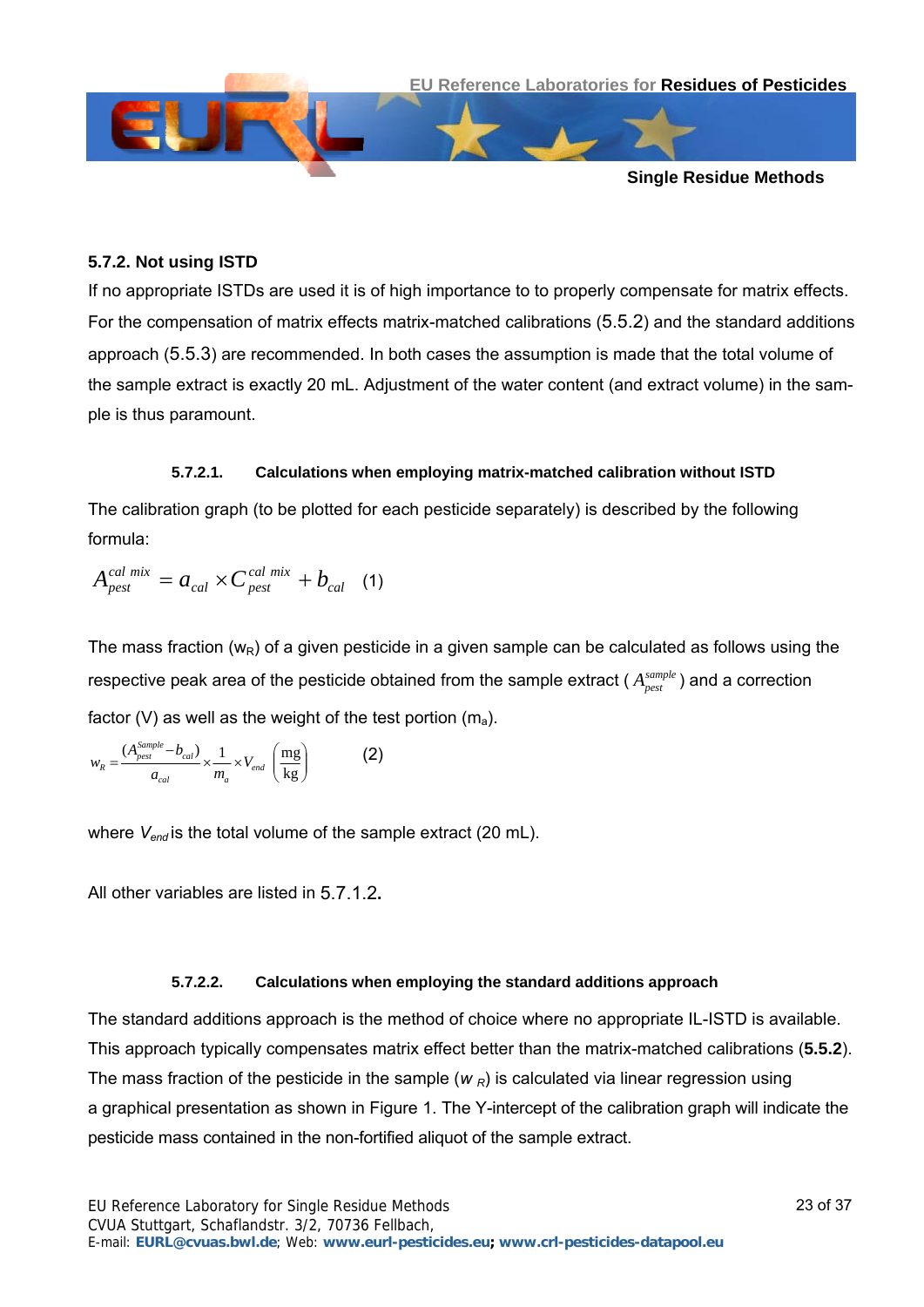

**Figure 1 — Internal calibration using the procedure of standard additions, schematically** 



**Key:** 

Y Peak area of analyte

 $X$  Added absolute mass of analyte  $m_{\text{post}}^{\text{std } \text{add}}$  in  $\mu$ g

 $|x|$  absolute amount of analyte in the sample extract (in  $\mu$ g) before standard addition (y = 0)

With 
$$
x = \frac{y - \text{int } \text{ercept } (b)}{\text{slope of the curve } (a)}
$$
 (µg)

The calculation is performed as follows using the regression graph shown in Figure 1

 $\overline{\phantom{a}}$ ⎠ ⎞  $\parallel$ ⎝  $\sqrt{}$ ×  $=\frac{v}{x}$ kg mg  $a^R$ <sup>*n*</sup>  $a^O$   $V_{al}$   $\times$   $m_a$ *V a*  $w_R = \frac{b}{-}$ 

where:

*b* Y-intercept of the calibration graph of the analyte in question;

*a* Slope of the calibration graph of the analyte in question (1/µg);

*V<sub>end</sub>* Volume of sample extract (mL) (should be 20 mL)

- *V<sub>al</sub>* Volume of aliquots used for the standard additions approach (mL)
- *ma* Weight of initial sample portion (g)

CVUA Stuttgart, Schaflandstr. 3/2, 70736 Fellbach,

E-mail: **EURL@cvuas.bwl.de**; Web: **www.eurl-pesticides.eu; www.crl-pesticides-datapool.eu**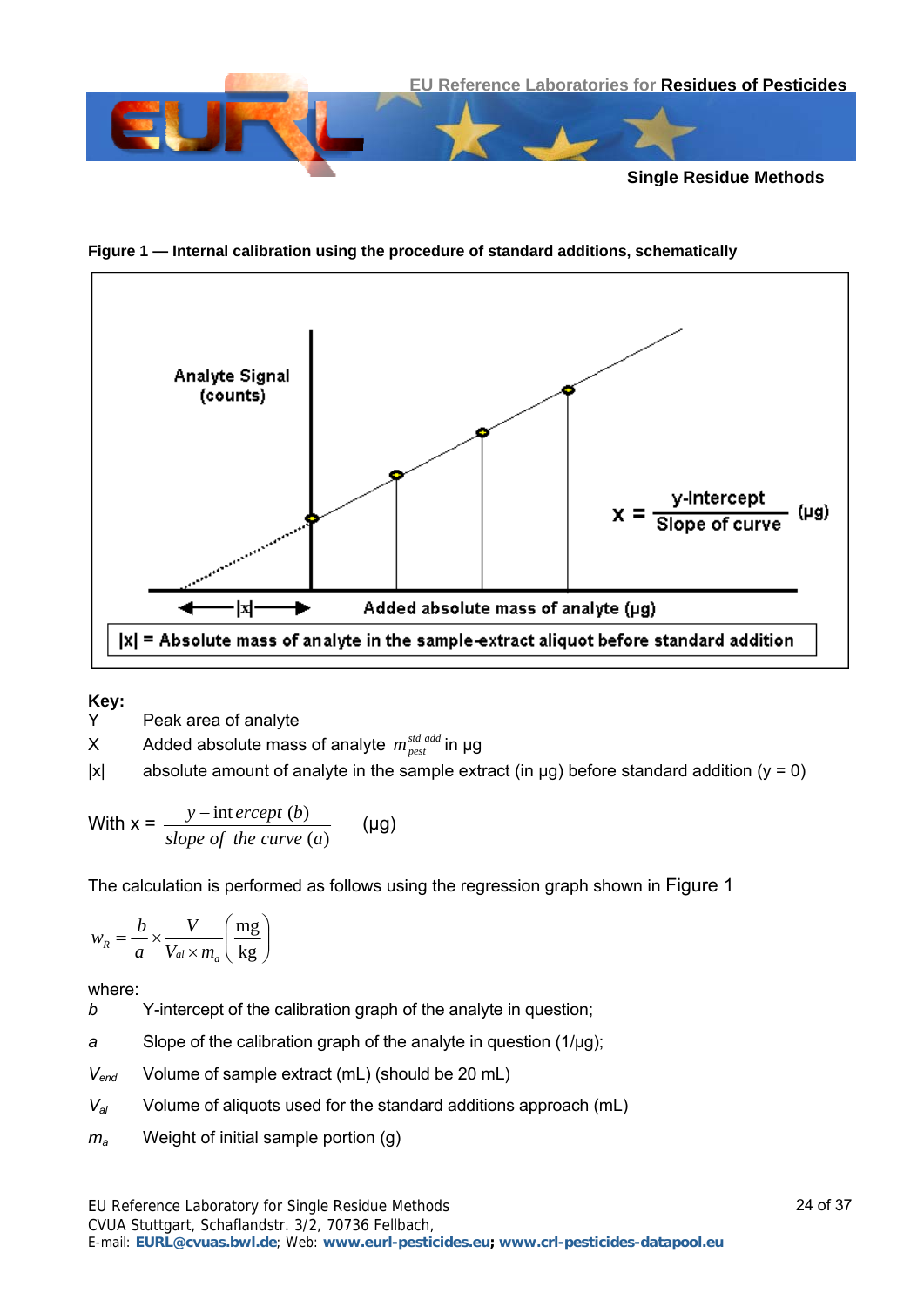

# **6. Performance Data**

Exemplary results of recovery experiments (n=5) using matrix matched calibrations (for more information see method validation database at **[www.crl-pesticides-datapool](http://www.crl-pesticides/)**).

| <b>Pesticide</b>       | <b>Target</b><br><b>Transition</b><br>(m/z) | <b>Matrix</b>                | <b>Spiking</b><br>Level<br>[mg/kg] | <b>ISTD</b>                             | <b>Mean</b><br><b>Recovery</b><br>[%] | <b>RSD</b><br>[%] |
|------------------------|---------------------------------------------|------------------------------|------------------------------------|-----------------------------------------|---------------------------------------|-------------------|
| Amitrol                | 85/57                                       | Cucumber                     | 0.01                               | None, but matrix-matched                | 107                                   | 4.6               |
| <b>AMPA</b>            | 110/63                                      | <b>Wheat Flour</b>           | 0.1                                | AMPA ${}^{13}C$ <sup>15</sup> N         | 119                                   | 5.7               |
| Chlormequat            | 122/58                                      | Cherry                       | 0.05                               | Chlormequat D4                          | 97                                    | 4.6               |
| Cyromazine             | 167/85                                      | Pineapple                    | 0.05                               | Cyromazine D4                           | 100                                   | 4.1               |
| Daminozide             | 161/143                                     | Grape                        | 0.05                               | Daminozide D6                           | 98                                    | 2.8               |
| Diethanolamine         | 106/88                                      | <b>Apple</b><br><b>Apple</b> | 0.5<br>$\overline{1}$              | Diethanolamine D4                       | 87<br>93                              |                   |
| Diquat                 | 184/128                                     | Potato                       | 0.01                               | Diquat D4                               | 101                                   | 2,4               |
| Ethephon               | 143/107                                     | Cherry                       | 0.05                               | Ethephon D4                             | 92                                    | 5.9               |
| <b>ETU</b>             | 103/44                                      | Carrot                       | 0.1                                | ETU D4                                  | 79                                    | 2.8               |
| Fosetyl-Al             | 109/81                                      | Pineapple                    | 0.05                               | Fosetyl-Al D15                          | 100                                   | 4.1               |
| Glufosinate            | 180/63                                      | Cherry                       | 0.05                               | Glufosinate D3                          | 94                                    | 4.6               |
| Glyphosate             | 168/63                                      | Cherry                       | 0.05                               | Glyphosate ${}^{13}C_2{}^{15}N$         | 98                                    | 7.6               |
| <b>HEPA</b>            | 125/79                                      | Cherry                       | 0.05                               | <b>HEPAD4</b>                           | 93                                    | 3.5               |
| Kasugamycin            | 380/112                                     | Apple<br>Honey               | 0.01<br>0.1                        | None, but matrix-matched<br>calibration | 89<br>88                              | 1.2<br>3.0        |
| Maleic Hydrazide       | 111/82                                      | Pineapple                    | 0.05                               | Maleic Hydrazide D2                     | 89                                    | 3.7               |
| Mepiquat               | 114/98                                      | Cherry                       | 0.05                               | Mepiquat D3                             | 102                                   | 4.9               |
| <b>Morpholin</b>       | 88/70                                       | Lime                         | $\overline{1}$                     | <b>Morpholin D8</b>                     | 106                                   |                   |
| <b>MPPA</b>            | 151/63                                      | Cherry                       | 0.05                               | MPPA D3                                 | 92                                    | 1.3               |
| N-AG                   | 222/63                                      | Cherry                       | 0.05                               | N-AG D3                                 | 104                                   | 3.5               |
| <b>Nereistoxin</b>     | 150/105                                     | <b>Cuccumber</b>             | 0.1                                | <b>Nereistoxin D6</b>                   | 93                                    |                   |
| Paraquat               | 186/171                                     | <b>Barley</b>                | 0.01                               | Paraquat D6                             | 92                                    | 7,0               |
| <b>PTU</b>             | 117/100                                     | Carrot                       | 0.1                                | None, but matrix-matched                | 94                                    | 3.2               |
| Streptomycin           | 582/263                                     | Apple                        | 0.01                               | Dihydrostreptomycin                     | 115                                   | 5.8               |
| <b>Triethanolamine</b> | 150/132                                     | <b>Apple</b><br><b>Apple</b> | 0.5<br>$\mathbf{1}$                | <b>Triethanolamine D12</b>              | 104<br>106                            |                   |
| Trimesium              | 77/62                                       | <b>Wheat Flour</b>           | 0.1                                | None, but matrix-matched<br>calibration | 104                                   | 1.9               |

**Table 10:** Overview of exemplary Validation Data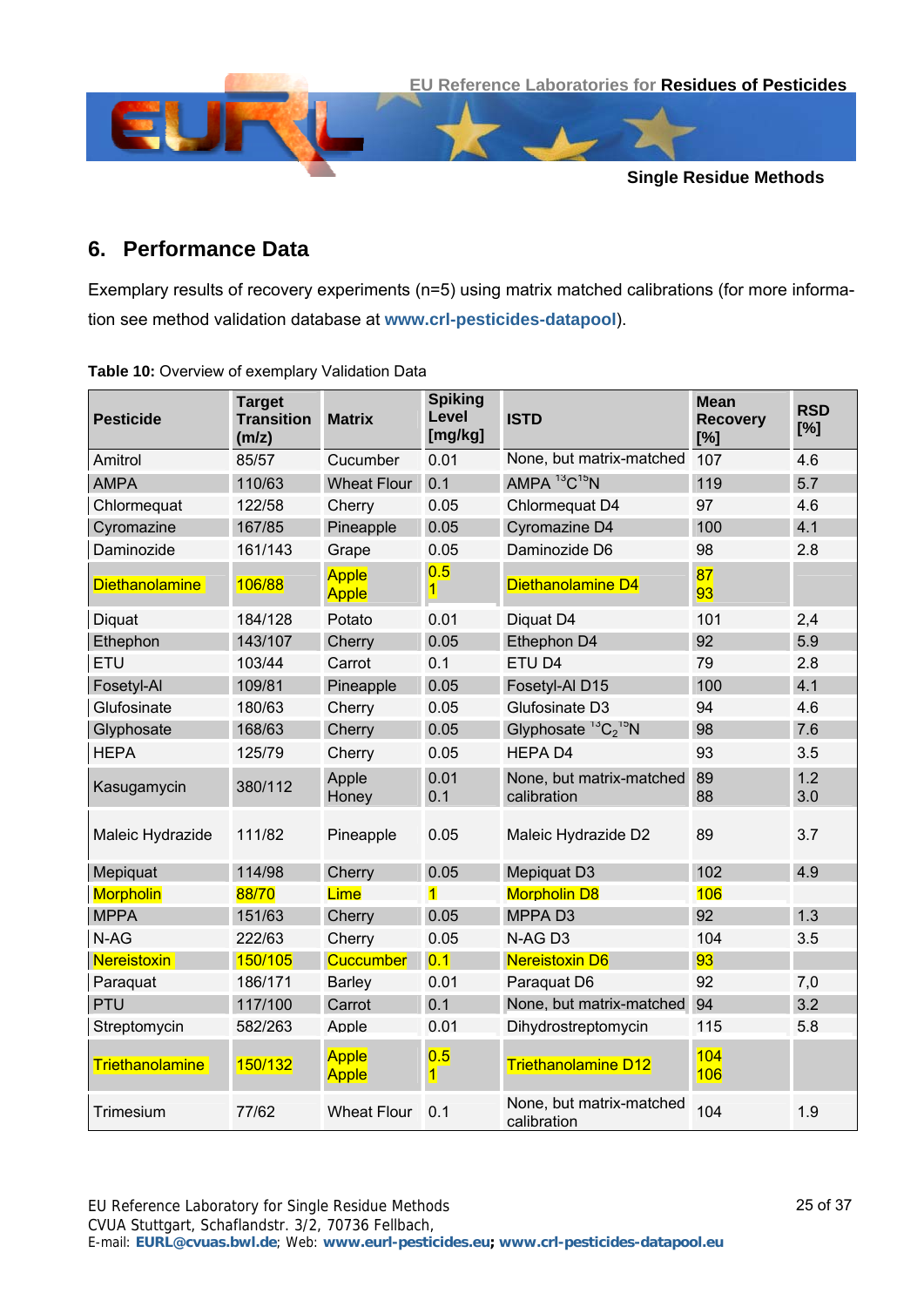

|  |  | Table 11: Overview of approximate limits of quantification (LOQs)* |  |
|--|--|--------------------------------------------------------------------|--|
|--|--|--------------------------------------------------------------------|--|

| <b>Method</b>        | <b>Pesticide</b>          | <b>Most fruits and Vegeta-</b><br>bles (tested on Tomato,<br><b>Cucumber, Apples)</b><br>[mg/kg] | <b>Citrus</b><br>(tested on Or-<br>ange) [mg/kg] | <b>Cereals</b><br>(tested on Bar-<br>ley) [mg/kg] |
|----------------------|---------------------------|--------------------------------------------------------------------------------------------------|--------------------------------------------------|---------------------------------------------------|
| M <sub>1</sub>       | Ethephon                  | 0.01                                                                                             | 0.01                                             | 0.02                                              |
| M <sub>1</sub>       | <b>HEPA</b>               | 0.01                                                                                             | 0.01                                             | 0.02                                              |
| M <sub>1</sub>       | Glyphosate                | 0.01                                                                                             | 0.02                                             | 0.02                                              |
| M <sub>1</sub>       | <b>AMPA</b>               | 0.01                                                                                             | 0.02                                             | 0.02                                              |
| M1                   | Glufosinate               | 0.01                                                                                             | 0.02                                             | 0.02                                              |
| M1                   | <b>MPPA</b>               | 0.01                                                                                             | 0.02                                             | 0.02                                              |
| M <sub>1</sub>       | N-AG                      | 0.02                                                                                             | 0.02                                             | 0.02                                              |
| M1 / M2              | Fosetyl                   | 0.1 / 0.005                                                                                      | n.a. / 0.005                                     | n.a. / 0.005                                      |
| M <sub>2</sub>       | Maleic Hydrazide          | 0.01                                                                                             | 0.01                                             | 0.02                                              |
| M <sub>3</sub>       | Amitrol                   | 0.01                                                                                             | 0.01                                             | 0.02                                              |
| M3 / <mark>M5</mark> | ETU                       | 0.01 / 0.01                                                                                      | 0.02 / n.a.                                      | 0.02 / n.a.                                       |
| M3 / M5              | <b>PTU</b>                | 0.01 / 0.01                                                                                      | 0.02 / n.a.                                      | 0.02 / n.a.                                       |
| M3 / M4 / M5         | Chlormequat               | 0.005 / 0.005                                                                                    | 0.005 / 0.005                                    | 0.01 / 0.01                                       |
| M3 / M4 / M5         | Mepiquat                  | 0.005 / 0.01                                                                                     | 0.005 / 0.01                                     | 0.001 / 0.02                                      |
| M3 / M4              | Cyromazine                | 0.01 / 0.01                                                                                      | 0.01 / 0.01                                      | 0.02 / 0.02                                       |
| M3 / M4              | Daminozide                | 0.01 / 0.02                                                                                      | 0.01 / 0.02                                      | 0.02 / 0.04                                       |
| M3 / M4              | Trimethylsulfonium-Cation | 0.01 / 0.005                                                                                     | 0.01 / 0.005                                     | 0.02 / 0.01                                       |
| M3 / M4              | <b>Nereistoxin</b>        | 0.01 / 0.01                                                                                      | n.a. / n.a.                                      | n.a. / n.a.                                       |
| M4                   | N,N-Dimethylhydrazine     | 0.005                                                                                            | 0.005                                            | 0.01                                              |
| M4                   | Diquat                    | 0.005                                                                                            | 0.005                                            | 0.005                                             |
| M4                   | Paraquat                  | 0.005                                                                                            | 0.005                                            | 0.005                                             |
| M <sub>6</sub>       | Streptomycin              | 0.01                                                                                             | n.a.                                             | n.a.                                              |
| M <sub>6</sub>       | Kasugamycin               | 0.01                                                                                             | n.a.                                             | n.a.                                              |
| M7                   | <b>Morpholine</b>         | $0.01***$                                                                                        | $0.01**$                                         | n.a.                                              |
| M7                   | <b>Diethanolamine</b>     | $0.01**$                                                                                         | $0.01**$                                         | n.a.                                              |
| M7                   | <b>Triethanolamine</b>    | $0.01**$                                                                                         | $0.01**$                                         | n.a.                                              |

\* using API 5500 instrument

\*\* value derived from 10-fold diluted extract (0,05 g sample equivalents/mL)

CVUA Stuttgart, Schaflandstr. 3/2, 70736 Fellbach,

E-mail: **EURL@cvuas.bwl.de**; Web: **www.eurl-pesticides.eu; www.crl-pesticides-datapool.eu**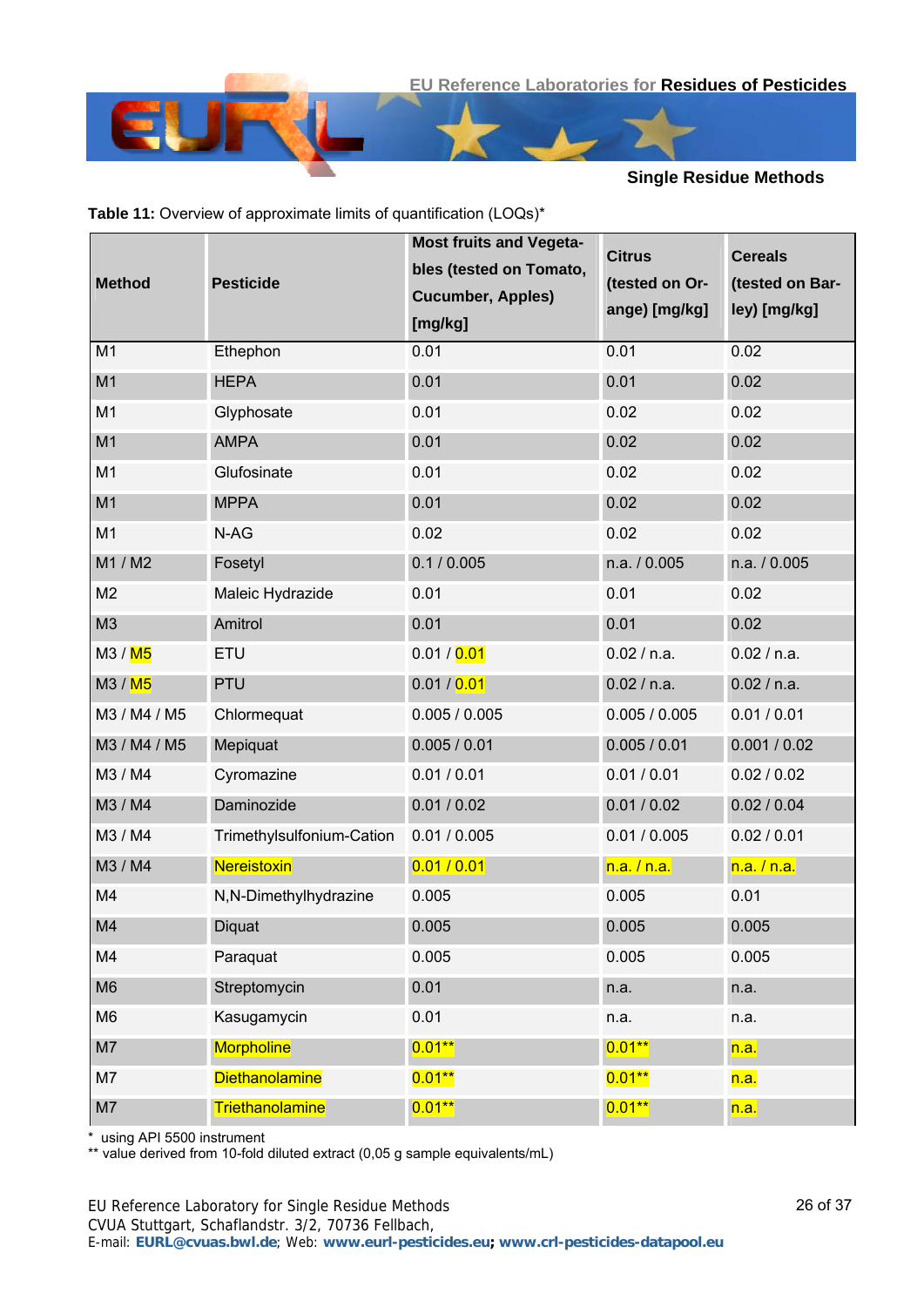

# **7. References**

Anastassiades, M and Mack, D (2008); New Developments in the Analysis of Pesticides Typically not Covered by Multiresidue Methods; European Pesticide Residue Workshop, EPRW 2008, Berlin, oral presentation O1, Book of Abstracts

Alder L. and Startin J. R. (2005); Determination of Chlormequat and Mepiquat in Foods by Liquid Chromatography/Mass Spectrometry or Liquid Chromatography/Tandem Mass Spectrometry: Interlaboratory Study; Journal of AOAC International Vol. 88, No. 6: 1762-1776

Vahl, M. et al. (1998); Analysis of Chlormequat residues in grain using liquid chromatography-mass spectrometry (LC-MS/MS); Fresenius J Anal Chem 361:817-820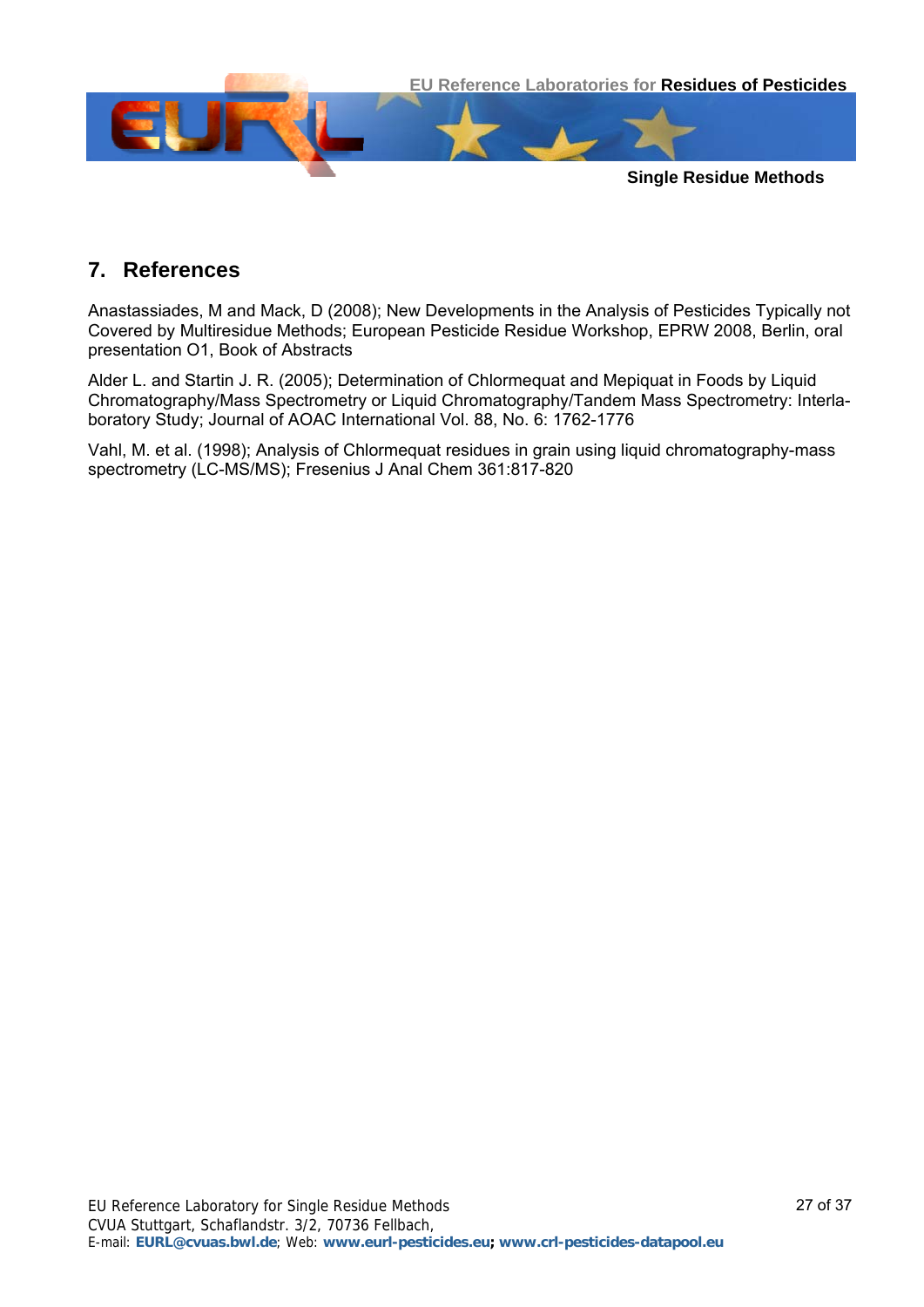



# **ANNEX**

<span id="page-27-0"></span>**Table 12:** Exemplary concentrations of pesticide stock and working solutions:

| Compound                                 | <b>Method</b>  | <b>Stock Solution (exemplary)</b> |              | <b>Working Solutions (exemplary)</b> |         |  |
|------------------------------------------|----------------|-----------------------------------|--------------|--------------------------------------|---------|--|
|                                          |                | Solvent used to prepare           | [mg/mL]      | Solvent used to prepare              | [µg/mL] |  |
| Ethephon                                 | M <sub>1</sub> | Methanol + 1% Formic acid         | $\mathbf{1}$ | Methanol + 1% Formic acid            | 5/1/0.1 |  |
| <b>HEPA</b>                              | M <sub>1</sub> | Methanol                          | $\mathbf{1}$ | Methanol + 1% Formic acid            | 5/1/0.1 |  |
| Glyphosate                               | M <sub>1</sub> | Water / Methanol (3:1)            | 0,2          | Methanol + 1% Formic acid            | 5/1/0,1 |  |
| <b>AMPA</b>                              | M1             | Water *                           | 0,01         | Methanol + 1% Formic acid            | 5/1/0.1 |  |
| Glufosinate                              | M <sub>1</sub> | Water / Methanol (2:1)            | 1            | Methanol + 1% Formic acid            | 5/1/0,1 |  |
| <b>MPPA</b>                              | M1             | Acetonitril*                      | 0,01         | Methanol + 1% Formic acid            | 5/1/0.1 |  |
| N-Acetyl-Glufosinate                     | M <sub>1</sub> | Methanol                          | 1            | Methanol + 1% Formic acid            | 5/1/0.1 |  |
| Fosetyl-Aluminium                        | M <sub>2</sub> | Water / Methanol (3:1)            | 0,1          | Methanol                             | 5/1/0.1 |  |
| Maleic Hydrazide                         | M <sub>2</sub> | Methanol                          | $\mathbf{1}$ | Methanol                             | 5/1/0,1 |  |
| Amitrol                                  | M <sub>3</sub> | Methanol                          | 1            | Methanol                             | 5/1/0.1 |  |
| ETU                                      | M <sub>3</sub> | Methanol                          | $\mathbf{1}$ | Methanol                             | 5/1/0.1 |  |
| PTU                                      | M <sub>3</sub> | Methanol                          | $\mathbf{1}$ | Methanol                             | 5/1/0.1 |  |
| Trimethylsulfonium-Cation<br>(trimesium) | M3,4           | Methanol                          | 1            | Methanol                             | 5/1/0,1 |  |
| Cyromazine                               | M3,4           | Methanol                          | 1            | Methanol                             | 5/1/0.1 |  |
| Daminozide                               | M3,4           | Methanol                          | 1            | Methanol                             | 5/1/0,1 |  |
| Chlormequat                              | M3,4,5         | Methanol                          | $\mathbf{1}$ | Methanol                             | 5/1/0.1 |  |
| Mepiquat                                 | M3,4,5         | Methanol                          | 1            | Methanol                             | 5/1/0,1 |  |
| Diquat**                                 | M4             | Methanol + 1% Formic acid         | $\mathbf{1}$ | Methanol + 1% Formic acid            | 5/1/0.1 |  |
| Paraquat**                               | M <sub>4</sub> | Methanol + 1% Formic acid         | 1            | Methanol + 1% Formic acid            | 5/1/0,1 |  |
| Streptomycin**                           | M <sub>6</sub> | Water / Methanol (1:1)            | 1            | Methanol                             | 5/1/0.1 |  |
| Kasugamycin                              | M <sub>6</sub> | Methanol                          | $\mathbf{1}$ | Methanol                             | 5/1/0,1 |  |

\* solutions as provided by the provider

\*\* use plastic vessels and stoppers for Paraquat (M4), Diquat (M4), streptomycin (M6) and Glyphosate (M1)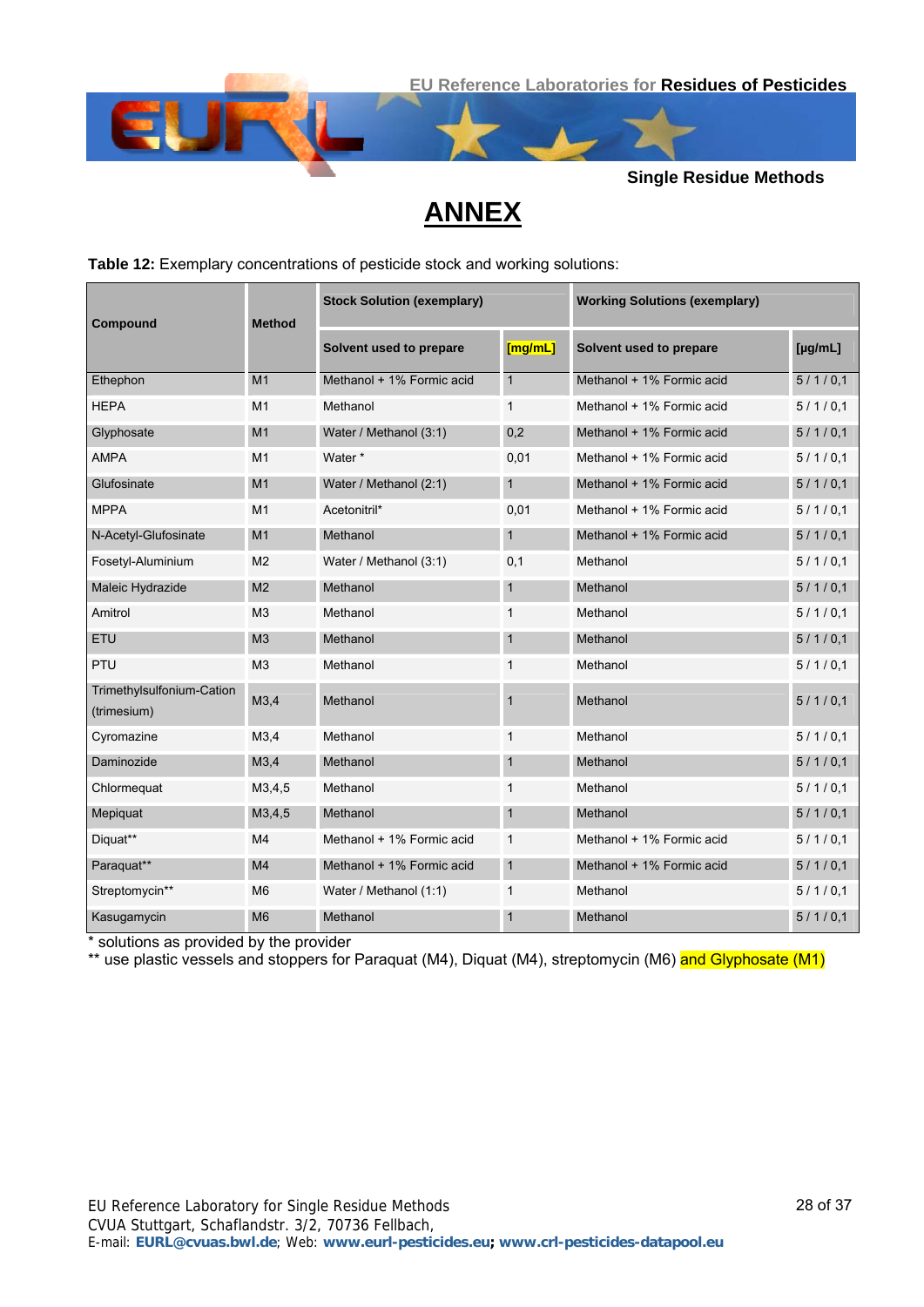#### <span id="page-28-0"></span>**Table 13:** Providers of isotopically labeled internal standards (exemplary)

|                                              |                   |                         |                                | Conc.             | <b>Amount</b>       | <b>Prices</b> |                     |                        |
|----------------------------------------------|-------------------|-------------------------|--------------------------------|-------------------|---------------------|---------------|---------------------|------------------------|
| <b>Name</b>                                  |                   | <b>Source</b>           | Article-No.                    | [µg/mL]           | per unit            | 1 unit        | $2 \mu g^*$         | 0.1 $\mu$ g**          |
|                                              | $(^{15}N)$        | $\mathbf{1}$            | XA10240100ME                   | 100               | $1.1$ mL            | 179€          | 325 c               | 16c                    |
| Amitrole                                     | $(^{15}N/^{13}C)$ | $\mathbf{1}$            | XA10240110AL                   | 100               | $1.1$ mL            | 360€          | 655 c               | 33 c                   |
|                                              |                   | 7                       | A633382                        |                   | 10 mg               | 1138€         | 23 c                | 1.1c                   |
|                                              |                   | $\mathbf{1}$            | XA10205100WA                   | 100               | $1.1$ mL            | 330€          | 600 c               | 30 c                   |
| AMPA $(^{13}C \ ^{15}N)$                     |                   | 8                       | CIL-CDNLM-                     | 100               | $1.2$ mL            | 532€          | 887 c               | 44 c                   |
|                                              |                   |                         | 6786-1.2                       |                   |                     |               |                     |                        |
|                                              |                   | 5<br>$\mathbf{1}$       | CDNLM-6786-1.2<br>X 11340100DO | 100<br>100        | $1.2$ mL<br>$10$ mL | 338€<br>310€  | 563 c<br>62 c       | 28 c<br>3 <sub>c</sub> |
|                                              |                   | $\mathbf{1}$            | XA11340100DO                   | 100               | $1.1$ mL            | 79€           | 144 с               | 7.2c                   |
| Chlormequat chloride (1,1,2,2-D4)            |                   | 6                       | D3386                          |                   | 5 <sub>mg</sub>     | 605€          | 24 c                | 1.2c                   |
|                                              |                   | $\mathbf{1}$            | CA11340100                     |                   | 5 <sub>mg</sub>     | 380€          | 15.2 c              | 0.8c                   |
| Chlormequat-chloride D9                      |                   | 3                       | 673151                         |                   | 5 <sub>mg</sub>     | 310€          | 12.4 c              | 0.6c                   |
|                                              |                   | $\mathbf{1}$            | XA11920010EA                   | 100               | $1.1 \text{ mL}$    | 128€          | 232 c               | 11.6c                  |
| Cyromazine D4                                |                   | 7                       | C989302                        |                   | 10 <sub>mg</sub>    | 797€          | 15.9c               | 0.8c                   |
| Daminozide D6                                |                   | $\mathbf{1}$            | XA11960100AL                   | 100               | $1.1$ mL            | 94€           | 171 c               | 8.5 c                  |
| Diethanolamine D4                            |                   | $\overline{4}$          | D-5307/0.1                     |                   | 0.1 <sub>g</sub>    | 432€          | 0.86c               | 0.04c                  |
| Dihydrostreptomycin sesquisulfate hydrate    |                   | $\mathbf{1}$            | C 12635300                     |                   | 100 mg              | 27€           | 0.05c               | 0.003c                 |
|                                              |                   |                         |                                |                   |                     |               |                     |                        |
| Dihydrostreptomycin sulphate                 |                   | 8                       | EPD1954000                     |                   | 25 <sub>mg</sub>    | 120€          | 0.96                | 0.048                  |
|                                              |                   | $\mathbf{1}$            | XA12960010DO                   | 100               | $1.1$ mL            | 89€           | 162 c               | 8.1 c                  |
| Diquat dibromide D4 monohydrate              |                   | $\overline{7}$          | D492902                        |                   | 5 <sub>mg</sub>     | 87€           | 3.5c                | 0.17c                  |
|                                              |                   | 6                       | D17071                         |                   | 50 mg               | 534 €         | 2.1c                | 0.1c                   |
|                                              |                   | $\mathbf{1}$            | XA13230100AC                   | 100               | $1.1$ mL            | 138€          | 251 c               | 12.5c                  |
| Ethephon D4 (2-Chloroethyl-1,1,2,2-D4)       |                   | 6                       | D8328                          |                   | 5 <sub>mg</sub>     | 1387€         | 55.5c               | 2.8c                   |
|                                              |                   | $\overline{7}$          | C366177                        |                   | 10 <sub>mg</sub>    | 854€          | 17.1 c              | 0.85c                  |
|                                              |                   |                         | C 13330100                     |                   | 50 mg               | 310€          | 1.2c                | 0.06c                  |
|                                              |                   | 1                       | XA13330100AC                   | 100               | $1.1$ mL            | 138€          | 251 c               | 12.5c                  |
| Ethylene thiourea (ETU) D4                   |                   | 6                       | D <sub>1965</sub>              |                   | 100 mg              | 391€          | 0.78c               | 0.04c                  |
|                                              |                   | 7                       | 1367002                        |                   | 10 <sub>mg</sub>    | 75€           | 1.5c                | 0.08c                  |
| Fosetyl-aluminium D15                        |                   | $\mathbf{1}$            | CA13940010                     |                   | 10 <sub>mg</sub>    | 380€          | 8 <sub>c</sub>      | 0.4c                   |
|                                              |                   | 2                       | $\overline{a}$                 | friendly donation |                     |               |                     |                        |
| Glufosinate D3                               |                   | $\overline{7}$          | G596952                        |                   | $10 \text{ mg}$     | 1423€         | 29 c                | 1.4c                   |
|                                              |                   | $\mathbf{1}$            | XA14050100WA                   | 100               | $1.1$ mL            | 330€          | 600 c               | 30 c                   |
|                                              |                   | 5                       | CNLM-4666-1.2                  | 100               | $1.2$ mL            | 267€          | 445 c               | 22c                    |
|                                              |                   | 5                       | CNLM-4666-10                   | 100               | 10 mL               | 890€          | 178 c               | 8.9 c                  |
| Glyphosate $(1, 2^{-13}C_2$ <sup>15</sup> N) |                   | 8                       | CIL-CNLM-4666-<br>1.2          | 100               | $1.2$ mL            | 394€          | 657 c               | 33 с                   |
|                                              |                   | 6                       | CN10570                        |                   | 5 <sub>mg</sub>     | 1510€         | 60.4 c              | 3.0 <sub>c</sub>       |
|                                              |                   | $\overline{7}$          | G765002                        |                   | 10 mg               | 800€          | 16c                 | 0.8c                   |
|                                              |                   | 10                      | 608629-SPEC                    |                   | 10 mg               | 247€          | 5 <sub>c</sub>      | 0.2c                   |
| Hydroxy-Ethephon (HEPA) D4                   |                   | $\mathbf{1}$            | CA13230200                     |                   | 10 <sub>mg</sub>    | 240€          | 5 c                 | 0.2c                   |
|                                              |                   | $\overline{\mathbf{c}}$ |                                | friendly donation |                     |               |                     |                        |
|                                              |                   | $\mathbf{1}$            | C 14730100                     |                   | $10 \, mg$          | 230€          | $23 c (10 \mu g)$   | 1.2 c $(0.5 \,\mu g)$  |
| Maleic hydrazide (MH) D2                     |                   | 3                       | 673799                         |                   | 10 mg               | 199€          | $20 c (10 \mu g)$   | 1 c $(0.5 \,\mu g)$    |
| Mepiquat-d16 Chloride                        |                   | 6                       | D14539                         |                   | 50 mg               | 1352€         | 5.4 c               | 0.3c                   |
|                                              |                   | 1                       | X 14880100DO                   | 100               | 10 mL               | 410€          | 82 c                | 4 c                    |
| Mepiquat iodide D3 (methyl D3)               |                   | $\mathbf{1}$            | XA14880100DO                   | 100               | $1.1$ mL            | $73 \, \in$   | 133 с               | 6.6c                   |
| Morpholin D8                                 |                   | 4                       | D-1895/0.5                     |                   | 500 mg              | 468€          | $0.94 c (10 \mu g)$ | $0.05 c (0.5 \mu g)$   |

EU Reference Laboratory for Single Residue Methods CVUA Stuttgart, Schaflandstr. 3/2, 70736 Fellbach, E-mail: **EURL@cvuas.bwl.de**; Web: **www.eurl-pesticides.eu; www.crl-pesticides-datapool.eu**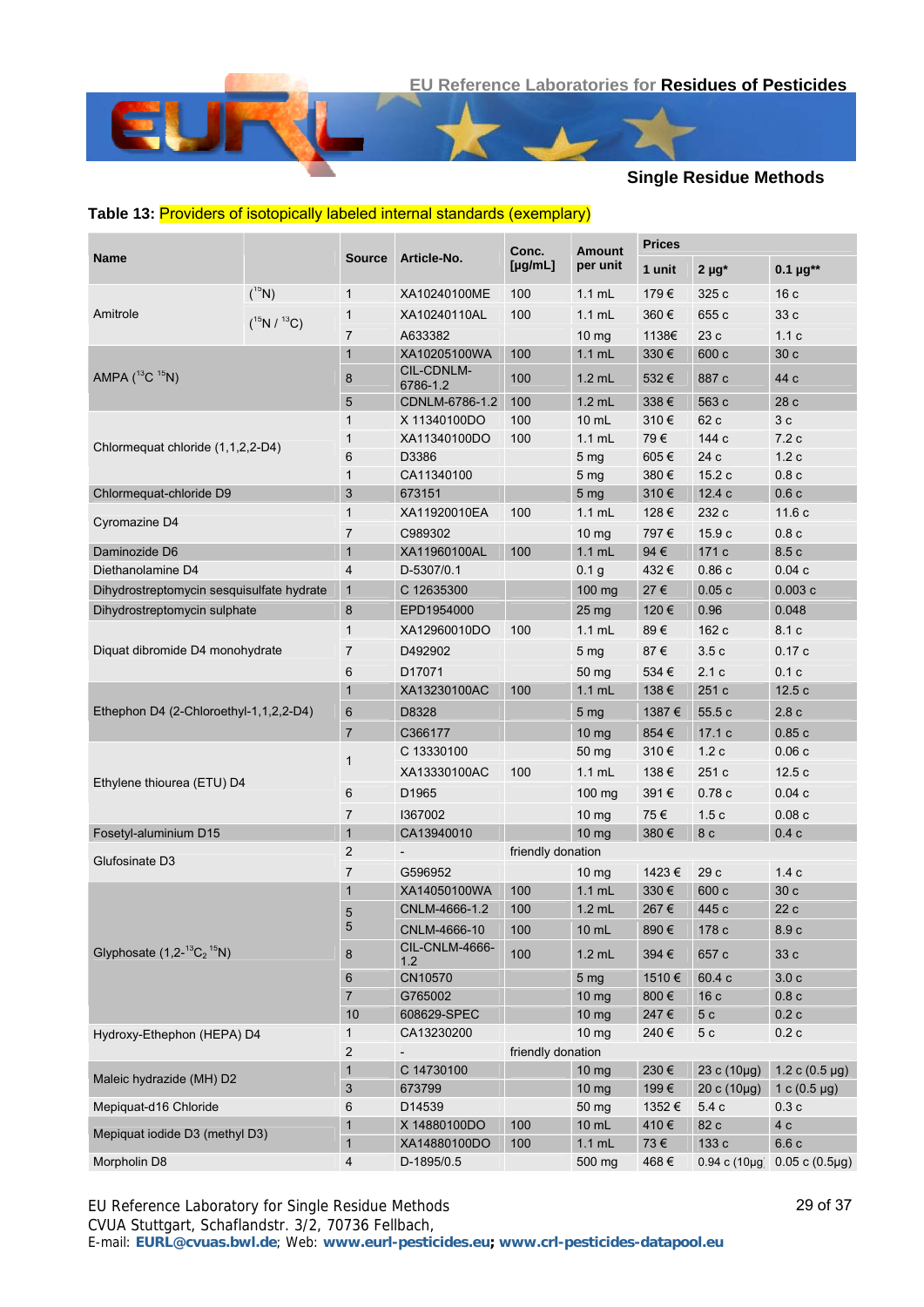

|                                |                |                          | Conc.             | Amount<br>per unit | <b>Prices</b> |                |                   |  |
|--------------------------------|----------------|--------------------------|-------------------|--------------------|---------------|----------------|-------------------|--|
| <b>Name</b>                    | <b>Source</b>  | Article-No.              | $[\mu g/mL]$      |                    | 1 unit        | $2 \mu q^*$    | $0.1 \mu g^{**}$  |  |
| N-Acetyl-Glufosinate (N-AG) D3 | 2              | <b>-</b>                 | friendly donation |                    |               |                |                   |  |
| Nereistoxin oxalate D6         |                | C 15502010               |                   | $10 \text{ mg}$    | $240 \in$     | 5 <sub>c</sub> | 0.0x <sub>c</sub> |  |
| MPPA <sub>D3</sub>             | $\overline{2}$ | $\overline{\phantom{0}}$ |                   | friendly donation  |               |                |                   |  |
|                                |                | M326162                  |                   | 10 <sub>ma</sub>   | 1423€         | 28c            | 1.4c              |  |
| Perchlorate ${}^{18}O_4$       | 5              | OLM-7310-1.2             | 100               | $1.2$ mL           | 249€          | 415 c          | 21c               |  |
| Paraguat diiodide D6           |                | C 15870200               |                   | 50 mg              | 250€          | 1 <sub>c</sub> | 0.05c             |  |
|                                |                | XA15870200DO             | 100               | $1.2$ mL           | 58€           | 97 c           | 4.8 <sub>c</sub>  |  |
| Propylene thiourea (PTU)D6     |                | D-5959/0.1               |                   | $100 \text{ mg}$   | 297€          | 0.6c           | 0.03c             |  |
|                                | 6              | D <sub>535</sub>         |                   | $100 \text{ mg}$   | 1067 €        | 2.1c           | 0.1c              |  |
| Triethanolamine-d15            |                | D-5459/0.1               |                   | $100 \text{ mg}$   | $315 \in$     | 0.63c          | 0.03c             |  |

**Providers of compounds** (**Disclaimer**: The use of trade names is for the information and convenience of the reader. Such use does not constitute an official endorsement or approval by the EURL of any product to the exclusion of others. Market prices may be subject to changes, **shipping costs are not included** in the pricing):

- **1**: Dr. Ehrenstorfer
- **2**: Bayer Crop Science
- **3**: HPC (High Purity Compounds)
- **4**: CDN Isotopes (via Dr. Ehrenstorfer)
- **5**: Cambridge Isotope Lab. Inc
- **6**: Medical isotopes
- **7**: Toronto Research Chemicals
- **8**: LGC Standards
- **9**: Crescent Chemical Co., Inc.
- **10**: Sigma-Aldrich

\* 2 µg ISTD are typically employed to samples (typically 10 g) at the beginning of the procedure

\*\* 0.1 µg are typically added to 1 mL aliquots of sample extracts (typically corresponding to 0.5 g sample)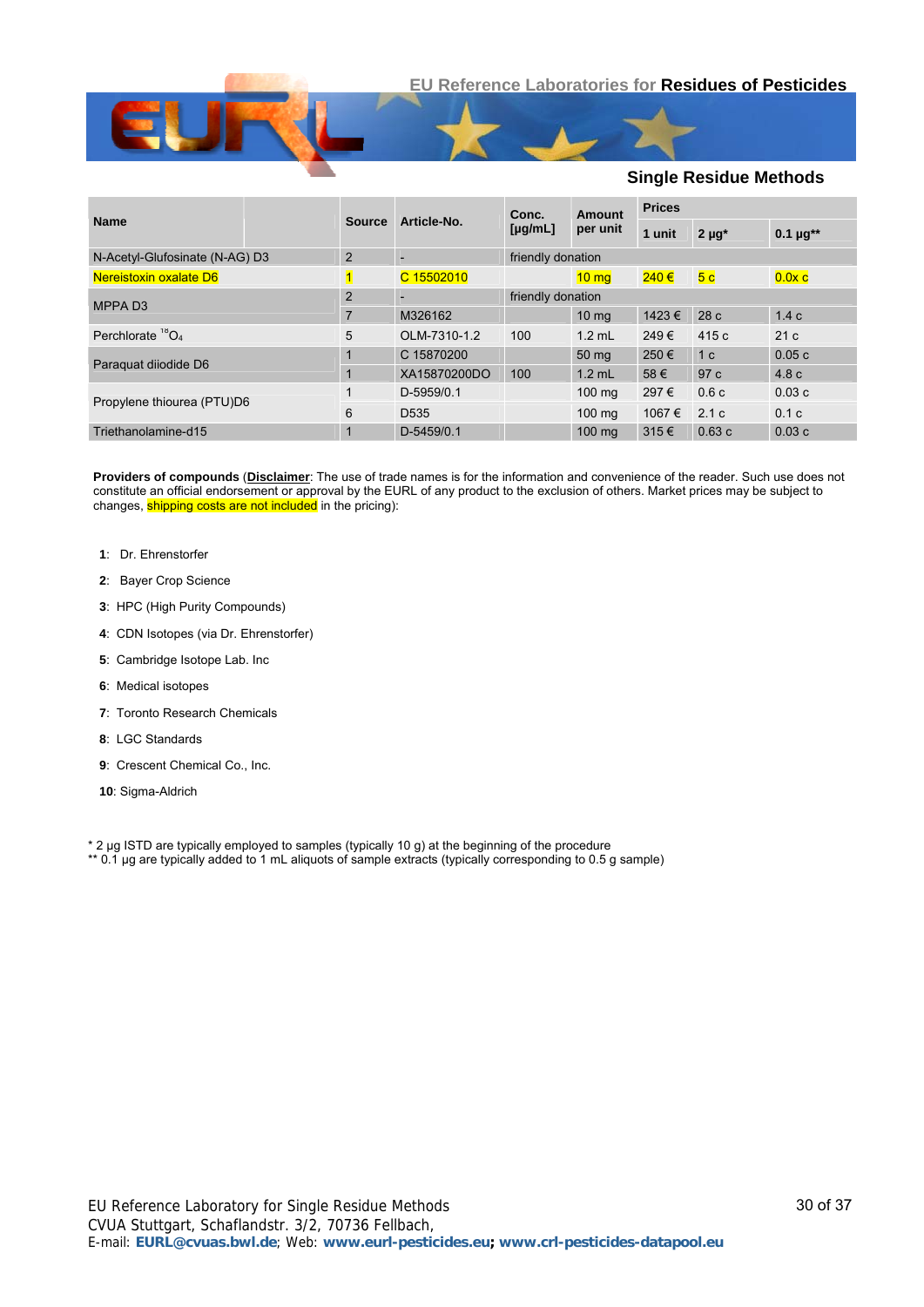|                |                                                        |                                                             | ISTD - Addition to samples (5.2.3)                                                                     | ISTD - Addition to calibration stan-<br>dard(s) (5.5)             | <b>Expected</b><br>approx. ISTD-                                                                                                   |                                                                                               |
|----------------|--------------------------------------------------------|-------------------------------------------------------------|--------------------------------------------------------------------------------------------------------|-------------------------------------------------------------------|------------------------------------------------------------------------------------------------------------------------------------|-----------------------------------------------------------------------------------------------|
| <b>Method</b>  | ISTD*                                                  | <b>Suggested</b><br>concentration<br>of ISTD-WS I<br>(3.16) | Absolute mass of<br><b>ISTD spiked to</b><br>sample<br>(50 µL ISTD-WS I)<br>(M <sub>ISTD</sub> sample) | <b>Suggested</b><br>concentration<br>of ISTD-WS II<br>$(3.17)$ ** | Absolute mass of<br><b>ISTD spiked to</b><br>calibration standard<br>(50 µL ISTD-WS II)<br>(m <sub>ISTD</sub> <sup>cal mix</sup> ) | concentration in<br>sample extracts<br>$(-20$ mL) and<br>calibration stan-<br>dards $(-1$ mL) |
|                |                                                        | µg/mL                                                       | μg                                                                                                     | µg/mL                                                             | μg                                                                                                                                 | µg/mL                                                                                         |
| M <sub>1</sub> | Ethephon D4                                            | 40                                                          | $\overline{c}$                                                                                         | $\overline{c}$                                                    | 0,1                                                                                                                                | 0,1                                                                                           |
| M1             | <b>HEPAD4</b>                                          | 40                                                          | $\overline{2}$                                                                                         | $\overline{c}$                                                    | 0,1                                                                                                                                | 0,1                                                                                           |
| M <sub>1</sub> | Glyphosat <sup>13</sup> C <sub>2</sub> <sup>15</sup> N | 40                                                          | $\overline{2}$                                                                                         | 2                                                                 | 0,1                                                                                                                                | 0,1                                                                                           |
| M1             | AMPA <sup>13</sup> C <sup>15</sup> N                   | 40                                                          | $\overline{2}$                                                                                         | $\overline{c}$                                                    | 0,1                                                                                                                                | 0,1                                                                                           |
| M1             | Glufosinat D3                                          | 40                                                          | $\overline{2}$                                                                                         | $\overline{c}$                                                    | 0,1                                                                                                                                | 0,1                                                                                           |
| M1             | MPPA <sub>D3</sub>                                     | 40                                                          | $\mathbf 2$                                                                                            | $\overline{c}$                                                    | 0,1                                                                                                                                | 0,1                                                                                           |
| M <sub>1</sub> | N-Acetyl-Glufosinate D3                                | 40                                                          | $\overline{2}$                                                                                         | 2                                                                 | 0,1                                                                                                                                | 0,1                                                                                           |
| M1,2           | Fosetyl D5 (from fosetyl-<br>aluminium D15)            | 40                                                          | $\overline{2}$                                                                                         | $\overline{2}$                                                    | 0,1                                                                                                                                | 0,1                                                                                           |
| M <sub>2</sub> | Maleic hydrazide D2                                    | 200                                                         | 10                                                                                                     | 10                                                                | 0,5                                                                                                                                | 0,5                                                                                           |
| M <sub>2</sub> | Perchlorat ${}^{18}O_4$                                | 40                                                          | $\overline{2}$                                                                                         | $\overline{c}$                                                    | 0,1                                                                                                                                | 0,1                                                                                           |
| M <sub>3</sub> | ETU D4                                                 | 40                                                          | $\overline{2}$                                                                                         | 2                                                                 | 0,1                                                                                                                                | 0,1                                                                                           |
| M3             | PTU D6                                                 | 40                                                          | $\overline{2}$                                                                                         | $\overline{c}$                                                    | 0,1                                                                                                                                | 0,1                                                                                           |
| M3,4           | Cyromazin D4                                           | 40                                                          | $\overline{2}$                                                                                         | $\overline{c}$                                                    | 0,1                                                                                                                                | 0,1                                                                                           |
| M3,4           | Daminozid D6                                           | 40                                                          | $\overline{2}$                                                                                         | $\overline{c}$                                                    | 0,1                                                                                                                                | 0,1                                                                                           |
| M3,4           | <b>Nereistoxin D4</b>                                  | 40                                                          | $\overline{\mathbf{2}}$                                                                                | 2                                                                 | 0,1                                                                                                                                | 0,1                                                                                           |
| M3,4,5         | Chlormequat D4                                         | 40                                                          | $\overline{2}$                                                                                         | $\overline{c}$                                                    | 0,1                                                                                                                                | 0,1                                                                                           |
| M3,4,5         | Mepiquat D3                                            | 40                                                          | $\overline{c}$                                                                                         | $\overline{c}$                                                    | 0,1                                                                                                                                | 0,1                                                                                           |
| M <sub>4</sub> | Diguat D4                                              | 40                                                          | $\overline{2}$                                                                                         | $\overline{c}$                                                    | 0,1                                                                                                                                | 0,1                                                                                           |
| M4             | Paraquat D6                                            | 40                                                          | $\overline{c}$                                                                                         | 2                                                                 | 0,1                                                                                                                                | 0,1                                                                                           |
| M <sub>6</sub> | Dihydrostreptomycin****                                | 40                                                          | $\overline{2}$                                                                                         | $\overline{c}$                                                    | 0,1                                                                                                                                | 0,1                                                                                           |
| M7             | Morpholin D8                                           | 40                                                          | $\overline{c}$                                                                                         | $\overline{c}$                                                    | 0,1                                                                                                                                | 0,1                                                                                           |
| M7             | Diethanolamine D6                                      | 40                                                          | $\overline{2}$                                                                                         | $\overline{c}$                                                    | 0,1                                                                                                                                | 0,1                                                                                           |
| M7             | Triethanolamine D12                                    | 40                                                          | $\overline{2}$                                                                                         | $\overline{2}$                                                    | 0,1                                                                                                                                | 0,1                                                                                           |

<span id="page-30-0"></span>**Table 14:** Exemplary concentrations of ISTD working solutions (**[3.16](#page-3-1)**)

\* The concentration of the ISTD should be high enough to ensure good detection with little influence of the noise on the signal (e.g. S/N>20 is fine). It should be kept in mind, however, that isotopically labeled ISTDs (IL-ISTDs) typically contain small amounts of the non-labeled analogues. To minimize the risk of false positives the amount of IL-ISTD added to the samples should thus not be higher than necessary. Quantification of the parent is typically not affected to a great extend as the cross-contamination is typically at low levels and as similar concentrations of the native pesticide originating from the IL-ISTD will also be present in the calibration standards and thus subtracted via the intercept. In the case of maleic hydrazide, where the IL-ISTD is added at higher concentrations to the samples special attention is necessary (see also comments under **[5.6.2](#page-11-0)**).

\*\* a 20-fold dilution of the ISTD working solution used to spike samples in step **[5.2.3](#page-4-2)** .

\*\*\* Dihydrostreptomycin is not isotopically labeled but still suitable for compensation of matrix effects on streptomycin if LC conditions are adjusted in such a way to ensure exact co-elution and thus equivalent matrix-effects

*NOTE: If detections of a compound are rather seldom and the ISTD expensive it is advisable to add the ISTD to the 1 mL aliquot transferred to the auto-sampler vial (see [5.2.7](#page-5-6)). Alternatively, it can be even skipped entirely in the first screening analysis and only added in a second analysis in case the first one was positive. The first approach is to be preferred especially where the retention times of a compound tends to shift. By comparing the retention time between the ISTD and the suspected peak as well as the peak shape the certainty of identification significantly improves.*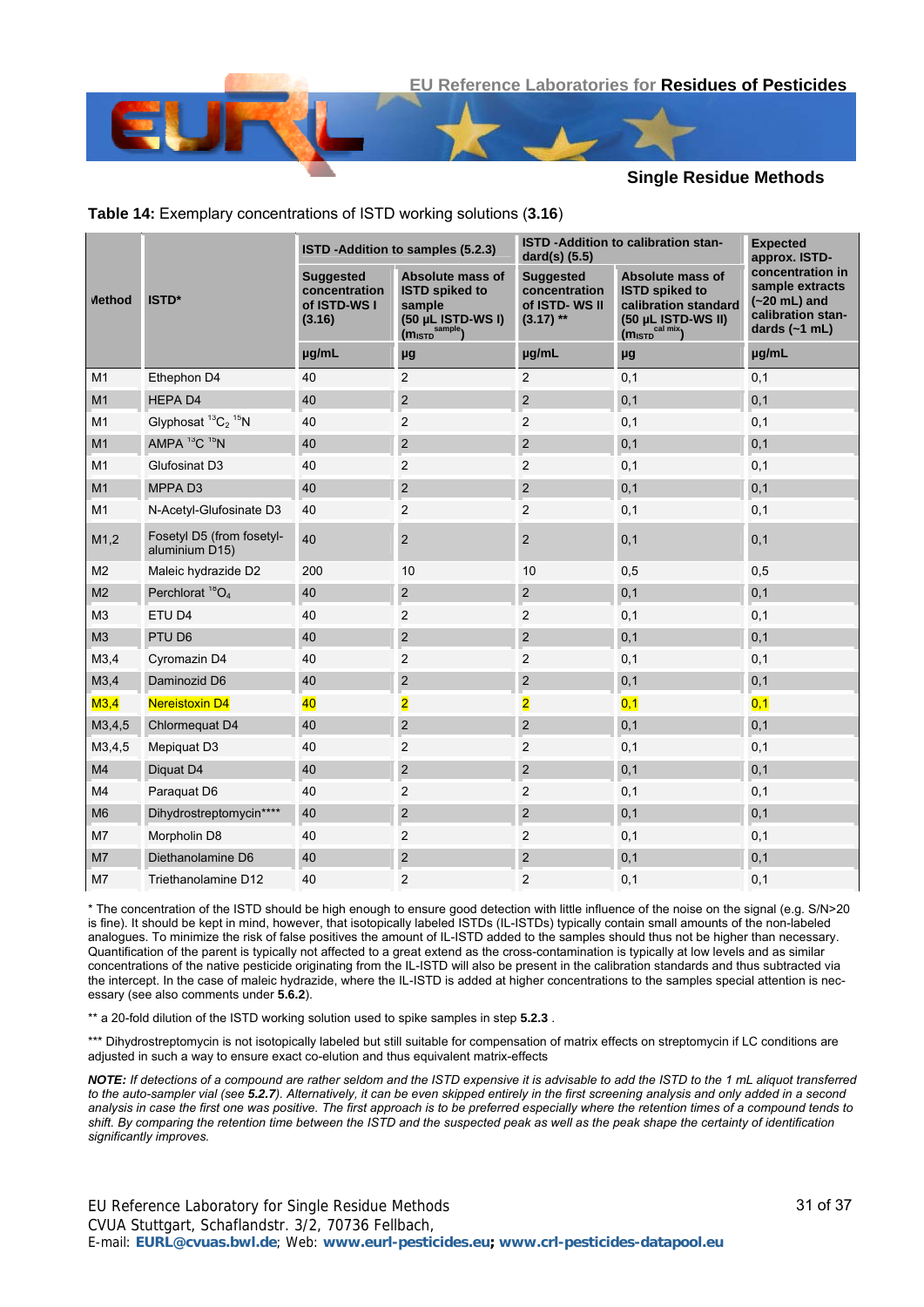

<span id="page-31-0"></span>**Table 15:** Water content of selected foods and water amount to be added to test portions prior to extraction (**[5.2.2](#page-4-1)**) depending on the analytical approach

|                           | <b>Commodity</b> | <b>Typical</b>                | mL of water to be added to 10 g test por-<br>tions [g] (where water-addition refers to differ-<br>ent sample weights this is specified) |                                                                                    |                                           |
|---------------------------|------------------|-------------------------------|-----------------------------------------------------------------------------------------------------------------------------------------|------------------------------------------------------------------------------------|-------------------------------------------|
| <b>Commodity</b><br>group |                  | water con-<br>tent<br>g/100 g | When quantifying<br>with ISTD that was<br>added at the begin-<br>ning of the proce-<br>dure (5.2.3)                                     | When no ISTD is<br>used or when ISTD is<br>added after aliquota-<br>tion (5.7.1.2) | <b>Remarks</b>                            |
| <b>Fruits</b>             |                  |                               |                                                                                                                                         |                                                                                    |                                           |
| <b>Citrus fruit</b>       | citrus juices    | 90                            |                                                                                                                                         | $\mathbf{1}$                                                                       |                                           |
|                           | grapefruit       | 90                            |                                                                                                                                         | $\mathbf{1}$                                                                       |                                           |
|                           | lemon/lime       | 85                            |                                                                                                                                         | 1.5                                                                                |                                           |
|                           | orange           | 85                            |                                                                                                                                         | 1.5                                                                                |                                           |
|                           | tangerine        | 90                            |                                                                                                                                         | $\mathbf{1}$                                                                       |                                           |
| <b>Pome fruit</b>         | apple            | 85                            |                                                                                                                                         | 1.5                                                                                |                                           |
|                           | apple (dried)    | 30                            | 8.5 to 5 g sample<br>(see 5.1.1)                                                                                                        | 8.5 to 5 g sample<br>(see 5.1.1)                                                   | Weigh 13.5 g rehy-<br>dratized homogenate |
|                           | apple sauce      | 80                            |                                                                                                                                         | $\overline{c}$                                                                     |                                           |
|                           | apple juice      | 90                            |                                                                                                                                         | $\mathbf{1}$                                                                       |                                           |
|                           | pear             | 85                            |                                                                                                                                         | 1.5                                                                                |                                           |
|                           | quince           | 85                            |                                                                                                                                         | 1.5                                                                                |                                           |
| <b>Stone fruit</b>        | apricot          | 85                            |                                                                                                                                         | 1.5                                                                                |                                           |
|                           | apricot (dried)  | 30                            | 8.5 to 5 g sample<br>(see 5.1.1)                                                                                                        | 8.5 to 5 g sample<br>(see 5.1.1)                                                   | Weigh 13.5 g rehy-<br>dratized homogenate |
|                           | apricot nectar   | 85                            |                                                                                                                                         | 1.5                                                                                |                                           |
|                           | cherry           | 85                            |                                                                                                                                         | 1.5                                                                                |                                           |
|                           | mirabelle        | 80                            |                                                                                                                                         | $\mathbf 2$                                                                        |                                           |
|                           | nectarine        | 85                            |                                                                                                                                         | 1.5                                                                                |                                           |
|                           | peach            | 90                            | $\blacksquare$                                                                                                                          | $\mathbf{1}$                                                                       |                                           |
|                           | peach (dried)    | 20                            | 8.5 to 5 g sample<br>(see 5.1.1)                                                                                                        | 8.5 to 5 g sample<br>(see 5.1.1)                                                   | Weigh 13.5 g rehy-<br>dratized homogenate |
|                           | plum             | 85                            |                                                                                                                                         | 1.5                                                                                |                                           |
|                           | plum (dried)     | 20                            | 8.5 to 5 g sample<br>(see 5.1.1)                                                                                                        | 8.5 to 5 g sample<br>(see 5.1.1)                                                   | Weigh 13.5 g rehy-<br>dratized homogenate |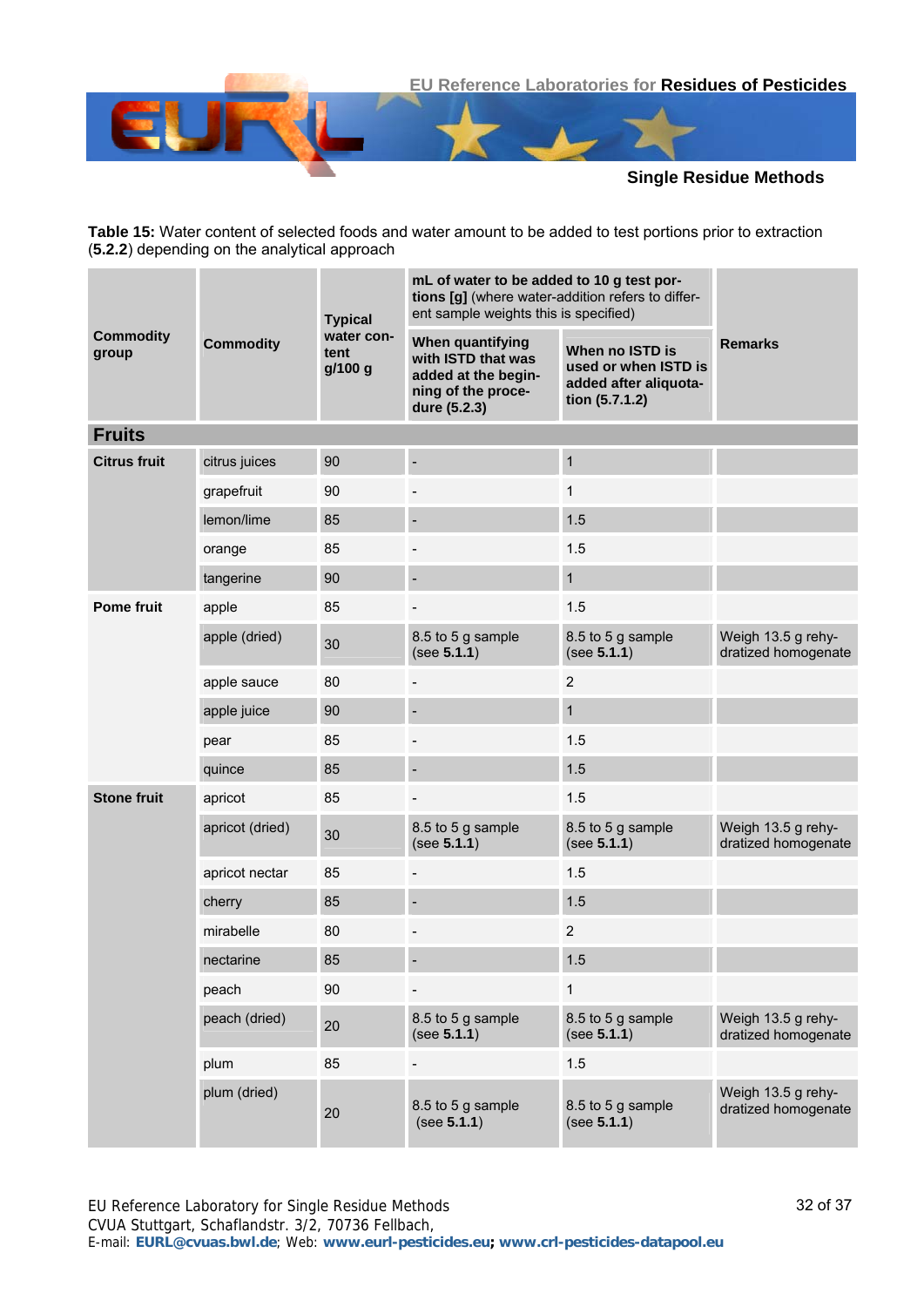|                                |                  | <b>Typical</b>                | mL of water to be added to 10 g test por-<br>tions [g] (where water-addition refers to differ-<br>ent sample weights this is specified) |                                                                                    |                                           |
|--------------------------------|------------------|-------------------------------|-----------------------------------------------------------------------------------------------------------------------------------------|------------------------------------------------------------------------------------|-------------------------------------------|
| <b>Commodity</b><br>group      | <b>Commodity</b> | water con-<br>tent<br>g/100 g | When quantifying<br>with ISTD that was<br>added at the begin-<br>ning of the proce-<br>dure (5.2.3)                                     | When no ISTD is<br>used or when ISTD is<br>added after aliquota-<br>tion (5.7.1.2) | <b>Remarks</b>                            |
| Soft and small                 | blackberry       | 85                            | $\overline{a}$                                                                                                                          | 1.5                                                                                |                                           |
| fruit                          | blueberry        | 85                            |                                                                                                                                         | 1.5                                                                                |                                           |
|                                | currant          | 85                            |                                                                                                                                         | 1.5                                                                                |                                           |
|                                | elderberry       | 80                            |                                                                                                                                         | $\overline{2}$                                                                     |                                           |
|                                | gooseberry       | 90                            |                                                                                                                                         | 1                                                                                  |                                           |
|                                | grapes           | 80                            |                                                                                                                                         | $\overline{2}$                                                                     |                                           |
|                                | raspberry        | 85                            |                                                                                                                                         | 1.5                                                                                |                                           |
|                                | raisins          | 20                            | 8.5 to 5 g sample<br>(see 5.1.1)                                                                                                        | 8.5 to 5 g sample<br>(see 5.1.1)                                                   | Weigh 13.5 g rehy-<br>dratized homogenate |
|                                | strawberry       | 90                            | $\overline{\phantom{a}}$                                                                                                                | 1                                                                                  |                                           |
|                                | pineapple        | 85                            | $\overline{\phantom{a}}$                                                                                                                | 1.5                                                                                |                                           |
| <b>Other fruits</b>            | banana           | 75                            | 2.5                                                                                                                                     | 2.5                                                                                |                                           |
|                                | fig              | 80                            |                                                                                                                                         | $\overline{2}$                                                                     |                                           |
|                                | fig (dired)      | 20                            | 8.5 to 5 g sample<br>(see 5.1.1)                                                                                                        | 8.5 to 5 g sample<br>(see 5.1.1)                                                   | Weigh 13.5 g rehy-<br>dratized homogenate |
|                                | kiwi             | 85                            |                                                                                                                                         | 1.5                                                                                |                                           |
|                                | mango            | 80                            |                                                                                                                                         | $\overline{c}$                                                                     |                                           |
|                                | papaya           | 90                            |                                                                                                                                         | 1                                                                                  |                                           |
| <b>Vegetables</b>              |                  |                               |                                                                                                                                         |                                                                                    |                                           |
| Root and tu-<br>ber vegetables | beetroot         | 90                            |                                                                                                                                         | 1                                                                                  |                                           |
|                                | carrot           | 90                            |                                                                                                                                         | 1                                                                                  |                                           |
|                                | celeriac         | 90                            |                                                                                                                                         | 1                                                                                  |                                           |
|                                | horseradish      | 75                            | 2.5                                                                                                                                     | 2.5                                                                                |                                           |
|                                | parsley root     | 90                            |                                                                                                                                         | $\mathbf{1}$                                                                       |                                           |
|                                | radish           | 95                            |                                                                                                                                         | 0.5                                                                                |                                           |
|                                | black salsify    | 80                            |                                                                                                                                         | $\overline{\mathbf{c}}$                                                            |                                           |
|                                | potato           | 80                            |                                                                                                                                         | $\overline{2}$                                                                     |                                           |
|                                | garlic           | 60                            | 7 to 5 g sample                                                                                                                         | 7 to 5 g sample                                                                    |                                           |

E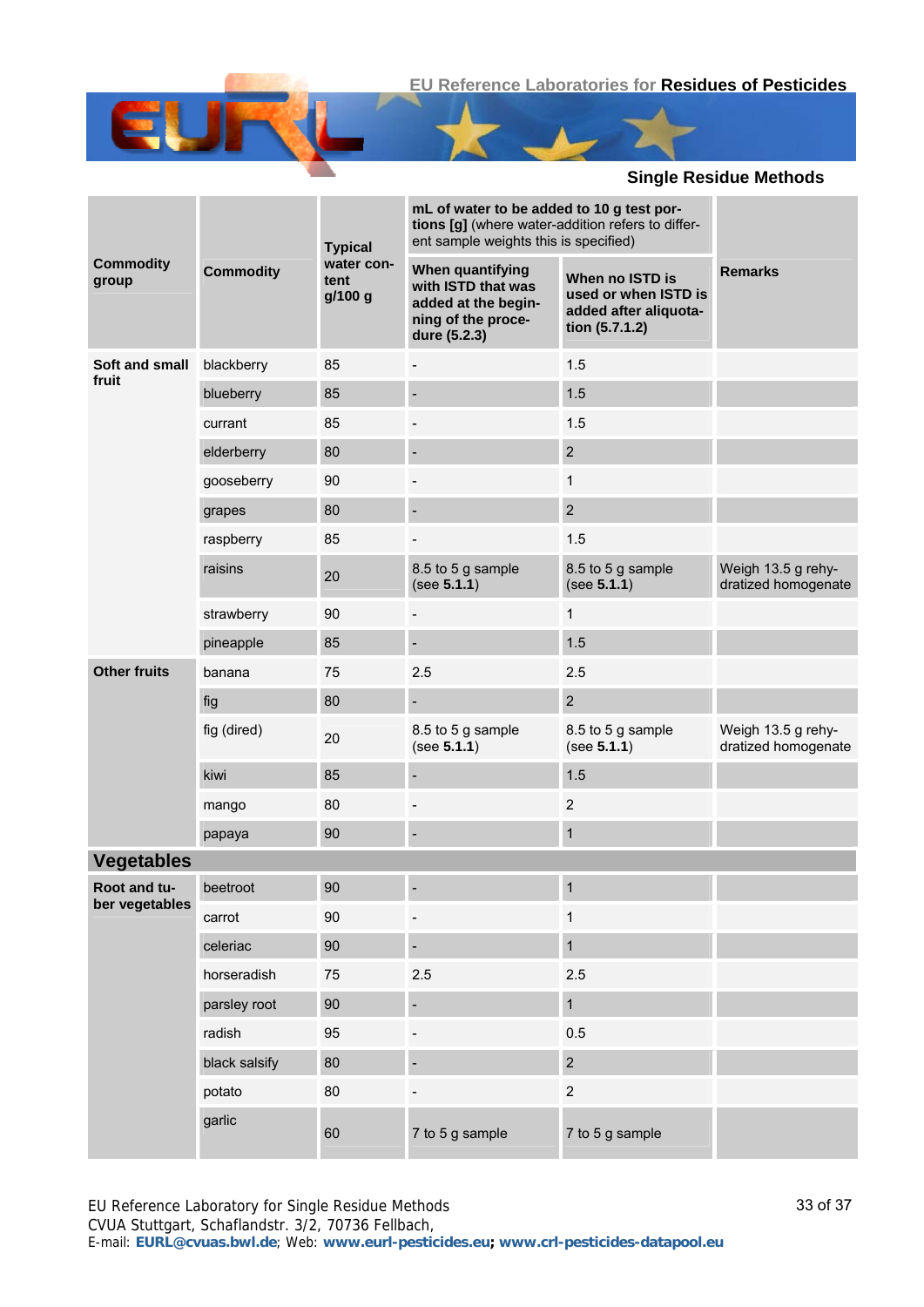|                                 |                   | <b>Typical</b>                | mL of water to be added to 10 g test por-<br>tions [g] (where water-addition refers to differ-<br>ent sample weights this is specified) |                                                                                    |                |
|---------------------------------|-------------------|-------------------------------|-----------------------------------------------------------------------------------------------------------------------------------------|------------------------------------------------------------------------------------|----------------|
| <b>Commodity</b><br>group       | <b>Commodity</b>  | water con-<br>tent<br>g/100 g | When quantifying<br>with ISTD that was<br>added at the begin-<br>ning of the proce-<br>dure (5.2.3)                                     | When no ISTD is<br>used or when ISTD is<br>added after aliquota-<br>tion (5.7.1.2) | <b>Remarks</b> |
| Leek plants                     | onion             | 90                            | $\overline{\phantom{a}}$                                                                                                                | $\mathbf{1}$                                                                       |                |
|                                 | leek              | 85                            |                                                                                                                                         | 1.5                                                                                |                |
|                                 | shallot           | 80                            |                                                                                                                                         | $\overline{2}$                                                                     |                |
|                                 | chive             | 85                            |                                                                                                                                         | 1.5                                                                                |                |
| <b>Fruiting vege-</b><br>tables | aubergine         | 90                            |                                                                                                                                         | 1                                                                                  |                |
|                                 | cucumber          | 95                            |                                                                                                                                         | 0.5                                                                                |                |
|                                 | melon             | 90                            |                                                                                                                                         | 1                                                                                  |                |
|                                 | Pepper, sweet     | 90                            |                                                                                                                                         | $\mathbf{1}$                                                                       |                |
|                                 | pumpkin           | 95                            |                                                                                                                                         | 0.5                                                                                |                |
|                                 | tomato            | 95                            |                                                                                                                                         | 0.5                                                                                |                |
|                                 | zucchini          | 95                            |                                                                                                                                         | 0.5                                                                                |                |
|                                 | broccoli          | 90                            |                                                                                                                                         | $\mathbf{1}$                                                                       |                |
| Cabbage                         | brussel sprouts   | 85                            |                                                                                                                                         | 1.5                                                                                |                |
|                                 | cauliflower       | 90                            |                                                                                                                                         | $\mathbf{1}$                                                                       |                |
|                                 | chinese cabbage   | 95                            |                                                                                                                                         | 0.5                                                                                |                |
|                                 | kale              | 90                            |                                                                                                                                         | $\mathbf{1}$                                                                       |                |
|                                 | kohlrabi          | 90                            | $\overline{\phantom{0}}$                                                                                                                | 1                                                                                  |                |
|                                 | red cabbage       | 90                            |                                                                                                                                         | $\mathbf{1}$                                                                       |                |
|                                 | savoy cabbage     | $90\,$                        |                                                                                                                                         | 1                                                                                  |                |
|                                 | white cabbage     | 90                            |                                                                                                                                         | $\mathbf{1}$                                                                       |                |
|                                 | lettuce varieties | 95                            |                                                                                                                                         | 0.5                                                                                |                |
|                                 | endive            | 95                            |                                                                                                                                         | 0.5                                                                                |                |
| Leafy vegeta-<br>bles and herbs | cress             | $90\,$                        |                                                                                                                                         | $\mathbf 1$                                                                        |                |
|                                 | lamb's lettuce    | 85                            |                                                                                                                                         | 1.5                                                                                |                |
|                                 | parsley           | 80                            |                                                                                                                                         | $\overline{2}$                                                                     |                |
|                                 | rucola            | 85                            |                                                                                                                                         | 1.5                                                                                |                |
|                                 | spinach           | $90\,$                        |                                                                                                                                         | $\mathbf{1}$                                                                       |                |

E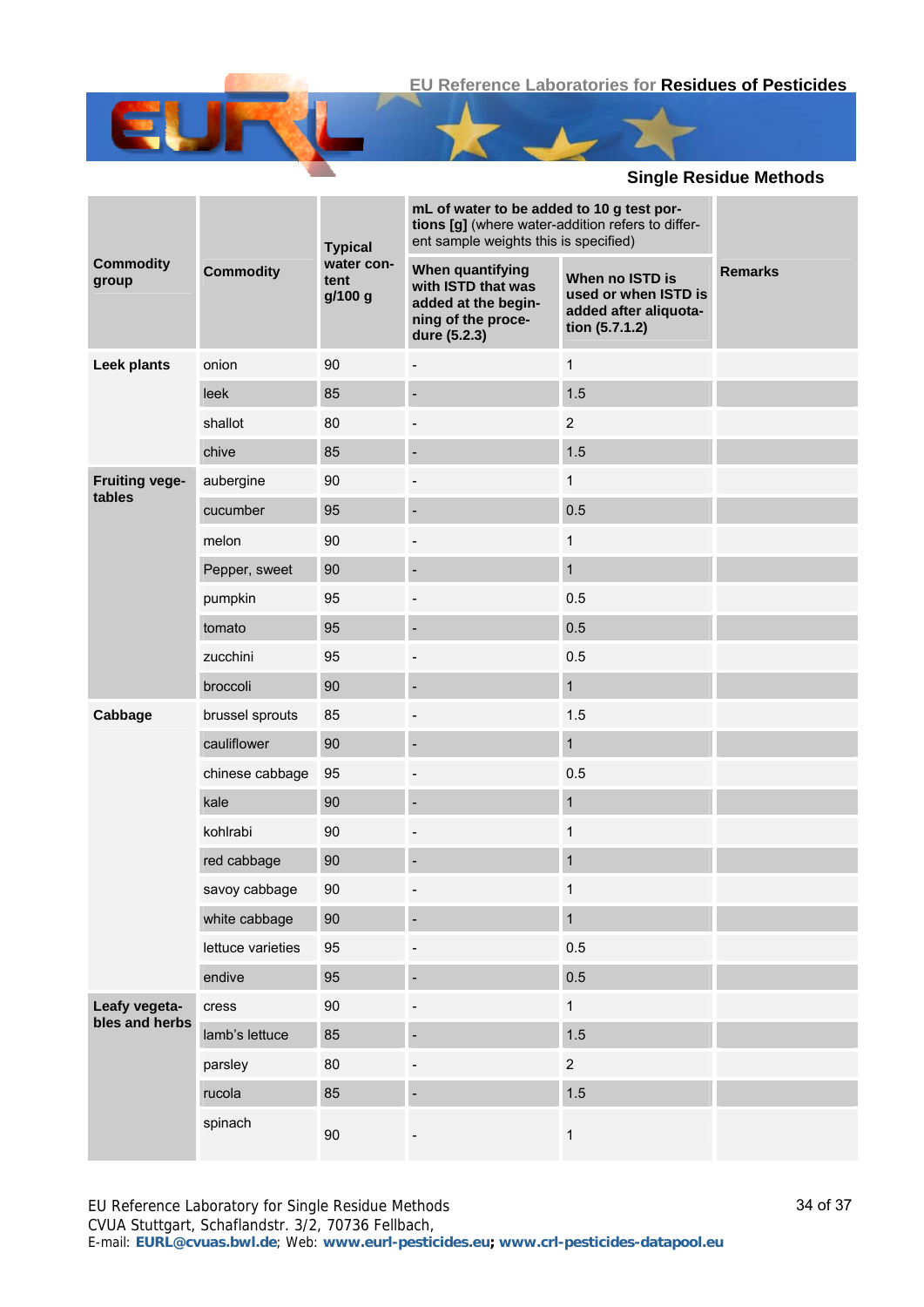|                           | <b>Typical</b>                  |                               | mL of water to be added to 10 g test por-<br>tions [g] (where water-addition refers to differ-<br>ent sample weights this is specified) |                                                                                    |                                                                                                      |
|---------------------------|---------------------------------|-------------------------------|-----------------------------------------------------------------------------------------------------------------------------------------|------------------------------------------------------------------------------------|------------------------------------------------------------------------------------------------------|
| <b>Commodity</b><br>group | <b>Commodity</b>                | water con-<br>tent<br>g/100 g | When quantifying<br>with ISTD that was<br>added at the begin-<br>ning of the proce-<br>dure (5.2.3)                                     | When no ISTD is<br>used or when ISTD is<br>added after aliquota-<br>tion (5.7.1.2) | <b>Remarks</b>                                                                                       |
| Stem vege-<br>tables      | asparagus                       | 95                            |                                                                                                                                         | 0.5                                                                                |                                                                                                      |
|                           | celery                          | 95                            |                                                                                                                                         | 0.5                                                                                |                                                                                                      |
|                           | leek                            | 85                            |                                                                                                                                         | 1.5                                                                                |                                                                                                      |
|                           | rhubarb                         | 95                            |                                                                                                                                         | 0.5                                                                                |                                                                                                      |
|                           | artichokes                      | 85                            |                                                                                                                                         | 1.5                                                                                |                                                                                                      |
| <b>Legumes</b>            | beans, peas,<br>lentils (dried) | < 10                          | 10 to 5 g sample                                                                                                                        | 10 to 5 g sample                                                                   |                                                                                                      |
|                           | beans, peas                     | 75                            | 2.5                                                                                                                                     | 2.5                                                                                |                                                                                                      |
| <b>Miscellaneous</b>      |                                 |                               |                                                                                                                                         |                                                                                    |                                                                                                      |
| <b>Cereals</b>            | grain, flour. etc.              | 10                            | 10 to 5 g sample                                                                                                                        | 10 to 5 g sample                                                                   | Different sample<br>amounts may be<br>used depending on<br>water-absorbing<br>properties of material |
| <b>High Extract</b>       | coffee beans                    | < 10                          | 10 to 2 g sample                                                                                                                        | 10 to 2 g sample                                                                   | Different sample                                                                                     |
| commodities               | tea                             | ~10                           | 10 to 2 g sample                                                                                                                        | 10 to 2 g sample                                                                   | amounts may be<br>used depending on                                                                  |
|                           | dry herbs and<br>spices         | ~10                           | 10 to 2 g sample                                                                                                                        | 10 to 2 g sample                                                                   | extract-richness                                                                                     |
| Other                     | mushrooms                       | 90                            |                                                                                                                                         | $\mathbf{1}$                                                                       |                                                                                                      |
|                           | wine                            | 90                            |                                                                                                                                         | $\mathbf{1}$                                                                       |                                                                                                      |
|                           | Honey                           | 20                            | 9 to 5 g sample                                                                                                                         | 9 to 5 g sample                                                                    |                                                                                                      |

E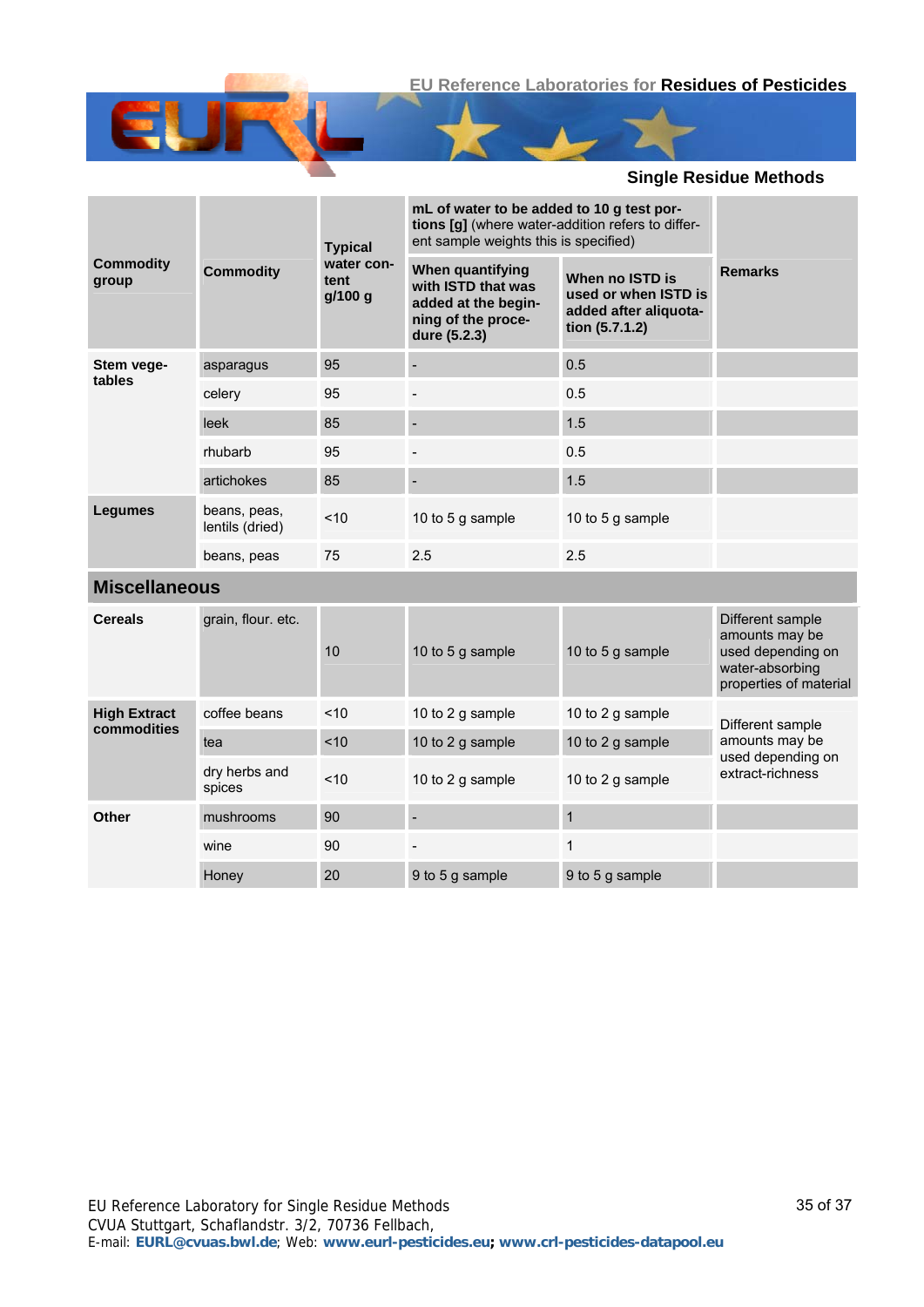

#### **Table 16:** Exemplary LC-MS/MS parameters for ABI 5500

|                         | <b>Method 1</b>            | <b>Method 2</b>            | Method $3+4+5$    | <b>Method 6</b>   |  |  |  |
|-------------------------|----------------------------|----------------------------|-------------------|-------------------|--|--|--|
| Ion source/Mode         | Turbo Ion Spray            | Turbo Ion Spray            | Turbo Ion Spray   | Turbo Ion Spray   |  |  |  |
|                         | (ESI)/negative             | (ESI)/negative             | (ESI)/positive    | (ESI)/positive    |  |  |  |
| <b>Curtain gas</b>      | Nitrogen                   | Nitrogen                   | Nitrogen          | Nitrogen          |  |  |  |
|                         | 30 psi (2,07 bar)          | 30 psi (2,07 bar)          | 40 psi (2,76 bar) | 40 psi (2,76 bar) |  |  |  |
| <b>Collision gas</b>    | med                        | med                        | med               | med               |  |  |  |
| Ion spray voltage       | $-4500$                    | $-4500$                    | 1500              | 5500              |  |  |  |
| Gas 1                   | Nitrogen 50 psi (3,45 bar) |                            |                   |                   |  |  |  |
| Gas 2                   |                            | Nitrogen 50 psi (4,14 bar) |                   |                   |  |  |  |
| <b>Temperatur Gas 2</b> | $600^{\circ}$ C            | 500°C                      | 500°C             | $550^{\circ}$ C   |  |  |  |
| <b>Resolution MS1</b>   | unit (ca. 0.7 amu FWHM*)   |                            |                   |                   |  |  |  |
| <b>Resolution MS 2</b>  | unit (ca. 0.7 amu FWHM)    |                            |                   |                   |  |  |  |
| <b>Dwell time</b>       | 20                         | 50                         | 20                | 50                |  |  |  |

\*FWHM = full width at half maximum